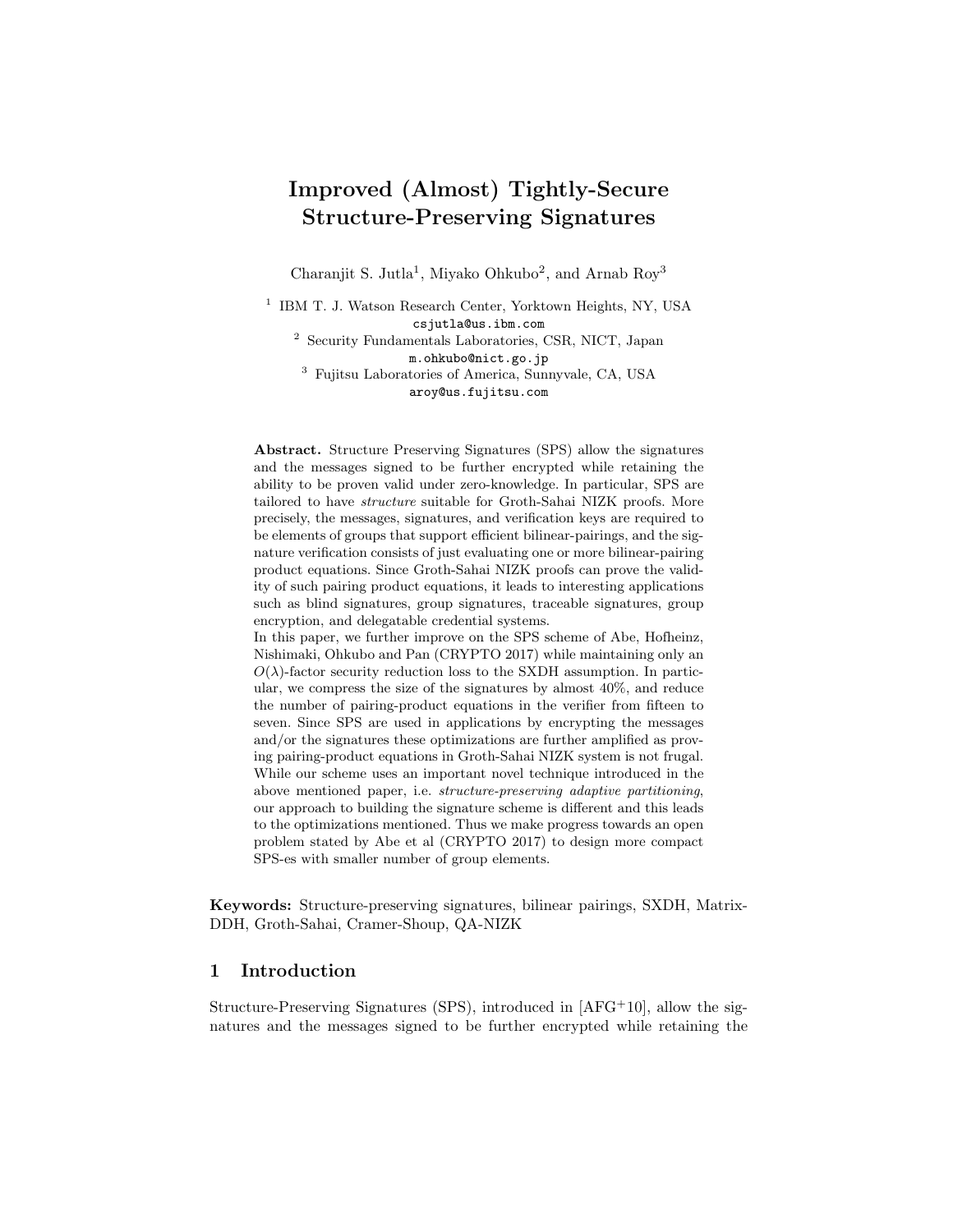ability to be proven valid under zero-knowledge. In particular, SPS are tailored to have structure suitable for Groth-Sahai NIZK proofs [GS12]. More precisely, the messages, signatures, and verification keys are required to be elements of groups that support efficient bilinear-pairings (bilinear groups), and the signature verification consists of just evaluating one or more bilinear-pairing product equations. Since GS-NIZK proofs can (with zero-knowledge) prove the validity of such pairing product equations, it leads to interesting applications such as blind signatures [AO09,AFG+10], group signatures [AHO10], traceable signatures [ACHO11], group encryption [CLY09], and delegatable credential systems [Fuc11].

While there is a long sequence of works starting with Groth in 2006 [Gro06], and with the formalization of definition of SPS in  $[AFG<sup>+</sup>10]$ , recently there have been major efficiency improvements in terms of signature size, number of pairing-product equations and verification time [KPW15,LPY15,JR17]. With the exception of [HJ12], most of these works that are based on static assumptions such as SXDH or k-LIN, incur a security reduction loss of factor  $O(q)$  or even  $O(q^2)$ , where q is the number of signature queries. Recently, in a remarkable work, Abe et al [AHN+17] show a SPS scheme which is quite compact and yet has only a  $O(\lambda)$  factor security loss, where  $\lambda$  is the security parameter<sup>4</sup>. The security is based on the SXDH assumption in asymmetric bilinear-pairing groups, which is essentially the decisional Diffie-Hellman (DDH) assumption in each of the two asymmetric groups.

In this work, we further improve on the SPS scheme of  $[AHN+17]$  while maintaining only a  $O(\lambda)$ -factor security reduction loss. In particular, we compress the size of the signatures by  $43\%$  of that in [AHN+17], and reduce the number of pairing-product equations in the verifier from fifteen to seven (see Table 1 for more details). Recall, structure-preserving signatures are used in applications by encrypting the messages and/or the signatures, and hence these optimizations are further amplified as proving pairing-product equations in Groth-Sahai NIZK system is not frugal. While our scheme uses an important novel technique introduced in  $[AHN+17]$ , i.e. *structure-preserving adaptive partitioning*, our approach to building the signature scheme is different and this leads to the optimizations mentioned. It was mentioned as an open problem in  $[AHN+17]$  to design more compact SPSes with smaller number of group elements.

At a high level, signature schemes usually encrypt a secret and prove in zero-knowledge that such a secret is encrypted in the signature. Since we consider security under chosen-message attacks (EUF-CMA), this entails some type of simulation-soundness requirement on the zero-knowledge proof. For example, the encryption scheme may then be required to be CCA2. In the standard model, CCA2 encryption schemes have more or less followed two paradigms: (a) The Naor-Yung paradigm [NY90] of double CPA encryption, and a simulation-sound NIZK proof that the double encryption is valid [Sah99], or (b) An augmented ElGamal Encryption (reminiscent of [Dam92]) along with a hash proof that the

<sup>4</sup> The work of [HJ12] only encountered a constant factor security loss. However, the scheme produces signatures that require hundreds of group elements.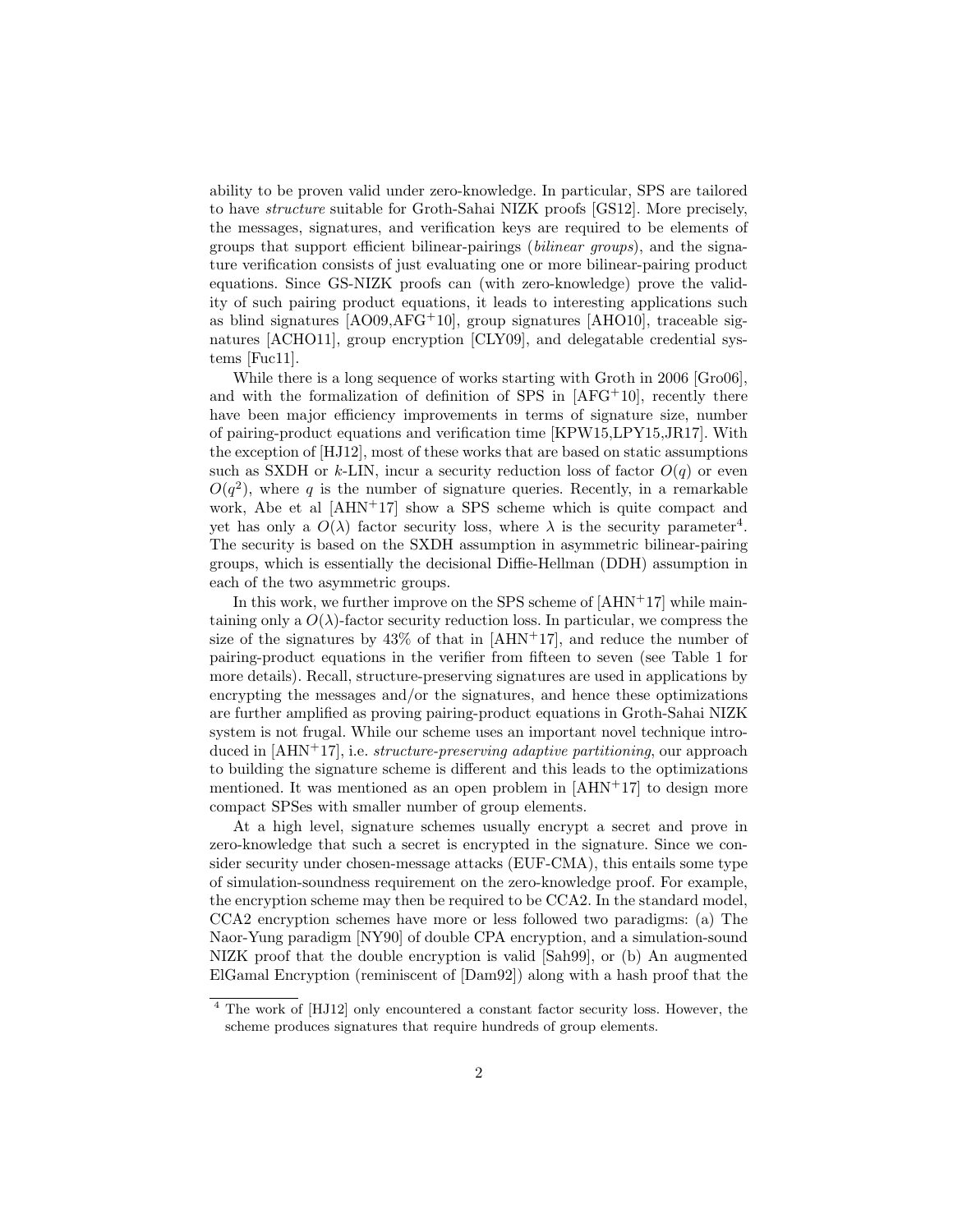augmentation is valid [CS98]. However until very recently, known solutions to both these approaches have had two limitations, i.e. these schemes were inherently tag-based and hence not amenable to structure-preservation, and further they had at least  $O(q)$ -factor security loss in reduction to standard assumptions. In the context of signature schemes, IBEs and CCA2-encryption, a recent flurry of works [CW13,BKP14,LPJY15,AHY15,GHKW16,Hof17], starting with Chen and Wee's almost tightly-secure IBE scheme [CW13], do manage to handle the second concern but these works (except one) rely on tag-based approaches<sup>5</sup>, and hence do not lead to (almost) tightly-secure SPS. The one exception being the recent work  $[AHN+17]$  mentioned above. The work  $[AHN+17]$  however does build on earlier string of works in obtaining tight-security, and in particular it enhances a technique of [Hof17], called adaptive-partitioning, so as to enable structure-preservation.

We now briefly discuss message-space partitioning techniques, which is used in both [AHN+17] and our new SPS. Chen and Wee consider partitioning the message space (resp. identity space in IBEs) repeatedly into two sets based on a bit derived from the message or a tag. In this iterative reduction process, they adjust signatures for messages in one of the two sets so that after logarithmic number of steps (say, in the size of the tag space) all modified signatures hide the secret. The partitioning scheme is however based on the message or tag, and hence this does not lead to structure-preserving signatures. Hofheinz [Hof17] introduced "adaptive partitioning" in which the partitioning is decided dynamically based on an encrypted partitioning-bit embedded in the signature. This leads to public-keys that are constant sized (as opposed to  $O(\lambda)$ -sized), but the strategy is still "tag"-based, and hence not structure-preserving.

In  $[AHN+17]$ , simulation-soundness (for the Naor-Yung encryption paradigm) is achieved using Groth-Sahai NIZK proofs for "OR"-systems. The scheme has almost tight-security reduction due to adaptive partitioning and yet it is structurepreserving as tags (or hashes) are not used. Very concisely, the public-key contains a commitment to a bit  $x$  which is initially set to zero. Each signature also contains an encryption of a bit  $y$ , which is set arbitrarily in the scheme (i.e. real world). The "OR" system proves that either  $y == x$  or the double encryptions of the secret are consistent. Simulation-soundness is achieved by ensuring that inconsistent double encryptions are only generated in signatures where the simulator was able to ensure  $y = x$ . This requires an intricate sequence of reduction steps where  $y^i$  (i.e. y in *i*-th signature) is first set to  $M_j^i$  (i.e. the *j*-bit in the message  $M^i$ ) and x is set to be the complement of a guess of  $y^*$  (i.e. adversary's y). Since  $x \neq y^*$  with probability at least half, this enforces soundness of consistency of double encryption, and the result follows by complexity leveraging. The security argument also requires enacting a strategy of "dynamically" augmenting/strengthening the language that is verified.

<sup>5</sup> A tag is usually either computed using a 1-1 or collision-resistant function or is chosen afresh at random. In some cases it is clear that the resulting scheme is not SPS, but there are cases of the latter variety [KPW15,LPY15,JR17] that lead to SPS, but where it is not clear if a tight reduction can be obtained or not.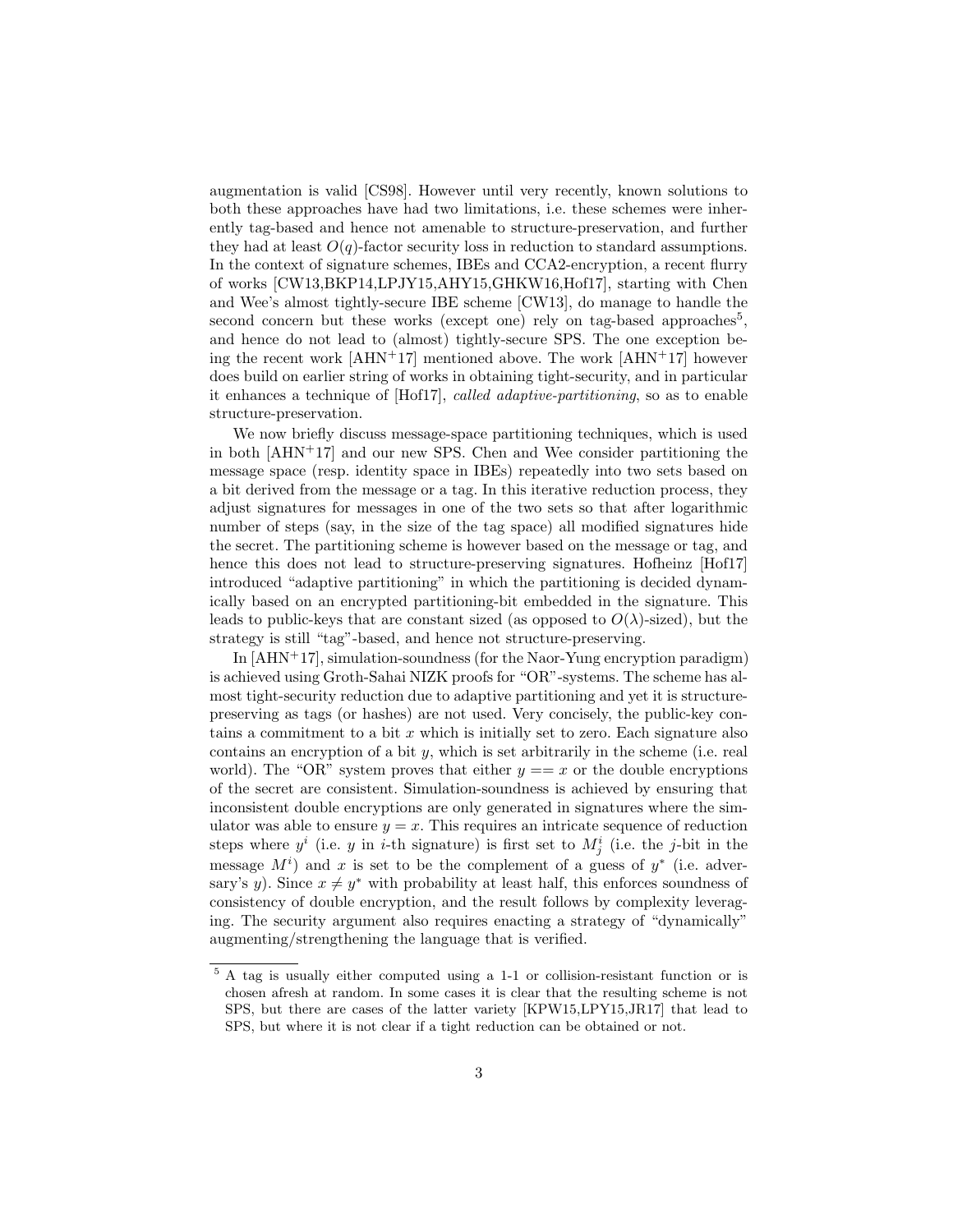**Table 1.** Comparison with existing SPS schemes with table adapted from  $[AHN<sup>+</sup>17]$ .  $(n_1, n_2)$  denotes  $n_1$  G<sub>1</sub> elements and  $n_2$  G<sub>2</sub> elements. The table gives message, signature and public key sizes and finally the security loss in the reduction to the listed assumption(s). For [HJ12], the parameter d limits number of signing to  $2^d$ . The parameters q and  $\lambda$  represent the number of signing queries and the security parameter, respectively.

|            | M <sub>l</sub>        | $\sigma$             | pk                                                      |               | Sec. Loss Assumption |
|------------|-----------------------|----------------------|---------------------------------------------------------|---------------|----------------------|
| [HJ12]     | 1                     | $\overline{10}d + 6$ | -13                                                     | 8             | DLIN                 |
| $[ACD+12]$ | $(n_1, 0)$            | (7, 4)               | $(5, n_1 + 12)$                                         | O(q)          | SXDH, XDLIN          |
| $[ACD+12]$ | $(n_1, n_2)$ $(8, 6)$ |                      | $(n_2+6,n_1+13)$                                        | O(q)          | SXDH, XDLIN          |
| [LPY15]    | $(n_1, 0)$            | (10, 1)              | $(16, 2n_1 + 5)$                                        | O(q)          | SXDH, XDLIN          |
| [KPW15]    | $(n_1, n_2)$ $(7, 3)$ |                      | $(n_2+1,n_1+7)$                                         | $O(q^2)$      | <b>SXDH</b>          |
| [KPW15]    | $(n_1, 0)$            | (6, 1)               | $(0, n_1 + 6)$                                          | $O(q^2)$      | <b>SXDH</b>          |
| [JR17]     | $(n_1,0)$             | (5,1)                | $(0, n_1 + 6)$                                          | $O(q \log q)$ | <b>SXDH</b>          |
| $[AHN+17]$ | $(n_1,0)$             | (13, 12)             | $(18, n_1 + 11)$                                        | $O(\lambda)$  | <b>SXDH</b>          |
| $[AHN+17]$ | $(n_1, n_2)$          | (14, 14)             | $(n_2+19,n_1+12)$                                       | $O(\lambda)$  | <b>SXDH</b>          |
| This paper | $(n_1,0)$             |                      | $(9,6)^{ab}$ $(7, n_1+14)$                              | $O(\lambda)$  | <b>SXDH</b>          |
|            |                       |                      | This paper $(n_1, n_2)$ $(10, 8)$ $(n_2 + 8, n_1 + 15)$ | $O(\lambda)$  | <b>SXDH</b>          |

 $a<sup>a</sup>$  Based on the optimization in Section 5.2; otherwise  $(9, 7)$ .

 $<sup>b</sup>$  The batched-pairing optimization of Sec. 5.3 has (10, 7).</sup>

Table 2. Comparison of factors relevant to computational efficiency in SPS schemes with smaller signature sizes. Third column indicates the no. of scalar multiplications in  $\mathbb{G}_1, \mathbb{G}_2$  for signing. Multi-scalar multiplications are counted with a weight 1.5. For [JR17] a constant pairing is included. Column "Batched" shows the no. of pairings in a verification when pairing product equations are aggregated by batch verification techniques  $[BFI<sup>+</sup>10]$ .

|                      | M            | #(s.mult)  | #(PPEs)        | $#(\text{Pairings})$      |                           |  |  |  |
|----------------------|--------------|------------|----------------|---------------------------|---------------------------|--|--|--|
|                      |              | in signing |                | Plain                     | <b>Batched</b>            |  |  |  |
| [KPW15]              |              | (6, 1)     | 3              | $n_1 + 11$                | $n_1 + 10$                |  |  |  |
| [JR17]               |              | (6, 1)     | $\overline{2}$ | $n_1 + 8$                 | $n_1 + 6$                 |  |  |  |
| $[AHN+17]$           | $(n_1, 0)$   | (15, 15)   | 15             | $n_1 + 57$                | $n_1 + 16$                |  |  |  |
| This paper           |              | (12, 6)    | 7              | $n_1 + 33$                | $n_1 + 22$                |  |  |  |
| This paper, Sec. 5.3 |              | (13, 7)    | 10             | $n_1 + 39$                | $n_1 + 16$                |  |  |  |
| [KPW15]              |              | (8, 3.5)   | $\overline{4}$ |                           | $n_1+n_2+15$ $n_1+n_2+14$ |  |  |  |
| $[AHN+17]$           | $(n_1, n_2)$ | (17.5, 16) | 16             | $n_1+n_2+61$ $n_1+n_2+18$ |                           |  |  |  |
| This paper           |              | (13, 8)    | 8              |                           | $n_1+n_2+37$ $n_1+n_2+24$ |  |  |  |
| This paper, Sec. 5.3 |              | (14, 9)    | 11             |                           | $n_1+n_2+43$ $n_1+n_2+18$ |  |  |  |

In our work, we advantageously use simple split-CRS<sup>6</sup> (quasi-adaptive) QA-NIZK for affine languages introduced in [JR13], wherein the verifier CRS does not depend on the affine component of an affine language. This greatly sim-

<sup>6</sup> In a split-CRS QA-NIZK, the CRS can be split into two parts, a prover CRS and a verifier CRS. to prove a statement only the prover CRS is required, and to verify a statement and its proof only the verifier CRS is required.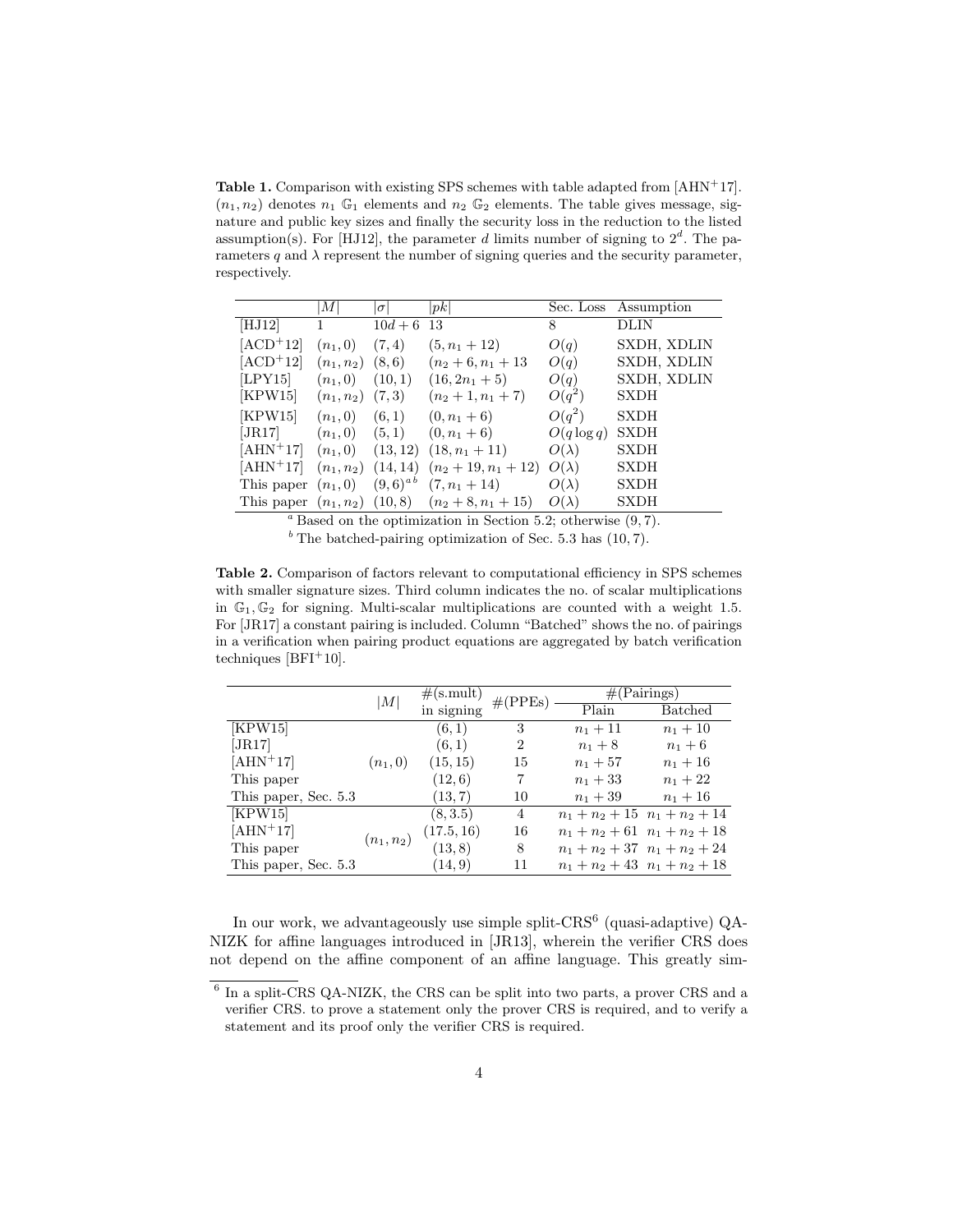plifies the security proof while also yielding smaller signatures and verification (PPE) equation sizes. In particular, we do not employ the strategy of augmenting/strengthening the language that is verified, but more or less follow the strategy of obtaining signature schemes using augmented ElGamal encryption along with hash proofs. Moreover, using the enhanced adaptive partitioning technique of  $[AHN+17]$  we are able to do this without using tags or hashes of messages and hence our scheme is structure-preserving and simultaneously (almost) tightlysecure. The strategy of obtaining SPS from split-CRS QA-NIZK for affine languages was first used in [JR17], but that scheme incurred an  $O(q \log q)$ -factor loss in security in reduction to the SXDH assumption. Another advantage of using the split-CRS QA-NIZK of [JR13] is that it is also true-simulation sound (i.e. it is unbounded simulation-sound when the simulator only issues proofs on true statements), and this allows us to give an SPS that does not need discrete logarithm of message (group) elements. This was required in the construction of  $[AHN+17]$ , and thus the final scheme required boot-strapping using a Partial One-time Signature (POS) scheme (or more complicated GS-NIZK proofs of  $PPEs$ ). Moreover, while  $[AHN+17]$  also use the POS for boosting an SPS for a single coordinate message to an SPS for vector messages, we directly construct our SPS for message vectors, which saves us a couple of elements in the signature. We leverage the constant size of QA-NIZKs to achieve this saving. In order to maintain  $O(\lambda)$  security we first map the message vector to an  $O(\lambda)$ -length bit-string and then let the reduction games hop through each bit position of this bit-string.

Our scheme also utilizes Groth-Sahai NIZK proofs for "OR"-systems. In particular, we follow [AHN+17] by having a commitment to bit x in the public-key, and including an encryption of bit  $y$  in each signature. The "OR" system now proves that either  $x == y$  or the augmentation in augmented ElGamal encryption is correct. In other words, the signature contains  $\rho = g^r$ ,  $\hat{\rho} = g^{br}$ , and an (ElGamal) encryption of a secret  $k_0$  using randomness r (and ElGamal secret key d). In Cramer-Shoup CCA2-encryption scheme the hash proof system proves that  $\rho$  and  $\hat{\rho}$  are consistent, i.e.  $\hat{\rho} = \rho^b$  where  $g^b$  is in the public-key. Here we prove the same using Groth-Sahai NIZK and further only as a consequent of  $x \neq y$ . At a high level, the security reduction works iteratively as follows (for simplicity, assume that the discrete log  $m$  of each message  $M$  is available to the simulator): in each round j,  $y^i$  is set to  $m_j^i$ . Next x is guessed to be the complement of  $y^*$ . With probability half the guess is correct, and then only in messages where  $y_j^i == x$  the simulator uses a DDH challenge to replace  $d = d_1 + b \cdot d_2$  by  $d' = d_1 + b' \cdot d_2$ . This of course requires soundness of  $\hat{\rho}^* = (\rho^*)^b$ , which would indeed hold because the guess  $x$  is not equal to  $y^*$ , and further one can easily switch between Groth-Sahai binding and hiding commitments as all "OR"-proofs in signed messages always remain true. The security proof requires careful use of pairwise independence to replace  $k_0$  by a random function of the prefix of the message bits  $m^i_{\leq j}$ , but otherwise uses standard arguments.

We now briefly remark about the efficiency implications of tight-security reductions. For standard bilinear pairings groups, this point has been well argued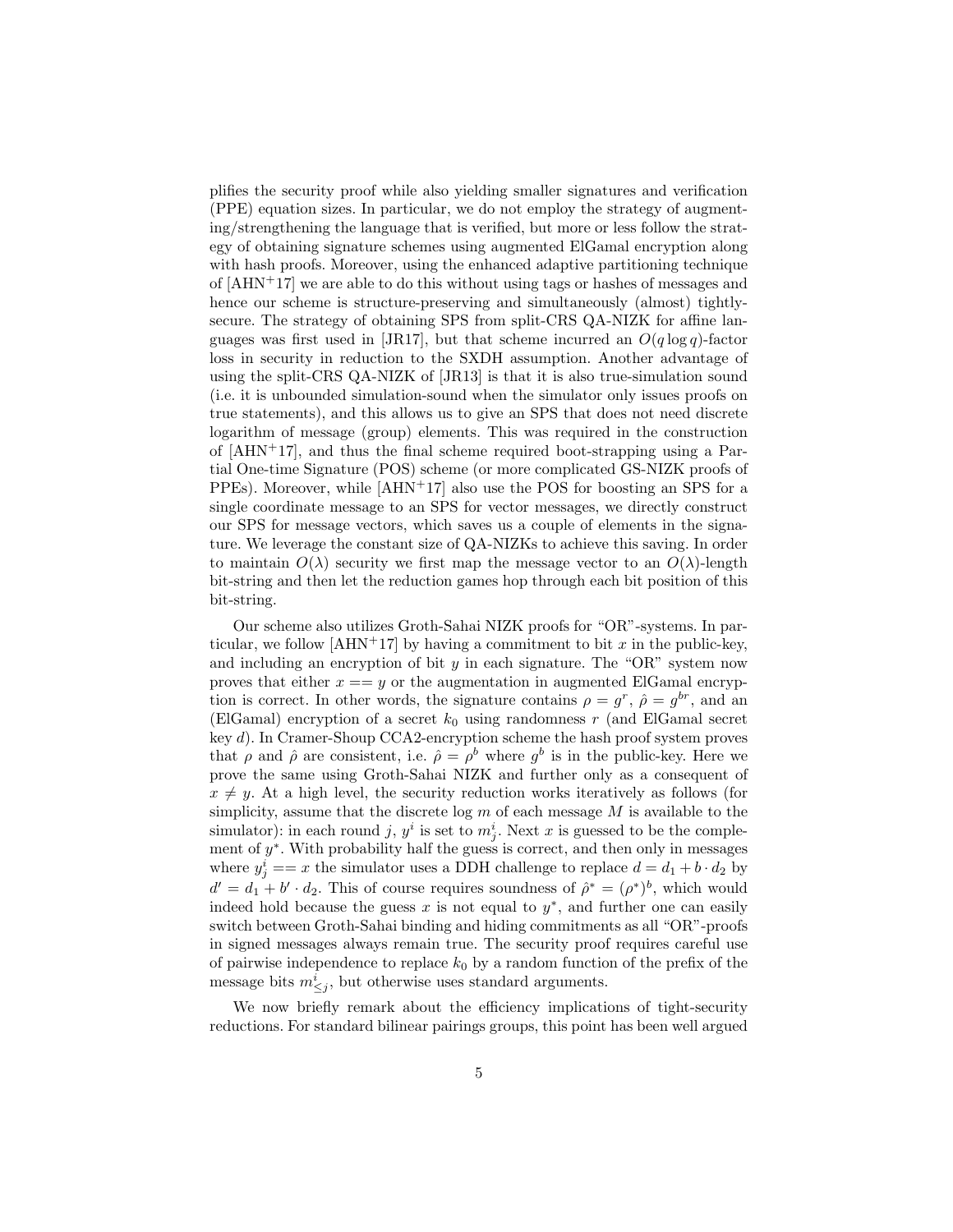in  $[AHN+17]$ , where for instance the authors point out that the next standard level of security for pairings friendly groups from 128-bit security is 192-bits or 256-bits. Moreover, as SPS schemes are just building blocks for applications, the loss in efficiency is amplified. The authors point out that computing a pairing in the 192-bit security level is slowed by a factor of 6 to 12 as compared to those in 128-bit security levels. As shown in Table 2, with batching of pairings computations in the various pairing-product equations required for signature verification, both  $[AHN+17]$  and our new construction has only at most 2.5 factor more pairings than the most efficient [JR17] non-tight scheme. Thus, our scheme (or the  $[AHN+17]$  scheme) running at 128-bit security can verify 2.5 to 4.5 times faster than [JR17] running at 192-bit security. Moreover, our new scheme has signatures that are shorter than  $[AHN+17]$  by  $43\%$  (see Table 1).

## 2 Preliminaries

We will consider cyclic groups  $\mathbb{G}_1, \mathbb{G}_2$  and  $\mathbb{G}_T$  of prime order q, with an efficient bilinear map  $e : \mathbb{G}_1 \times \mathbb{G}_2 \to \mathbb{G}_T$ . Group elements  $\mathbf{g}_1$  and  $\mathbf{g}_2$  will typically denote generators of the group  $\mathbb{G}_1$  and  $\mathbb{G}_2$  respectively. Following [EHK<sup>+</sup>13], we will use the notations  $[a]_1$ ,  $[a]_2$  and  $[a]_T$  to denote  $a\mathbf{g}_1, a\mathbf{g}_2$ , and  $a \cdot \mathbf{e}(\mathbf{g}_1, \mathbf{g}_2)$  respectively and use additive notations for group operations. When talking about a general group  $\mathbb{G}$  with generator **g**, we will just use the notation [a] to denote a**g**. The notation generalizes to vectors and matrices in a natural component-wise way.

For two vector or matrices A and B, we will denote the product  $A^{\dagger}B$  as  $A \cdot B$ . The pairing product  $e([A]_1, [B]_2)$  evaluates to the matrix product  $[AB]_T$ in the target group with pairing as multiplication and target group operation as addition.

We recall the *Matrix Decisional Diffie-Hellman* or MDDH assumptions from [EHK<sup>+</sup>13]. A matrix distribution  $\mathcal{D}_{l,k}$ , where  $l > k$ , is defined to be an efficiently samplable distribution on  $\mathbb{Z}_q^{l \times k}$  which is full-ranked with overwhelming probability. The  $\mathcal{D}_{l,k}$ -MDDH assumption in group G states that with samples  $\mathbf{A} \leftarrow \mathcal{D}_{l,k}, \mathbf{s} \leftarrow \mathbb{Z}_q^k$  and  $\mathbf{s}' \leftarrow \mathbb{Z}_q^l$ , the tuple  $([\mathbf{A}], [\mathbf{A}\mathbf{s}])$  is computationally indistinguishable from  $([\mathbf{A}], [\mathbf{s}'])$ . A matrix distribution  $\mathcal{D}_{k+1,k}$  is simply denoted by  $\mathcal{D}_k$ .

### 2.1 Quasi-Adaptive NIZK Proofs

A witness relation is a binary relation on pairs of inputs, the first called a word and the second called a witness. Each witness relation  $R$  defines a corresponding language  $L$  which is the set of all words  $x$  for which there exists a witness  $w$ , such that  $R(x, w)$  holds.

We will consider Quasi-Adaptive NIZK proofs [JR13] for a probability distribution D on a collection of (witness-) relations  $\mathcal{R} = \{R_{\rho}\}\$  (with corresponding languages  $L_{\rho}$ ). Recall that in a quasi-adaptive NIZK, the CRS can be set after the language parameter has been chosen according to D. Please refer to [JR13] for detailed definitions.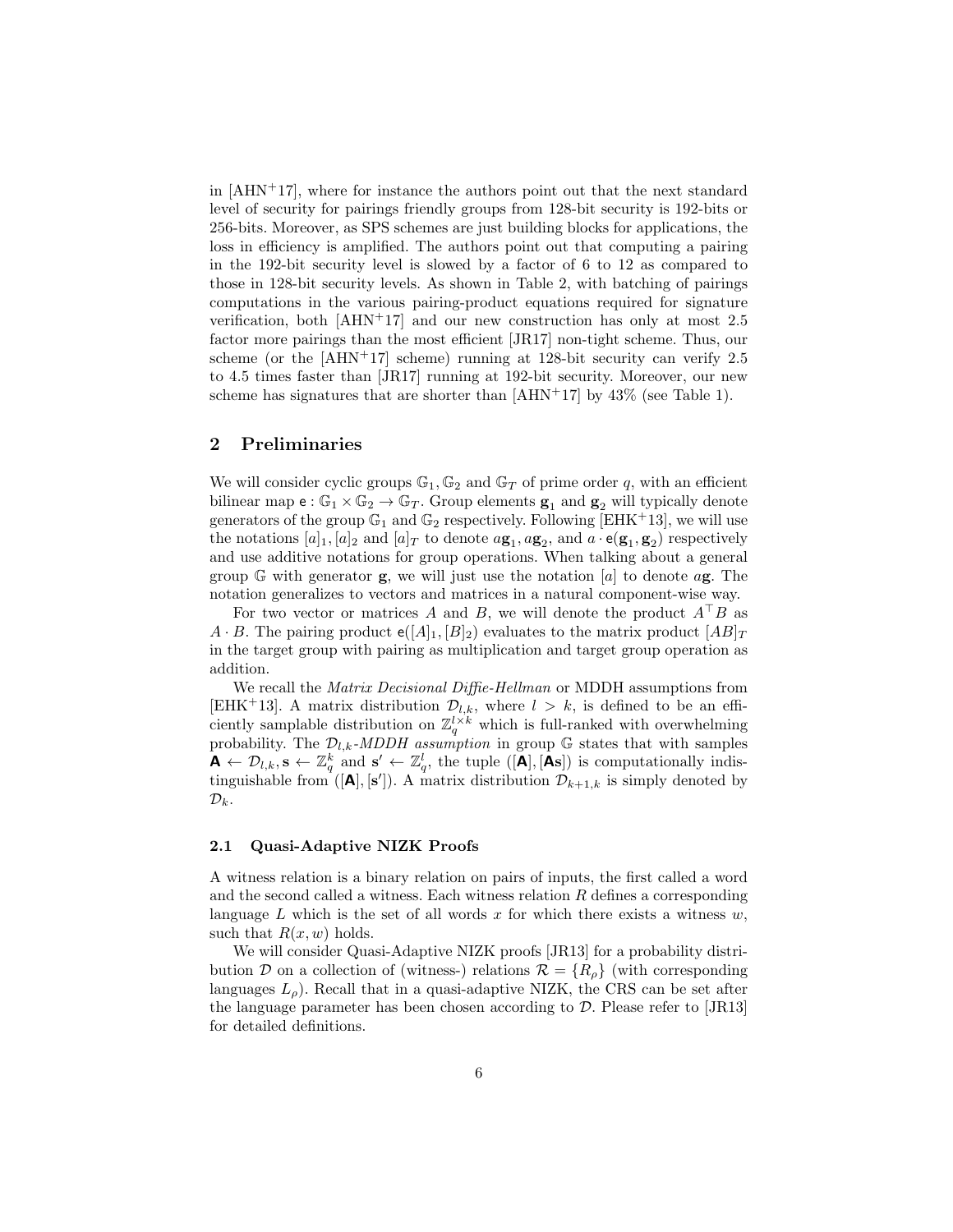For our SPS construction we will also need a property called true-simulationsoundness and an extension of QA-NIZKs called strong split-CRS QA-NIZK. We recall the definitions of these concepts below.

Definition 1 (Strong Split-CRS QA-NIZK [JR13]). We call a tuple of  $\mathit{efficient \ algorithms}$  (pargen, crsgen<sub>v</sub>, crsgen<sub>p</sub>, prover, ver) a strong split-CRS **QA-NIZK** proof system for an ensemble of distributions  $\{\mathcal{D}_\eta\}$  on collection of witness-relations  $\mathcal{R}_{\eta} = \{R_{\rho}\}\$  with associated parameter language  $\mathcal{L}_{par}$  if there exists probabilistic polynomial time simulators ( $\text{cissim}_v, \text{cissim}_p, \text{sim}$ ), such that for all non-uniform PPT adversaries  $A_1, A_2, A_3$ , and  $\eta \leftarrow$  pargen $(1^{\lambda})$ , we have:

### Quasi-Adaptive Completeness:

$$
\Pr\left[\begin{matrix}(\mathsf{CRS}_v, st) \leftarrow \mathsf{crsgen}_v(\eta), \ \rho \leftarrow \mathcal{D}_\eta \\ \mathsf{CRS}_p \leftarrow \mathsf{crsgen}_p(\eta, \rho, st) \\ (x, w) \leftarrow \mathcal{A}_1(\eta, \mathsf{CRS}_v, \mathsf{CRS}_p, \rho) \\ \pi \leftarrow \mathsf{prover}(\mathsf{CRS}_p, x, w) \end{matrix}\right] : \begin{matrix} \mathsf{ver}(\mathsf{CRS}_v, x, \pi) = 1 \ \mathbf{if} \\ R_\rho(x, w) \end{matrix}\right] = 1
$$

### Quasi-Adaptive Soundness:

$$
\Pr\left[\begin{matrix}(\mathsf{CRS}_v, st) \leftarrow \mathsf{crsgen}_v(\eta), \ \rho \leftarrow \mathcal{D}_\eta\\ \mathsf{CRS}_p \leftarrow \mathsf{crsgen}_p(\eta, \rho, st)\\ (x, \pi) \leftarrow \mathcal{A}_2(\eta, \mathsf{CRS}_v, \mathsf{CRS}_p, \rho)\end{matrix}\right] : \begin{matrix} \mathsf{ver}(\mathsf{CRS}_v, x, \pi) = 1 \ \mathbf{and} \\ \mathsf{not} \ (\exists w : R_\rho(x, w))\end{matrix}\right] \approx 0
$$

Quasi-Adaptive Zero-Knowledge:

$$
\Pr\begin{bmatrix} (\mathsf{CRS}_v, st) \leftarrow \mathsf{crsgen}_v(\eta) \\ \rho \leftarrow \mathcal{D}_\eta \\ \mathsf{CRS}_p \leftarrow \mathsf{crsgen}_p(\eta, \rho, st) \end{bmatrix} : \begin{array}{l} \mathcal{A}_3^{\mathsf{prover}(\mathsf{CRS}_p, \cdot, \cdot)}(\eta, \mathsf{CRS}_v, \mathsf{CRS}_p, \rho) = 1 \\ \approx \\ \approx \\ \Pr\begin{bmatrix} (\mathsf{CRS}_v, \mathsf{trap}, st) \leftarrow \mathsf{crssim}_v(\eta) \\ \rho \leftarrow \mathcal{D}_\eta \\ \mathsf{CRS}_p \leftarrow \mathsf{crssim}_p(\eta, \rho, st) \end{bmatrix} : \begin{array}{l} \mathcal{A}_3^{\mathsf{sim}^*(\mathsf{trap}, \cdot, \cdot)}(\eta, \mathsf{CRS}_v, \mathsf{CRS}_p, \rho) = 1 \\ \cdot \mathcal{A}_3^{\mathsf{sim}^*(\mathsf{trap}, \cdot, \cdot)}(\eta, \mathsf{CRS}_v, \mathsf{CRS}_p, \rho) = 1 \end{array} \right],
$$

where  $\sin^*(\tan x, w) = \sin(\tan x)$  for  $(x, w) \in R_\rho$  and both oracles (i.e. prover and sim<sup>\*</sup>) output failure if  $(x, w) \notin R_\rho$ .

Definition 2 (True-Simulation-Sound [Har11]). A QA-NIZK is called true -simulation-sound if soundness holds even when an adaptive adversary has access to simulated proofs on language members. More precisely, for all PPT A,

$$
\Pr\left[\frac{\text{(CRS, trap)} \leftarrow \text{crssim}(\eta, \rho) \hspace{10pt} \colon \hspace{10pt} x \notin L_{\rho} \text{ and } \\ (x, \pi) \leftarrow \mathcal{A}^{\text{sim}(\text{CRS,trap}, \cdot, \cdot)}(\text{CRS}, \rho) \hspace{10pt} \colon \text{ver}(\text{CRS}, x, \pi) = 1 \right] \approx 0,
$$

where the experiment aborts if the oracle is called with some  $x \notin L_{\rho}$ .

In this paper, we use a strong split-CRS QA-NIZK (pargen,  $\mathrm{crsgen}_v, \mathrm{crsgen}_p,$ prover, ver) for affine linear subspace languages  $\{L_{[\mathbf{M}]_1, [\mathbf{a}]_1}\},$  consisting of words of the form  $[Mx + a]_1$ , with parameters sampled from a robust and efficiently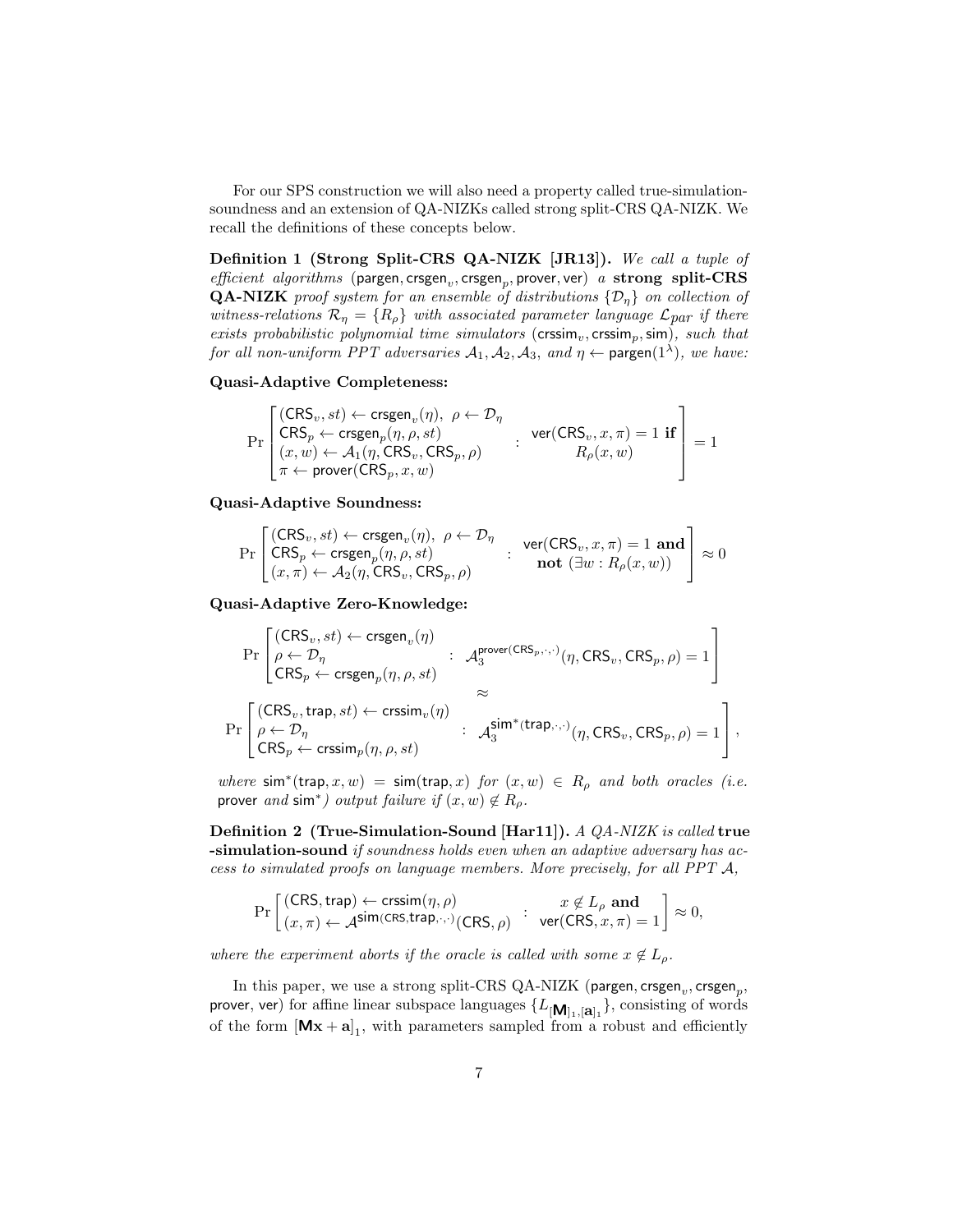witness-samplable distribution  $\mathcal D$  over the associated parameter language  $\mathcal L_{\text{par}}$ and with soundness under a  $\mathcal{D}_k$ -MDDH assumption. Robustness means that the top square matrix of M is full-ranked with overwhelming probability. The construction is described in  $[JRI7]$ , with a single element proof under the SXDH assumption.

### 2.2 Groth-Sahai NIWI Proofs

The Groth-Sahai NIWI (non-interactive witness-indistinguishable) and NIZK Proof system provides highly efficient proofs for groups with efficient bilinear pairings [GS12]. We refer the reader to the cited paper for detailed definitions, constructions and proofs. Here we give a brief overview. As usual, and in line with Section 2.1, a non-interactive proof system for a witness relation  $R$  consists of four probabilistic polynomial time algorithms: pargen, crsgen, prover, ver. Groth-Sahai proof system satisfies perfect completeness and soundness. Moreover, it satisfies *composable witness indistinguishability*. This requires that there be an efficient probabilistic algorithm crssim such that for all non-uniform polynomial time adversaries  $A$  we have CRS indistinguishability, i.e.,

$$
\Pr\left[\eta \leftarrow \text{pargen}(1^{\lambda}), \text{crs} \leftarrow \text{crsgen}(\eta) : \mathcal{A}(\text{crs}) = 1\right] \\ \approx \Pr\left[\eta \leftarrow \text{pargen}(1^{\lambda}), \text{simcrs} \leftarrow \text{crssim}(\eta) : \mathcal{A}(\text{simcrs}) = 1\right],
$$

and for all adversaries  $A$  we also have (perfect witness-indistinguishability)

$$
\Pr[\eta \leftarrow \text{pargen}(1^{\lambda}), \text{simcrs} \leftarrow \text{crssim}(\eta); \ (x, w_0, w_1) \leftarrow \mathcal{A}(\text{simcrs});
$$
\n
$$
\pi \leftarrow \text{prover}(\text{simcrs}, x, w_0) : \mathcal{A}(\pi) = 1]
$$
\n
$$
= \Pr[\eta \leftarrow \text{pargen}(1^{\lambda}), \text{simcrs} \leftarrow \text{crssim}(\eta); \ (x, w_0, w_1) \leftarrow \mathcal{A}(\text{simcrs});
$$
\n
$$
\pi \leftarrow \text{prover}(\text{simcrs}, x, w_1) : \mathcal{A}(\pi) = 1],
$$

where we require that both  $(x, w_0)$  and  $(x, w_1)$  are in R.

Groth-Sahai system is a commit and prove system, i.e. all free variables are first committed to, and then equations are proven w.r.t. the variables in the commitment. In other words prover above may have two components, one a randomized commitment algorithm and another an actual prover. An integer (or  $\mathbb{Z}_q$ ) variable can be committed to in either group  $\mathbb{G}_1$  or  $\mathbb{G}_2$ . These randomized commitments algorithms are denoted by  $com_1(crs, x; r)$  or  $com_2(crs, x; r)$ . In the context of Groth-Sahai NIWI proofs, the algorithm crispen is referred to as  $BG$ , i.e binding generator, since such crs lead to binding commitments. The algorithm crssim is referred to as  $HG$ , i.e. hiding generator, as such simcrs lead to hiding commitments.

The GS proof system is itself structure-preserving for proving satisfiability of linear multi-scalar equations and a non-linear quadratic equation. It is also known that its CRS indistinguishability is tightly reduced to the SXDH assumption [GS12]. The maximum (absolute-value) of the difference in the two probabilities (over all efficient adversaries) will be denoted by  $\mathrm{ADV}^\mathrm{CRSIND}$ . More details about the actual commitment schemes can be found in Section 5.2. For full details the reader is referred to [GS12].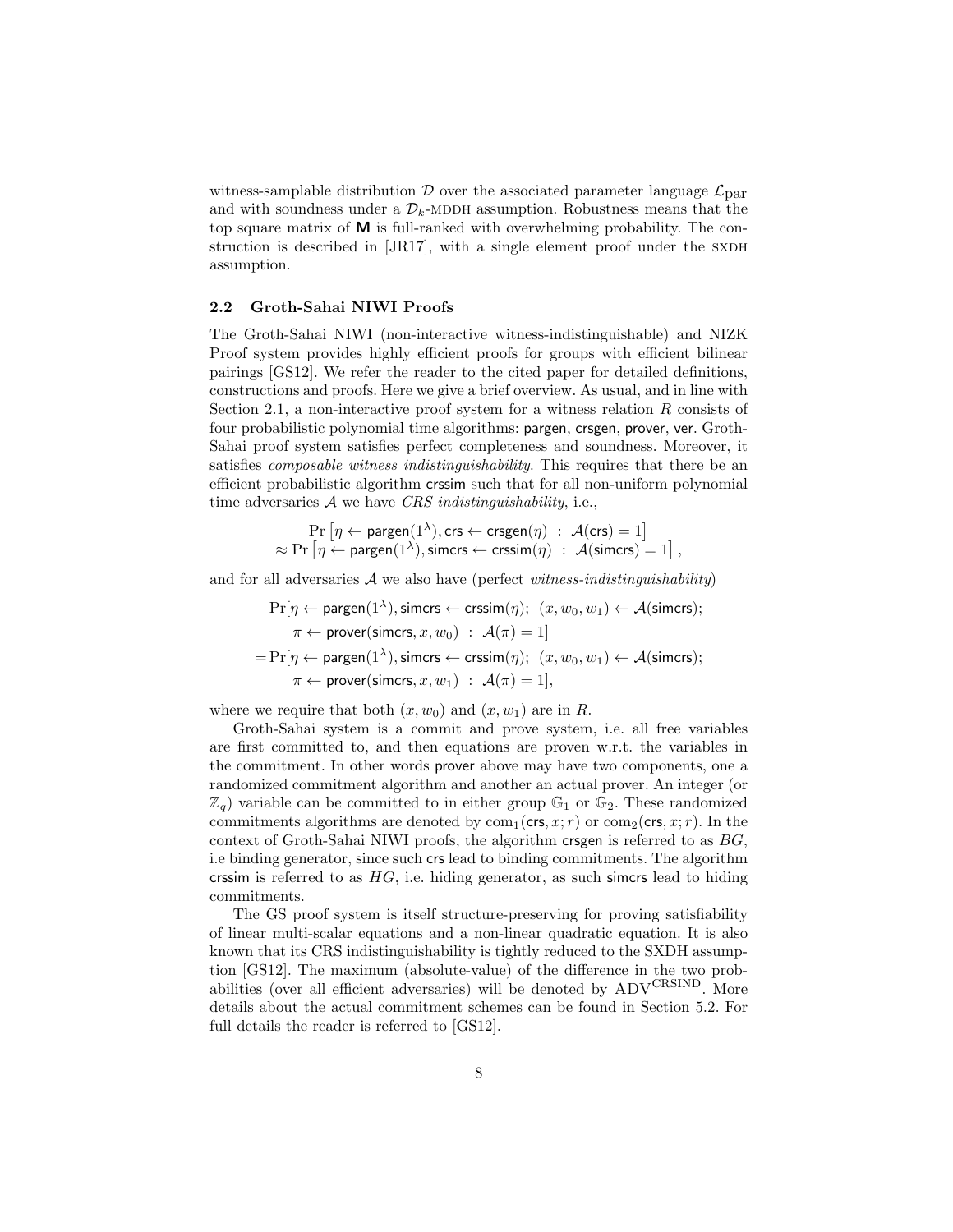#### 2.3 Public-Key Encryption Schemes

Let GEN be an algortihm that, on input security parameter  $\lambda$ , outputs par that includes parameters of pairing groups.

Definition 3 (Public-key encryption). A Public-Key Encryption scheme (PKE) consists of proabilistic polynomial-time algorithms  $PKE := (Gen, Enc, Dec)$ .

- $-$  Key generation algorithm Gen(par) takes par  $\leftarrow$  GEN(1<sup> $\lambda$ </sup>) as input and generates a pair of public and secret keys (pk,sk). Message space M is determined  $bv$  pk.
- Encryption algorithm  $Enc(\mathsf{pk}, \mathsf{M})$  returns a ciphertext  $ct$ .
- Decryption algorithm  $Dec(s, ct)$  is deterministic and returns a message M.

For correctness, it must hold that, for all par  $\leftarrow$  GEN(1<sup> $\lambda$ </sup>), (pk, sk)  $\leftarrow$  Gen(par),  $messages M \in \mathcal{M}, and ct \leftarrow Enc(pk, M), Dec(sk, ct) = M.$ 

Definition 4 (IND-mCPA Security [BBM00]). A PKE scheme PKE is indistinguishable against multi-instance chosen-plaintext attack (IND-mCPA-secure) if for any  $q_e \ge 0$  and for all PPT adversaries A with access to oracle  $\mathcal{O}_e$  at most  $q_e$  times the following advantage function  $\mathsf{Adv}^{\mathsf{mcpa}}_{\mathsf{PKE}}(\mathcal{A})$  is negligible,

$$
\mathsf{Adv}_{\mathsf{PKE}}^{\mathsf{mcpa}}(\mathcal{A}) := \left|\Pr\left[b' = b \left| \begin{matrix} \mathsf{par} \leftarrow \mathsf{GEN}(1^{\lambda}); (\mathsf{pk}, \mathsf{sk}) \leftarrow \mathsf{Gen}(\mathsf{par}); \\ b \leftarrow \{0, 1\}; b' \leftarrow \mathcal{A}^{\mathcal{O}_e(\cdot, \cdot)}(\mathsf{pk}) \end{matrix} \right| - \frac{1}{2} \right|, \right.\right.
$$

where  $\mathcal{O}_e(\mathsf{M}_0, \mathsf{M}_1)$  runs  $ct^* \leftarrow \mathsf{Enc}(\mathsf{pk}, \mathsf{M}_b)$ , and returns  $ct^*$  to A.

There exist public-key encryption schemes that are structure-preserving, IND-mCPA secure, and have tight reductions based on compact assumptions. Examples are ElGamal encryption [ElG84] and Linear encryption [BBS04] based on the DDH assumption and the Decision Linear assumption, respectively.

### 2.4 Structure-Preserving Signatures

Definition 5 (Structure-Preserving Signature). A structure-preserving signature scheme SPS is defined as a triple of probabilistic polynomial time (PPT)  $algorithms SPS = (Gen, Sign, Verify):$ 

- The probabilistic key generation algorithm  $Gen(par)$  returns the public/secret key (pk, sk), where  $pk \in \mathbb{G}^{n_{pk}}$  for some  $n_{pk} \in poly(\lambda)$ . We assume that pk implicitly defines a message space  $M := \mathbb{G}^n$  for some  $n \in poly(\lambda)$ .
- The probabilistic signing algorithm  $Sign(sk, [m])$  returns a signature  $\sigma \in \mathbb{G}^{n_{\sigma}}$ for  $n_{\sigma} \in poly(\lambda)$ .
- The deterministic verification algorithm  $Verify(pk, [m], \sigma)$  only consists of pairing product equations and returns 1 (accept) or 0 (reject).

Perfect correctness holds if for all  $(pk, sk) \leftarrow$  Gen $(par)$  and all messages  $[m] \in M$ and all  $\sigma \leftarrow$  Sign(sk, [m]) we have Verify(pk, [m],  $\sigma$ ) = 1.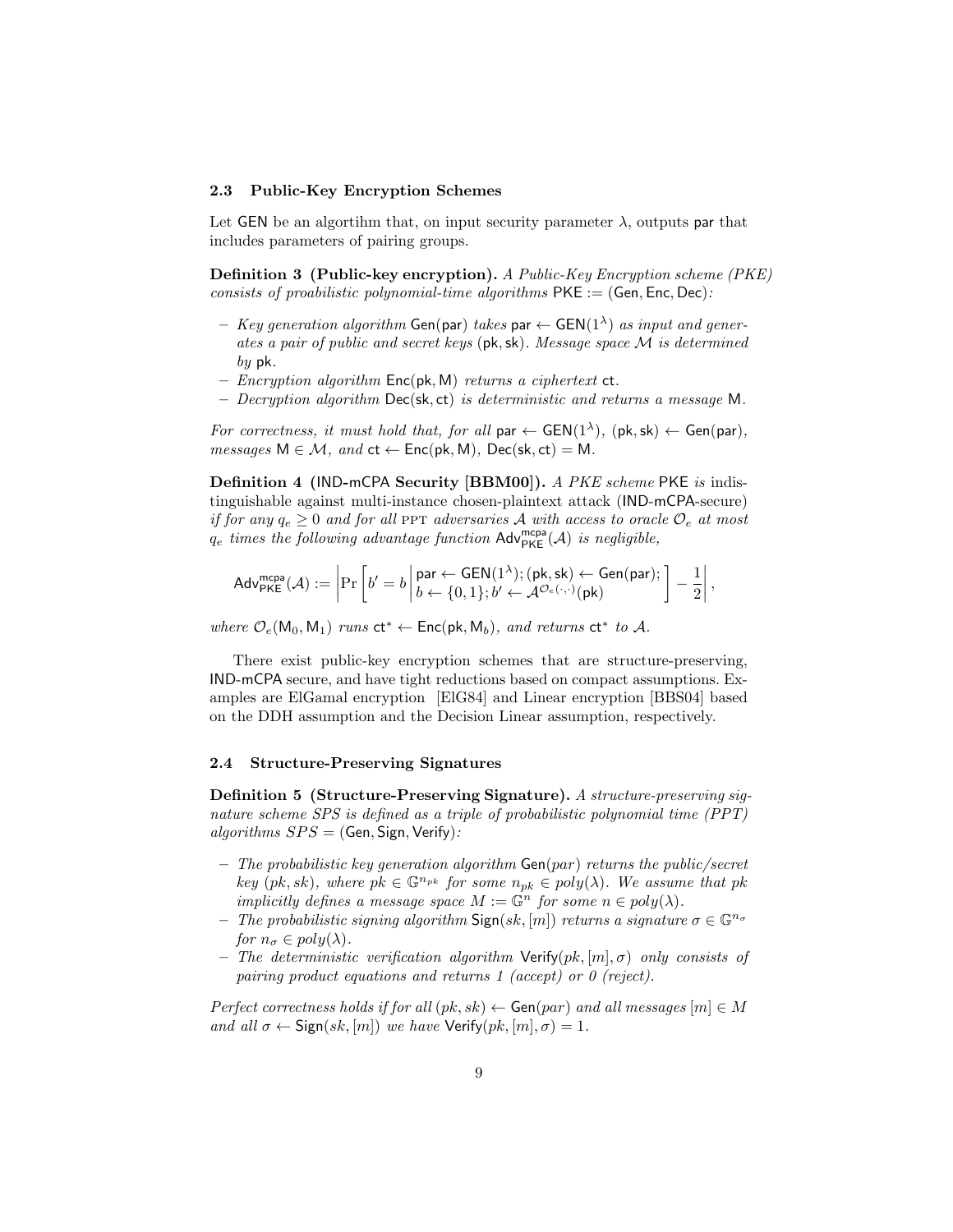Definition 6 (Existential Unforgeability against Chosen Message Attack). To an adversary A and scheme SPS we associate the advantage function:

$$
\text{ADV}_{SPS}^{CMA}(A) := \Pr\left[\begin{matrix} (pk, sk) \leftarrow \text{Gen}(par) & [m^*] \notin Q_{msg} \text{ and } \\ ([m^*], \sigma^*) \leftarrow A^{SignO(\cdot)}(pk) & \text{Verify}(pk, [m^*], \sigma^*) = 1 \end{matrix}\right]\right.
$$

where  $SignO([m])$  runs  $\sigma \leftarrow$  Sign $(sk, [m])$ , adds the vector  $[m]$  to  $Q_{msg}$  (initialized with  $\emptyset$ ) and returns  $\sigma$  to A. An SPS is said to be (unbounded) EUF-CMAsecure if for all PPT adversaries A,  $\text{ADV}_{SPS}^{CMA}(A)$  is negligible.

### 3 The New (Almost) Tightly-Secure SPS Scheme

The new scheme is conveniently described in Figure 1. While a brief overview of the new scheme was given in the introduction, we now describe it in more detail.

As a first step, we follow the signature scheme of [JR13] (which itself is built on Cramer-Shoup CCA2-encryption) where the split-CRS QA-NIZK for affine languages is used. The affine component is a secret  $k_0$  which is only part of the prover CRS of the QA-NIZK and is not part of the verifier CRS (and hence public key of SPS). The secret  $k_0$  or its group representation is encrypted using an augmented ElGamal encryption scheme. In other words, the signer picks  $r$ , computes  $s = br$ , and outputs  $\rho = [r]_1$ , and  $\hat{\rho} = [s]_1$ , where b is a secret key (normally, in a Cramer-Shoup style CCA-secure encryption scheme  $[b]_1$  would be part of the public key). Since, we cannot use tags (for example by hashing  $\rho$ ,  $\hat{\rho}$ ) in a structure-preserving scheme, the last component of the augmented ElGamal encryption  $\gamma$  is just computed as  $[k_0]_1 + d\rho + \mathbf{k} \cdot \boldsymbol{\mu}$ , where **k** is another vector of secret keys of length  $n, \mu \in \mathbb{G}_1^n$  is a length n (adversarially supplied) input message and '·' denotes inner product.

The signer provides a QA-NIZK  $\Pi_3$  that  $\gamma$  and  $\hat{\rho}$  are well-formed, as the language  $L_3$  (see Figure 1) is an affine subspace language. However, so far the signature components constructed are malleable, as we do not use tags. To this end, the signer also encrypts a bit  $z$  using another ElGamal encryption with keys (pke, ske). Call the encryption  $\zeta$ . The bit z is just set to zero. However, in addition, the signer proves using a Groth-Sahai NIWI that either  $z$  is same as x (where x is a bit committed in the public key) or  $s = br$ . To this end, it also provides a Groth Sahai commitment  $c_{\delta}$  to  $(s-br)$  (i.e.  $\delta$  in Figure 1). The signer must prove that this relates to the same  $r$  in the augmented ElGamal encryption. This is achieved by proving a QA-NIZK for the linear subspace language  $L_1$  (see Fig 1). Finally, it must also be proven that the ElGamal encryption of z, i.e  $\zeta$ is indeed that of z used in the Groth-Sahai "OR" proof. This can be proven by either a Groth-Sahai proof or a QA-NIZK for language  $L_2$ .

Thus, the signer produces the following signature on  $\mu$ :

$$
(\rho,\hat{\rho},\gamma,\zeta,c_\delta,c_z,\pi,\pi_1,\pi_2,\pi_3) \in \mathbb{G}_1^9 \times \mathbb{G}_2^7
$$

The verification of the signature just involves checking all the proofs, i.e. the Groth-Sahai "OR" proof  $\pi$  for language L, and the three QA-NIZK proofs  $\pi_1$ ,  $\pi_2$ ,  $\pi_3$  for languages  $L_1, L_2, L_3$ .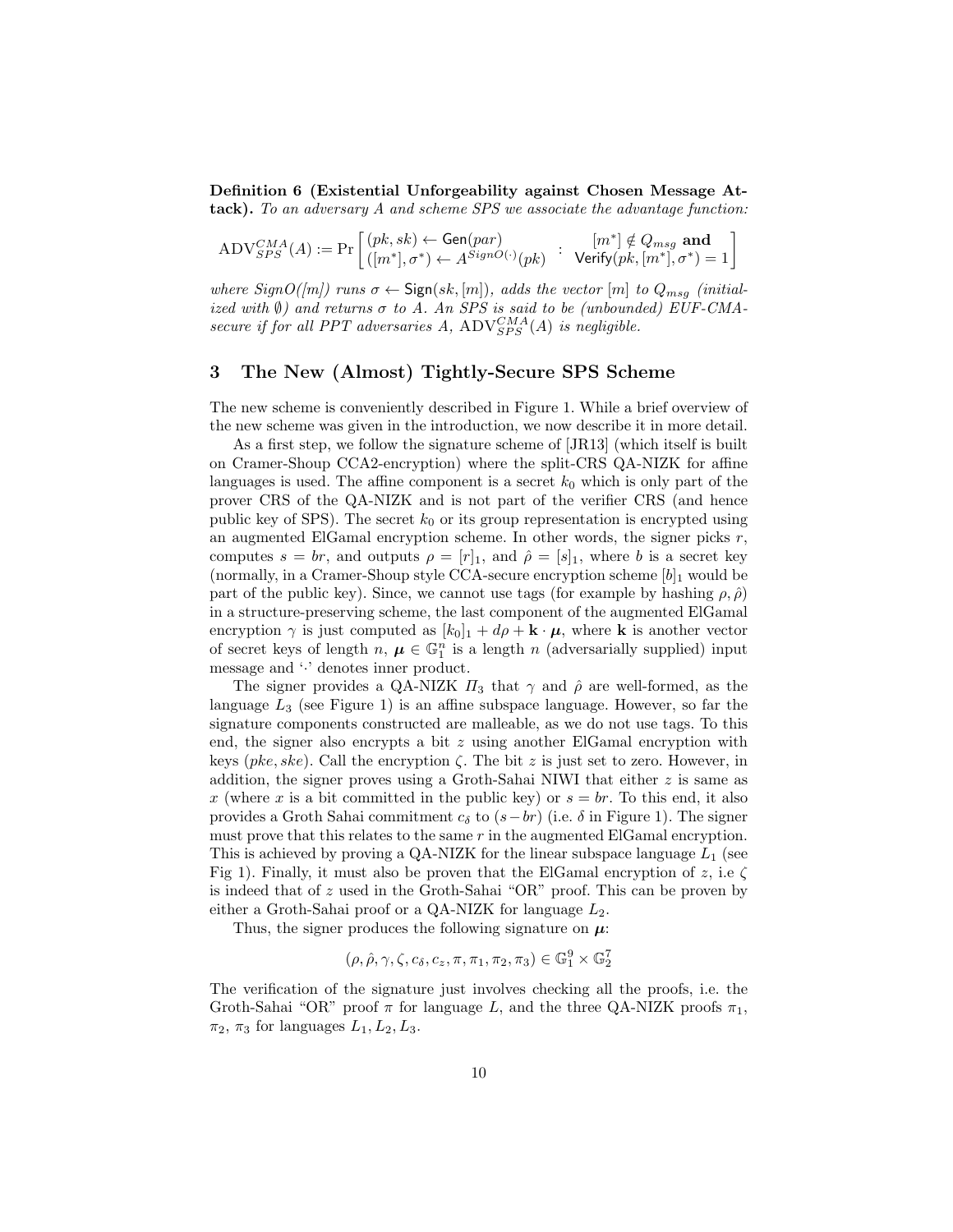The (almost) tight security of this scheme is proved in the next section. The crux of the proof is in Lemmas 1 and 2. The hybrid games for these lemmas are summarized in Figures 3 and 4. Further, the main transitions in the various hybrid games in these two lemmas are depicted in Figures 5 and 6.

### 4 Security of the SPS Scheme

In this section we state and prove the security of the scheme  $SPS_{\rm{SXDH}}$  described in Figure 1. While in the Introduction and the conference version of the paper we only reported a security reduction of  $O(\lambda)$ , we realized late that our construction and security-proof methodology already implied an  $O(\log q_s)$  security reduction. In this section, we will state and prove this tighter reduction.

**Theorem 1.** For any efficient adversary  $A$ , which makes at most  $Q$  signature queries before attempting a forgery, its probability of success in the EUF-CMA game against the scheme  $SPS_{\rm{SXDH}}$  is at most

$$
\begin{aligned} \text{ADV}_{H_3}^{\text{TSS}} + 12 L(\text{ADV}_{H_1}^{\text{TSS}} + \text{ADV}_{H_2}^{\text{TSS}}) + 8 L \cdot \text{ADV}_{\text{SXDH}} \\ + (12 L + 1) \text{ADV}_{H}^{\text{CRSIND}} + 2 L \cdot \text{ADV}_{ElGamal}^{mCPA} + \frac{6 L + + q_s}{q} \end{aligned}
$$

Here L is the least integer greater than the logarithm of  $q_s$ , where  $q_s$  is an upper bound on the number of signature queries issued by the adversary.

*Remark 1.* ADV $_{\Pi_i}^{\text{TSS}}$  of a QA-NIZK  $\Pi_i$  reduces to SXDH by a factor of  $(n-t)$ where the (affine) linear subspace language is of dimension t within a full space of dimension n. Also,  $\text{ADV}_H^{\text{CRSIND}}$  of a Groth-Sahai NIZK  $H$  reduces to SXDH by a factor of 1. Thus the overall reduction in Theorem 1 to SXDH is  $O(\lambda)$ .

*Proof.* We go through a sequence of Games  $G_0$  to  $G_3$  which are described below and summarized in Figure 2. In the following,  $\text{Prob}_i[X]$  will denote probability of predicate X holding in probability space defined in game  $G_i$  and WIN<sub>i</sub> will denote the winning condition for the adversary in game  $G_i$ .

**Game**  $G_0$ **:** This game exactly replicates the real construction to the adversary. So the adversary's advantage in  $G_0$  (defined as WIN<sub>0</sub> below) is the EUF-CMA advantage we seek to bound.

$$
\mathsf{WIN}_0 \stackrel{\triangle}{=} (\mu^* \notin \mathcal{M}) \text{ and } \mathsf{Verify}(pk, \ \mu^*, \ \sigma^*)
$$

**Game G<sub>1</sub>**: The challenge-response in this game is the same as  $G_0$ . The winning condition is now defined as:

WIN $_1$   $\triangleq$ 

WIN<sub>0</sub> and 
$$
\sigma^* = (\rho^*, \hat{\rho}^*, \gamma^*, \cdots)
$$
 s.t.

\n $(\gamma^* = \mathbf{k} \cdot \boldsymbol{\mu}^* + [\theta]_1 + d \cdot \rho^*)$ 

\nand  $(\theta \in \mathcal{Z})$ 

\nand  $(\hat{\rho}^* = b\phi^*),$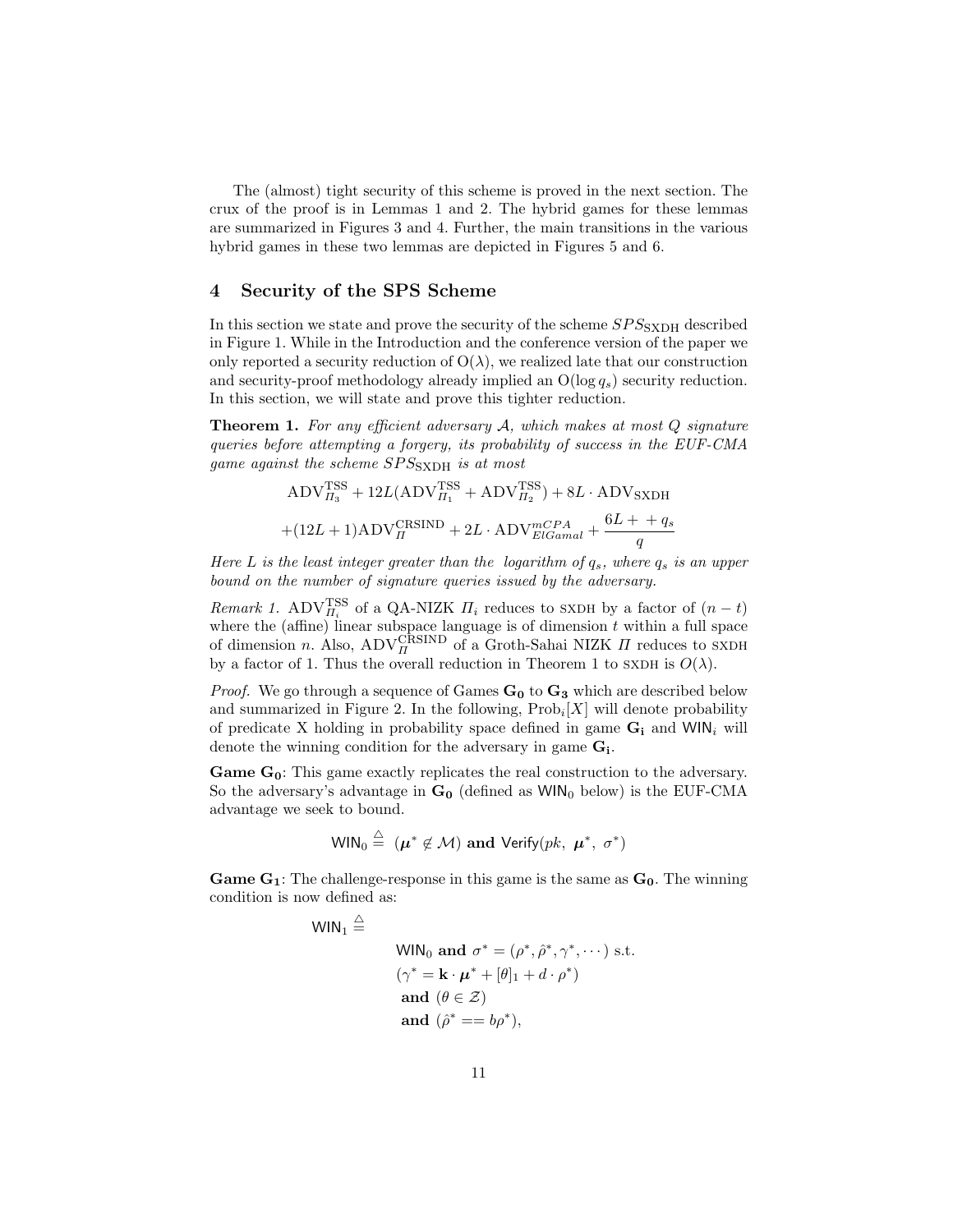```
Gen (q, \mathbb{G}_1, \mathbb{G}_2, \mathbb{G}_T, e, [1]_1, [1]_2, n):
 Sample crs as a Groth-Sahai NIWI BG-CRS.
  Sample (\mathsf{CRS}_p^i,\mathsf{CRS}_v^i,\mathsf{trap}_i) \leftarrow \Pi_i.\mathsf{crssim}() for i=1,2,3.Sample r_x \leftarrow \mathbb{Z}_q. Set x = 1 and c_x = com_2(crs, x; r_x).
  Sample (b, k_0, d) \leftarrow \mathbb{Z}_q^3, \mathbf{k} \leftarrow \mathbb{Z}_q^n and (pke, ske) \leftarrow ElGamal.Gen(\mathbb{G}_2).
  Set pk := (crs, \; \mathsf{CRS}_v^1, \; \mathsf{CRS}_v^2, \; \mathsf{CRS}_v^3, \; c_x).Set sk := (b, k_0, k, d, \text{trap}_1, \text{trap}_2, \text{trap}_3, \text{pke}, r_x).Return (pk, sk).
Sign (sk, \mu \in \mathbb{G}_1^n:
  Sample (r, r_\delta, r_z) \leftarrow \mathbb{Z}_q^4.
  Set s = t = br, \ \delta = s - t, \ c_{\delta} = com_1(crs, \delta; r_{\delta}).Let \rho = [r]_1, \hat{\rho} = [s]_1, \gamma = \mathbf{k} \cdot \boldsymbol{\mu} + [k_0 + dr]_1.
 Set z = 0, c_z = com_2(crs, z; r_z) and sample \zeta \leftarrow ElGamal. Enc(pke, z).
 Let \pi := \Pi.prover(crs, (c_\delta, c_z, c_x), (r_\delta, r_z, r_x)).Let \pi_1 := \Pi_1.\textsf{sim}(\textsf{trap}_1, \;(\rho,\hat{\rho},c_{\delta})).Let \pi_2 := \Pi_2.\mathsf{sim}(\mathsf{trap}_2, \; (\zeta,c_z)).Let \pi_3 := \Pi_3.\mathsf{sim}(\mathsf{trap}_3, \; (\boldsymbol{\mu}, \rho, \hat{\rho}, \gamma)).Return \sigma := (\rho, \hat{\rho}, \gamma, \zeta, c_{\delta}, c_{z}, \pi, \pi_1, \pi_2, \pi_3) \in \mathbb{G}_1^9 \times \mathbb{G}_2^7.
Verify (pk, \mu, \sigma):
 Check all the NIZK proofs:
  \Pi.νer(crs, (c<sub>δ</sub>, c<sub>z</sub>, c<sub>x</sub>), π) and \Pi_1.νer(\textsf{CRS}^1_v, (\rho, \hat{\rho}, c<sub>δ</sub>), π<sub>1</sub>) and
  \Pi_2.\mathsf{ver}(\mathsf{CRS}_v^2,~(\zeta,c_z),~\pi_2) and \Pi_3.\mathsf{ver}(\mathsf{CRS}_v^3,~(\boldsymbol\mu,\rho,\hat\rho,\gamma),~\pi_3).Languages:
  H is a GS-NIZK for L \stackrel{\text{def}}{=} \{(c_{\delta}, c_z, c_x) \mid \exists (\delta, z, x, r_{\delta}, r_z, r_x) : \delta \cdot (z-x) = 0 \text{ and } c_{\delta} = 0 \}com_1(\delta; r_\delta) and c_z = com_2(z; r_z) and c_x = com_2(x; r_x).
  \Pi_1 is a QA-NIZK for L_1 \stackrel{\text{def}}{=} \{(\rho, \hat{\rho}, c_{\delta}) \mid \exists (r, s, r_{\delta}) : \rho = [r]_1 \text{ and } \hat{\rho} =[s]_1 and c_\delta = com_1(s - br; r_s), with parameters (com_1, b \cdot com_1).
  \Pi_2 is a QA-NIZK for L_2 \stackrel{\text{def}}{=} {\{(\zeta, c_z) \mid \exists (z, r_e, r_z) \quad : \quad \zeta = \} }ElGamal. Enc(pke, [z]_2; r_e) and c_z = com_2(z; r_z), with parameters (com_2, pke).
  \Pi_3 is a QA-NIZK for L_3 \stackrel{\text{def}}{=} \{(\mu, \rho, \hat{\rho}, \gamma) \mid \exists (\mathbf{m}, r) : \boldsymbol{\mu} = [\mathbf{m}]_1 \text{ and } \rho =[r]<sub>1</sub> and \hat{\rho} = [br]_1 and \gamma = [\mathbf{k} \cdot \mathbf{m} + k_0 + dr]_1, with parameters ([b]<sub>1</sub>, k, k_0, d).
```
Fig. 1. Structure Preserving Signature  $SPS_{SXDH}$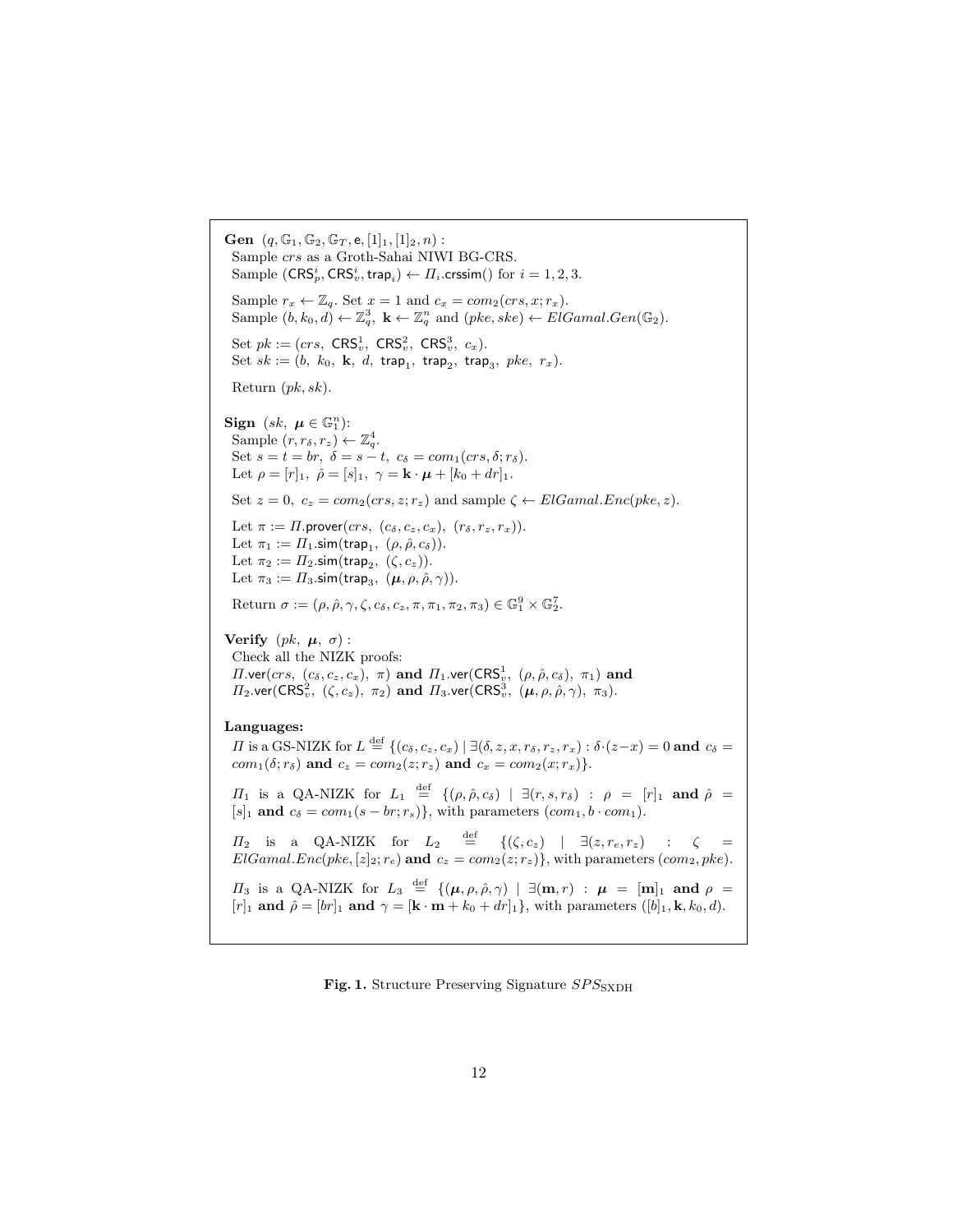```
Gen() : \cdotsGames 0-1 \mathit{crs} \leftarrow GS-NIWI-BG
Games 2-3 \ simcrs \leftarrow GS-NIWI-HG
               Sample \beta \leftarrow \{0, 1\}, r_x \leftarrow \mathbb{Z}_qSet x = 1Games 0-1 c_x = com_2(crs, x; r_x)Games 2-3 c_x = com_2(simcrs, 0; r_x)
```
Sample  $d \leftarrow \mathbb{Z}_q$ 

 $\mathsf{Sign}(sk,\, \boldsymbol{\mu}^i \in \mathbb{G}_1^n):$ Sample  $\rho^i \leftarrow \mathbb{G}_1$ . Set  $z^i = 0$ Games 0-1  $c_z^i = com_2(crs, z^i; r_z^i)$ Games 2-3  $c_z^i = com_2(simcrs, 0; r_z^i)$ Let  $(\hat{\rho}^i, \gamma^i) :=$ 

Games  $0-2$  $, \mathbf{k} \cdot \boldsymbol{\mu}^i + [k_0]_1 + d\rho^i$ Game $3\,$  $, \ \mathbf{k} \cdot \boldsymbol{\mu}^i + [\texttt{\textrm{RF}}_L(i|_L)]_1 + d\rho^i)$ 

· · ·

WIN  $\triangleq$ Games  $0-3$  $^* = (\rho^*, \hat{\rho}^*, \gamma^*, \zeta^*, c_{\delta}^*, c_{z}^*, \pi^*, \pi_1^*, \pi_2^*, \pi_3^*)$ :  $(\mu^* \notin \mathcal{M})$  and Verify $(pk, \mu^*, \sigma^*)$ Games  $1-3$  $^* == \mathbf{k} \cdot \boldsymbol{\mu}^* + [\theta]_1 + d\rho^*$  and  $(\theta \in \mathcal{Z})$ Games  $1-3$ and  $\hat{\rho}^* == b \rho^*$ 

Fig. 2. Top level games and winning conditions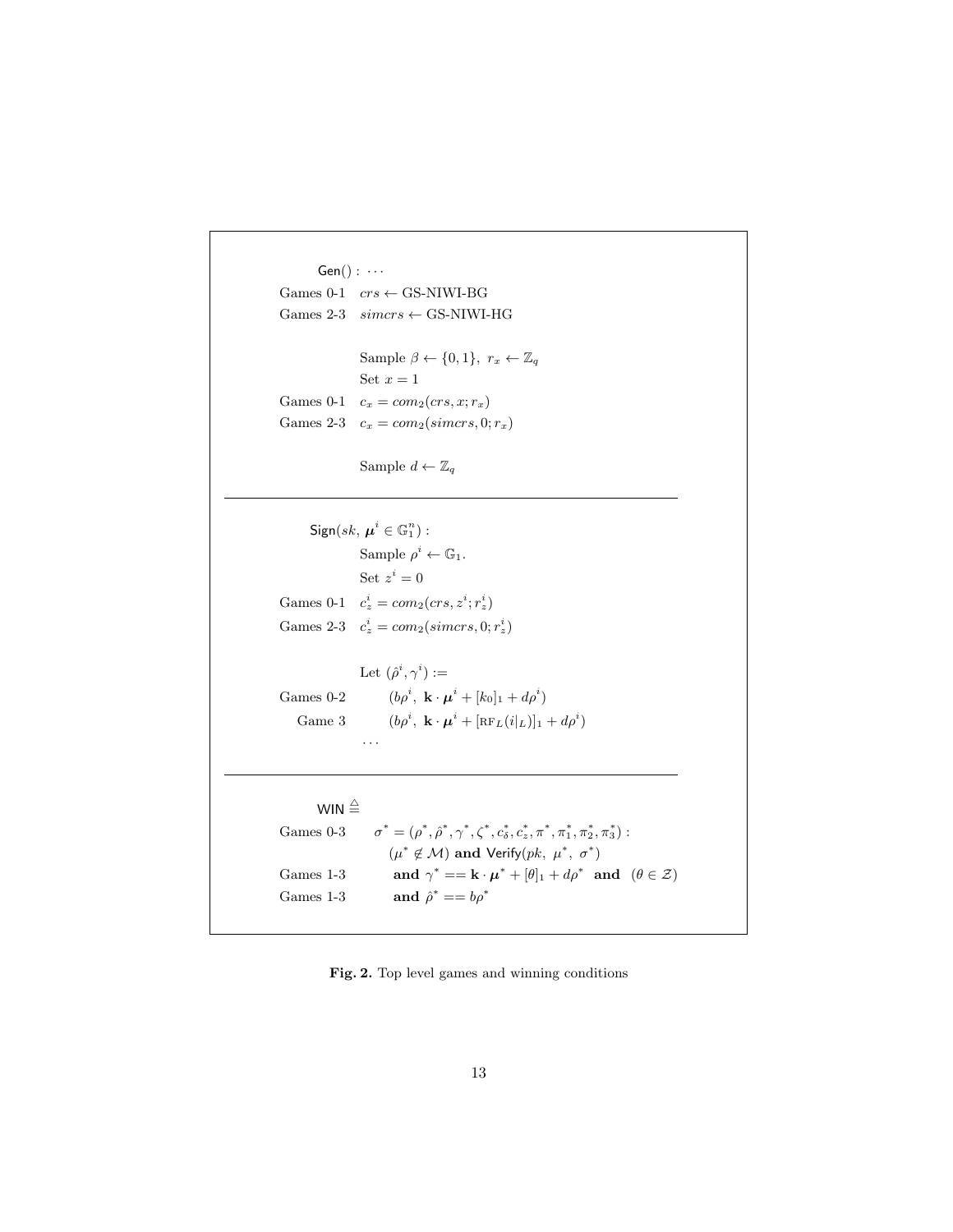where  $\mathcal Z$  is the singleton set  $\{k_0\}$ . The difference in advantages of the adversary is upper bounded by the unbounded true-simulation-soundness of  $\Pi_3$ :

$$
|\text{Prob}_1[\text{WIN}_1] - \text{Prob}_0[\text{WIN}_0]| \le \text{ADV}_{H_3}^{\text{TSS}} \tag{1}
$$

Game  $G_2$ : In this game, the Groth-Sahai CRS is generated as a hiding CRS, i.e., SIMCRS. Moreover, since all zero is a solution of the equation  $(s-t)(z-x) = 0$ , by witness-indistinguishability property of Groth-Sahai under the hiding CRS, all proofs and commitments can be generated with all zero witness (i.e.,  $(s, t, z, x) =$  $(0, 0, 0, 0)$ . The winning condition WIN<sub>2</sub> remains the same as WIN<sub>1</sub>.

$$
|\text{Prob}_2[\text{WIN}_2] - \text{Prob}_1[\text{WIN}_1]| \le \text{ADV}_{\Pi}^{\text{CRSIND}} \tag{2}
$$

Game  $G_3$ : In this game, the challenger also lazily maintains a function  $RF_L$  mapping L-bit strings to  $\mathbb{Z}_q$ . The function  $RF_L$  has the property that it is a random and independent function from L-bit strings to  $\mathbb{Z}_q$ . In  $\mathbf{G}_3$ , each signature component  $\gamma^i$  is generated as  $\mathbf{k} \cdot \boldsymbol{\mu}^i + [\text{RF}_L(i|_L))]_1 + d\rho^i$ , instead of  $\mathbf{k} \cdot \boldsymbol{\mu}^i + [k_0]_1 + d\rho^i$ . Here,  $i|_L$  is the L-bit-string representation of i. The winning condition  $WIN_3$ remains the same as  $WIN<sub>2</sub>$ , except that the set  $Z$  is now defined as

$$
\mathcal{Z} = \bigcup_i \{ \operatorname{RF}_L(i|_L) \}.
$$

Lemma 1.

$$
Prob_2[\text{WIN}_2] \leq Prob_3[\text{WIN}_3] +
$$

$$
12L(\mathrm{ADV}_{H_1}^{\mathrm{TSS}} + \mathrm{ADV}_{H_2}^{\mathrm{TSS}}) + 8L \cdot \mathrm{ADV}_{\mathrm{SXDH}} \\ + 12L \cdot \mathrm{ADV}_{H}^{\mathrm{CRSIND}} + 2L \cdot \mathrm{ADV}_{ElGamal}^{mCPA} + \frac{6L}{q}
$$

We will prove this lemma in Section 4.1. We now claim that  $Prob<sub>3</sub>[WIN<sub>3</sub>]$  <  $q_s/q$ .

We prove this claim by employing the union bound, and prove that for each signature oracle-query i, the probability of WIN<sub>3</sub> holding with  $\theta = RF_L(i|_L)$  is at most  $1/q$ . Now, observe that each entry in  $\mathcal Z$  is absent from the public key as well as from all the signature responses, except at most one response by property of RF<sub>L</sub>. For all queries  $i \neq i$ , we observe that  $RF_L(i_L)$  is uniformly random and independent of both k and  $RF_L(\tilde{i}|_L)$ . So all the  $\gamma^i$ s, for  $i \neq \tilde{i}$ , might as well be sampled independently and randomly.

Coming back to the  $\tilde{i}$ -th query, let  $k^* = RF_L(\tilde{i}|_L)$ . We claim that  $[k^*]_1 + k \cdot \mu^*$ is uniformly random and independent of  $[k^*]_1 + \mathbf{k} \cdot \mu_{\tilde{i}}$ , given that  $\mu^* \neq \mu_{\tilde{i}}$ . This linear algebra fact is most conveniently seen by the following informationtheoretic argument: Let  $\alpha \stackrel{\text{def}}{=} [k^*]_1 + \mathbf{k} \cdot \mu_{\tilde{i}}$  and  $\beta \stackrel{\text{def}}{=} [k^*]_1 + \mathbf{k} \cdot \mu^*$ . Now sample  $\mathbf{k} \leftarrow \mathbb{Z}_q^n$ , and  $k' \leftarrow \mathbb{Z}_q$  independently and randomly. Set  $k^*$  such that  $[k^*]_1 =$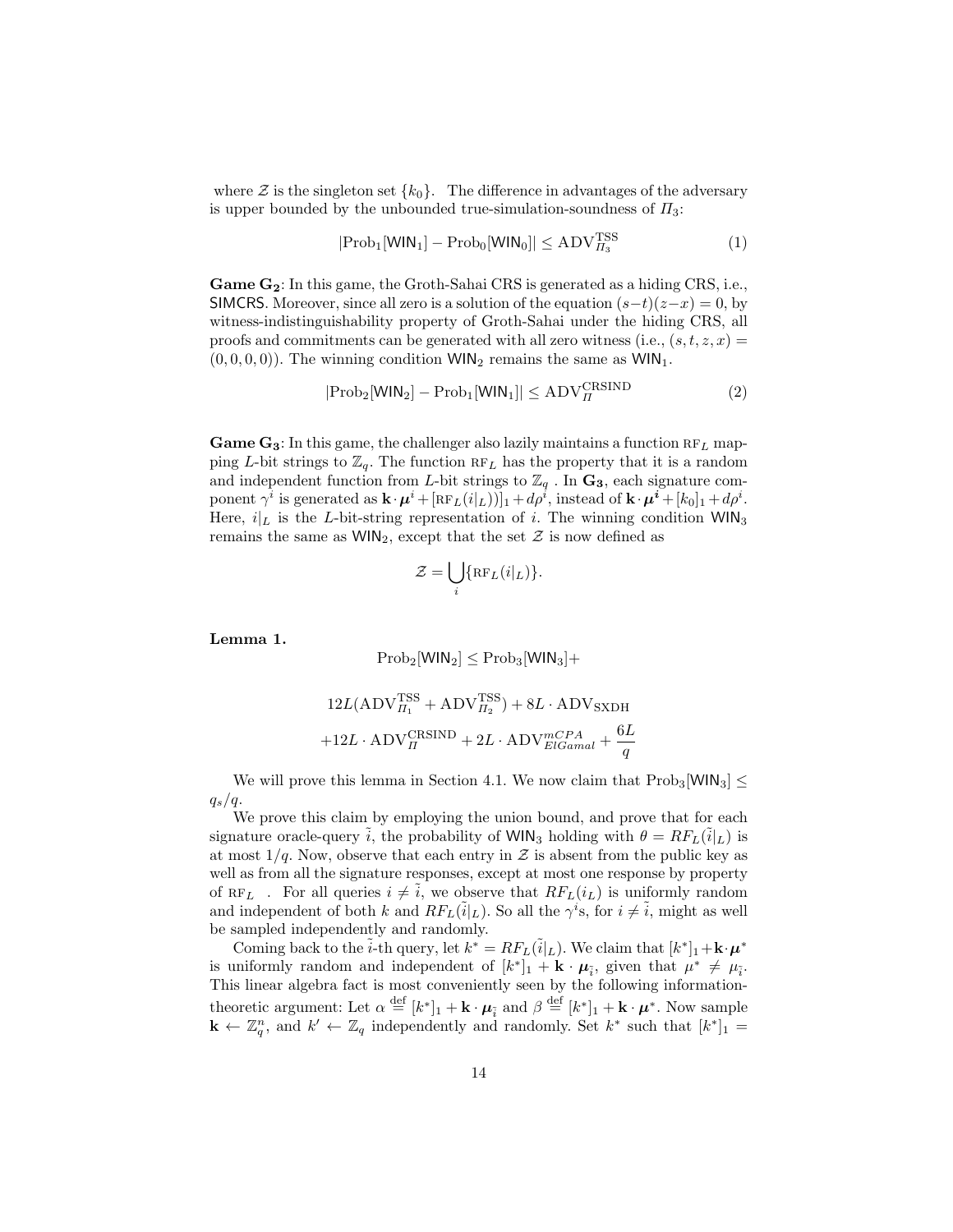$[k']_1 - \mathbf{k} \cdot \boldsymbol{\mu}_{\tilde{i}}$ . Then,  $k^*$  is still distributed randomly and independently. Then we have  $\alpha = [k']_1$  and  $\beta = [k']_1 + \mathbf{k} \cdot (\boldsymbol{\mu}^* - \boldsymbol{\mu}_i)$ . Thus  $\alpha$  is uniformly random and independent of k, while  $\beta$  has an independent uniformly random distribution due to the additional term  $\mathbf{k} \cdot (\boldsymbol{\mu}^* - \boldsymbol{\mu}_{\tilde{i}})$ , where **k** is uniformly random and  $\boldsymbol{\mu}^* - \boldsymbol{\mu}_{\tilde{i}}$  is non-zero. Thus the probability of the adversary producing  $\gamma^* - d \cdot \rho^* = k\mu^* + [k^*]_1$ is bounded in probability by  $1/q$ :

$$
Prob_3[\text{WIN}_3] \le q_s/q.
$$

### 4.1 Proof of Lemma 1

To prove Lemma 1, we go through a series of  $L$  games, each of which has several sub-games. Without loss of generality, we will assume that the total number of queries is a power of two  $(\leq 2^L)$ . We will identify  $\mathbf{G_2}$  with  $\mathbf{G_{2,1,0}}$  and  $\mathbf{G_3}$  with G2,L,10. These games are summarized in Figure 3 with a table of transitions given in Figure 5, where  $i_j$  denotes the j-th bit of the query number i.

In the following, we will consider various functions  $RF_j, j \in [0..L]$ . RF<sub>j</sub> maps j-bit length strings to  $\mathbb{Z}_q$ . Define  $RF_0(\epsilon) = k_0$ , where  $\epsilon$  denotes the empty string. We will maintain the induction hypothesis (over  $j \in [0..L]$ ) that the function  $RF<sub>j</sub>$  is a random function from its domain to its range. The base case will hold  $(j = 0)$  in the following game, as  $k_0$  will be absent from all other terms other than ones defining RF.

**Game G<sub>2,j,0</sub>:** For all signature responses i, let  $i|_{j-1}$  be the first j – 1 bits of the L-bit-string representation of the query number i. We generate  $\gamma^i$  as  $\mathbf{k} \cdot \boldsymbol{\mu}^i$ +  $[\text{RF}_{j-1}(i|_{j-1})]_1 + d\rho^i$ . Further, the set  $\mathcal Z$  is defined to be  $\bigcup_i {\text{RF}_{j-1}(i|_{j-1})}$ , where  $i$  ranges over the query indices.

When  $j = 1$ ,  $\mathbf{G_{2,i,0}}$  is indeed the same as  $\mathbf{G_2}$  by definition of  $\text{RF}_0(\epsilon)$  and definition of  $\mathcal Z$  in  $\mathbf{G}_2$ . For the inductive case, we defer the proof of equivalence of  $G_{2,j,0}$  and  $G_{2,j-1,10}$  till the description of the latter game.

**Game G<sub>2,j,1</sub>:** We also sample  $(d_1, d_2) \leftarrow \mathbb{Z}_q^2$  and substitute d with  $d_1 + d_2b$ , instead of sampling it from random. Consequently, we change the winning condition's  $\gamma^*$ -test conjunct to  $\gamma^* = \mathbf{k} \cdot \boldsymbol{\mu}^* + [\theta]_1 + d_1 \rho^* + d_2 \hat{\rho}^*$ , which is same as the earlier winning condition as the winning condition also has the conjunct  $\hat{\rho}^* = b \rho^*$ . Also set  $z^i$  to be  $i_k$ , the k-th bit of output of applying the simulated random function to the query message  $\mu^i$ .

Difference in advantage is the IND-mCPA security of the ElGamal encryption scheme, in switching all the  $z^i$  plaintexts. Rest of the changes are information theoretic as  $x$  is committed with a hiding CRS and  $d$  has the same distribution.

**Game G<sub>2,j,2</sub>:** The challenger samples a bit  $\beta$  randomly from {0,1}. In the winning condition we introduce a predicate called *CheckAbort* which behaves as follows: it returns true and forces the adversary to lose outright if the decryption of  $\zeta^*$  is zero or one and equals  $\beta$ . In the case that decryption of  $\zeta^*$  is not zero or one, then it still forces the adversary to lose at random with probability half. If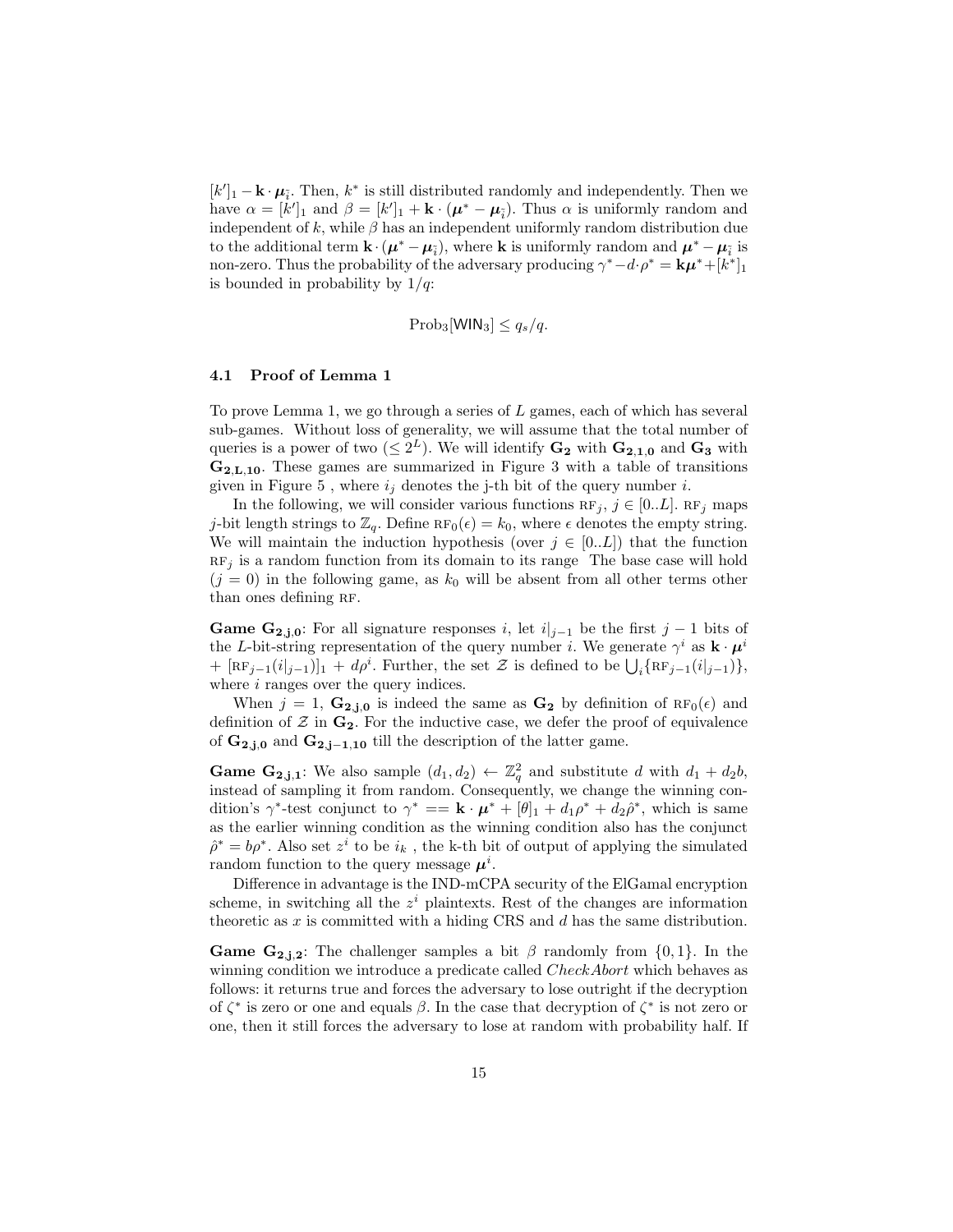```
Gen() : \cdotsGames (2,j,3-7) crs \leftarrow GS-NIWI-BG
Games (2,j,0-2, 8-10) simcrs \leftarrow GS-NIWI-HG
                                     Sample \beta \leftarrow \{0, 1\}, r_x \leftarrow \mathbb{Z}_qGames (2, j, 0, -2, 10) Set x = 1Games (2,j,3-9) Set x=1-\betaGames (2,j,3-7) c_x = com_2(crs, x; r_x)Games (2,j,0-2, 8-10) c_x = com_2(simcrs, 0; r_x)Games (2,j,0, 7-10) Sample d \leftarrow \mathbb{Z}_qGames (2,j,1-6) Sample (d_1, d_2) \leftarrow \mathbb{Z}_q^2\mathsf{Sign}(sk, \, \boldsymbol{\mu}^i \in \mathbb{G}_1^n) :
                                      Sample \rho^i \leftarrow \mathbb{G}_1.
         Game (2, j, 0, 10) Set z^i = 0Games (2, j, 1-9) Set z^i = i_jGames (2,j,3-7) c_z^i = com_2(crs, z^i; r_z^i)Games (2, j, 0.2, 8.10) c_z^i = com_2(simcrs, 0; r_z^i)Let (\hat{\rho}^i, \gamma^i) :=Games (2,i,0), \mathbf{k} \cdot \boldsymbol{\mu}^i + [\text{RF}_{j-1}(i|_{j-1})]_1 + d\rho^iGames (2,j,1-4) 
                                                 b \rho^i, \mathbf{k} \cdot \boldsymbol{\mu}^i + [\texttt{RF}_{j-1}(i|_{j-1})]_1 + d_1 \rho^i + d_2 \hat{\rho}^iGames (2,j,5-6) 
                                                 b<sub>p</sub><sup>i</sup>, k · \mu^{i} + \begin{bmatrix} \text{RF}_{j-1}(i|_{j-1}), & \text{if } (i_{j} == \beta) \\ \text{RF}'_{j-1}(i|_{j-1}), & \text{if } (i_{j} \neq \beta) \end{bmatrix}1
                                                                                                                      \left(1+d_1\rho^i+d_2\hat{\rho}^i\right)Games (2,j,7-10), \mathbf{k} \cdot \boldsymbol{\mu}^i + [\text{RF}_j(i|_j)]_1 + d\rho^i· · ·
                           WIN \stackrel{\triangle}{=} if (COL) return true; else
         Games (2,j,2-8) if CheckAbort(as defined in the text) return false; else
                                          \sigma^* = (\rho^*, \hat{\rho}^*, \gamma^*, \zeta^*, c_{\delta}^*, c_z^*, \pi^*, \pi_1^*, \pi_2^*, \pi_3^*):
                                              (\mu^* \notin \mathcal{M}) and Verify(pk, \mu^*, \sigma^*)and
    Games (2,j,0,7-10)* == \mathbf{k} \cdot \boldsymbol{\mu}^* + [\theta]_1 + d\rho^* and (\theta \in \mathcal{Z})Games (2,j,1-6)* == \mathbf{k} \cdot \boldsymbol{\mu}^* + [\theta]_1 + d_1 \rho^* + d_2 \hat{\rho}^* and (\theta \in \mathcal{Z})Games (2,j,0-3,6-10)and \hat{\rho}^* == b \rho^*
```
Fig. 3. Going from Game 2 to 3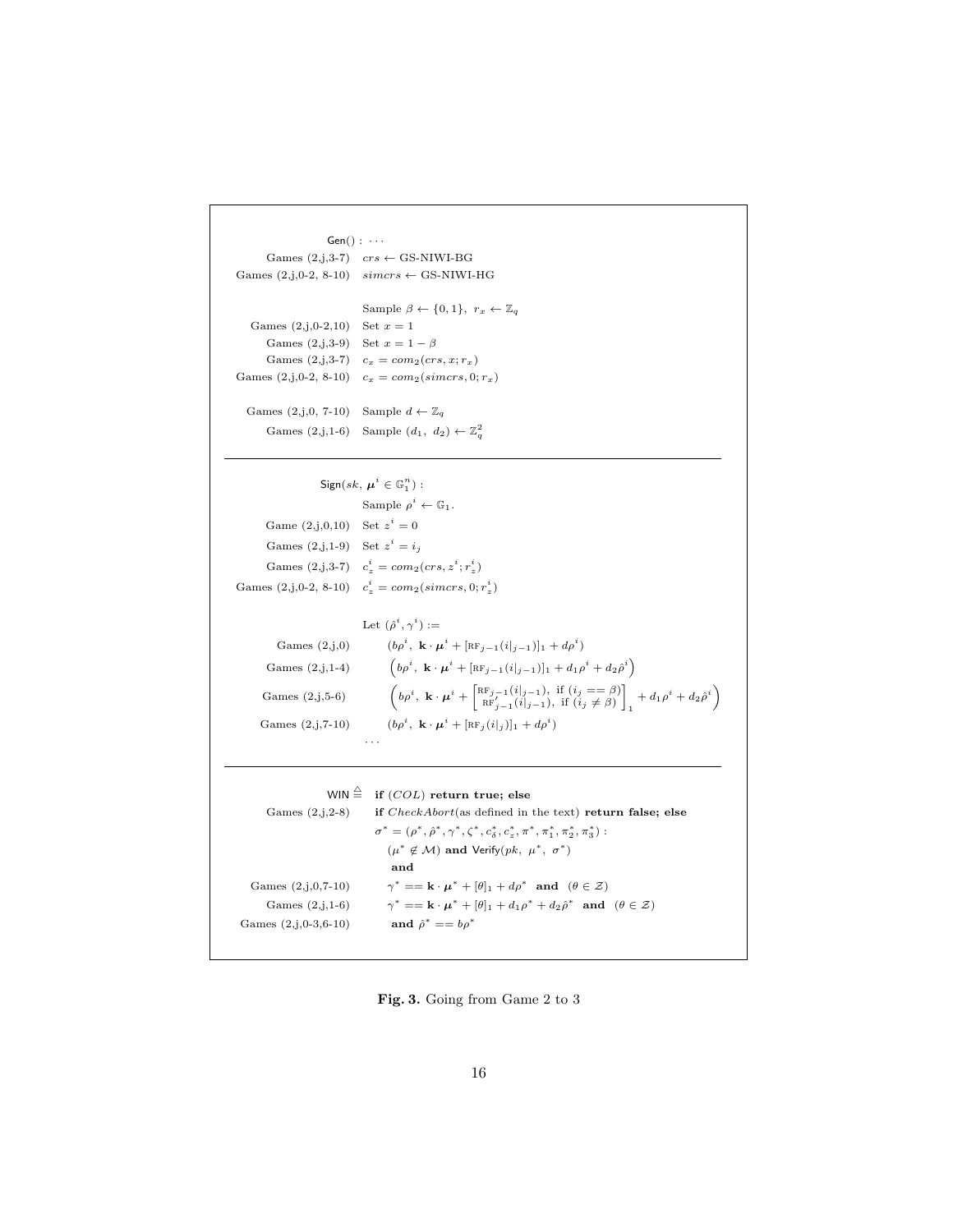the CheckAbort predicate does not force a loss for the adversary, then the rest of the winning condition remains the same as the previous game.

Since  $\beta$  is information theoretically hidden from the adversary, the adversary's advantage goes down by exactly a factor of 2.

**Game G<sub>2,j,3</sub>:** The challenger sets  $x = 1 - \beta$ . It goes back to binding-CRS crs for  $\Pi$ . Thus,  $z^i$  as set above is used in GS-commitment  $c^i_z$  to  $z^i$ .

Since  $s^i = t^i$  for all i, and hence  $\delta^i = 0$  for all i, by Groth-Sahai witnessindistinguishability the difference in the adversary's advantage is at most  $ADV_R^{\text{CRSIND}}$ . (Note that Groth-Sahai NIWI has perfect composable witness-indistinguishability.)

**Game G**<sub>2,j,4</sub>: The challenger removes the conjunct  $\hat{\rho}^* == b\rho^*$  from the winning condition.

We first check that QA-NIZK  $\Pi_1$  and  $\Pi_2$  are in true-simulation mode, i.e., the simulator for these QA-NIZK is only issuing simulated proofs on true statements. For  $\Pi_1$  it is indeed the case as  $s^i = b \cdot r^i$ , and  $\delta^i = 0$ , and further  $c^i_\delta = \text{com}_1(\delta^i; r^i_\delta)$ and consequently  $c^i_\delta = \text{com}_1(s^i - br^i; r^i_\delta)$ . For  $\Pi_2$  it is also true, since the GS commitment of  $z^i$  is same as  $z^i$  encrypted in  $\zeta^i$ . Now, since  $\text{dec}(\zeta^*) \neq x$  is in the scope of this removed conjunct, by true-simulation soundness of  $\Pi_2, z^* \neq$  $x$  is also in the scope of the removed conjunct. This implies by soundness of the NIWI that  $\delta^* = 0$  and Groth-Sahai (binding) projection (i.e. El Gamal decryption<sup>7</sup>) of  $c^*_{\delta}$  is  $[\delta^*]_1$  ( = [0]<sub>1</sub>). Next, by true-simulation soundness of  $\Pi_1$ ,  $\rho^* = [r^*]_1$ ,  $\hat{\rho}^* = [s^*]_1$ , and  $c^*_{\delta}$  is also binding GS-commitment of  $(s^* - br^*)$ . Thus, its (binding) projection is also  $[s^* - br^*]_1$ . Hence,  $[s^*]_1 = [br^*]_1$ , or  $\hat{\rho}^* = b\rho^*$ . Thus this conjunct is indeed redundant and can be removed. The difference in advantage is at most  $\text{ADV}_{H_1}^{\text{TSS}} + \text{ADV}_{H_2}^{\text{TSS}}$ .

**Game G<sub>2,j,5</sub>:** We change the computation of  $\gamma^i$  from

$$
\mathbf{k} \cdot \boldsymbol{\mu}^i + [\texttt{RF}_{j-1}(i|_{j-1})]_1 + d_1 \rho^i + d_2 \hat{\rho}^i
$$

to

$$
\mathbf{k} \cdot \boldsymbol{\mu}^{i} + \begin{bmatrix} \text{RF}_{j-1}(i|_{j-1}), \text{ if } (i_j == \beta) \\ \text{RF}'_{j-1}(i|_{j-1}), \text{ if } (i_j \neq \beta) \end{bmatrix}_{1} + d_1 \rho^{i} + d_2 \hat{\rho}^{i}.
$$

Here  $RF'_{j}$  is another independent random function from j-bit strings to  $\mathbb{Z}_{q}$ .

**Lemma 2.**  $|Prob_{2,j,4}[WIN_{2,j,4}] - Prob_{2,j,5}[WIN_{2,j,5}]| ≤$ 

$$
4(ADV_{II_1}^{TSS} + ADV_{II_2}^{TSS}) + 4 \cdot ADV_{SXDH} + 4 \cdot ADV_{II}^{CRSIND} + \frac{3}{q}
$$

We will prove this lemma in the next subsection using another sequence of hybrid games.

**Game G<sub>2,j,6</sub>:** We now start rolling the games back. In this game we add back the condition  $\hat{\rho}^* = b\rho^*$  into the winning condition.

<sup>7</sup> see Section 5.2 for this interpretation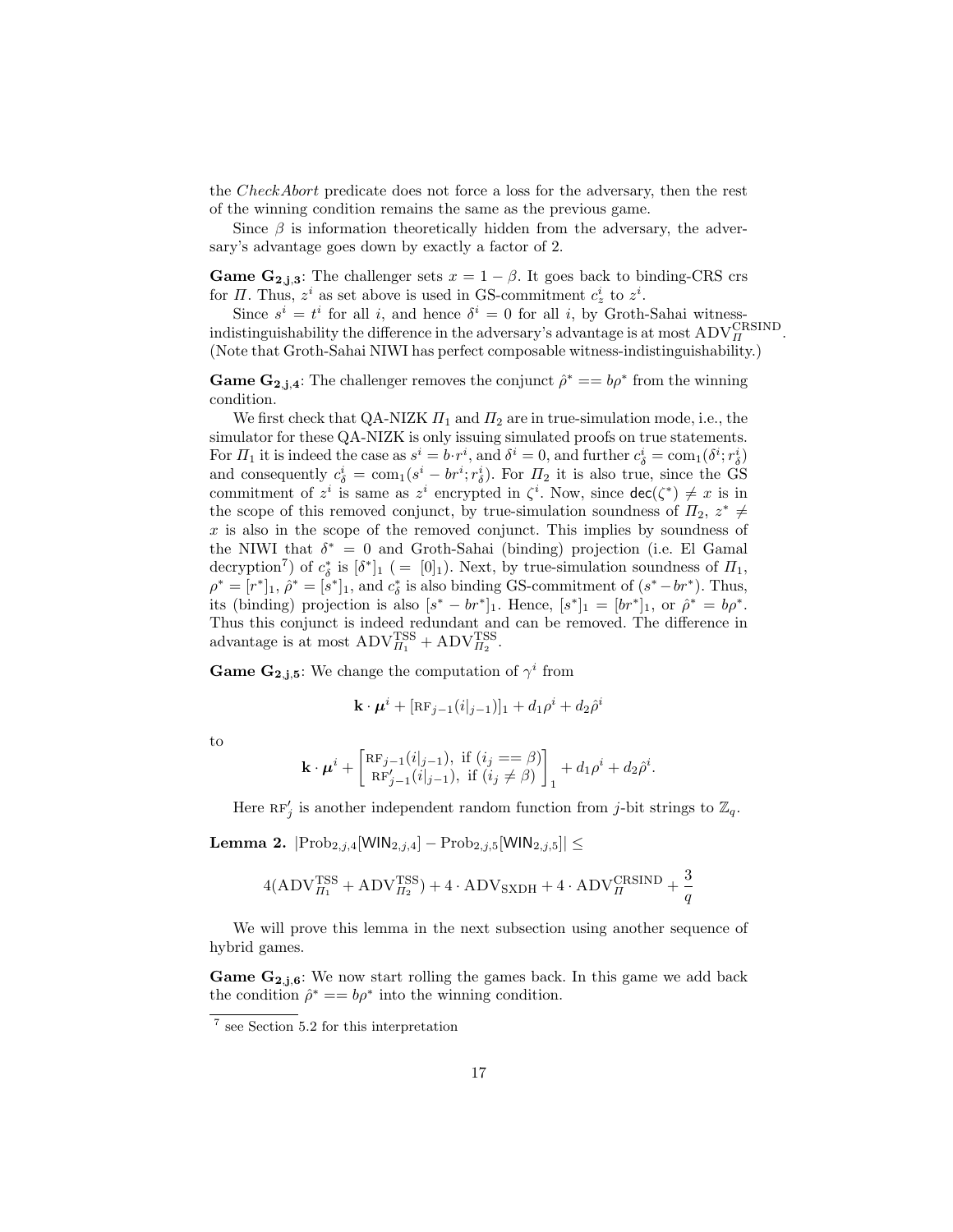Since  $z^* \neq x$  in the scope of this clause, the difference in advantage is  $\text{ADV}_{\Pi_1}^{\text{TSS}} + \text{ADV}_{\Pi_2}^{\text{TSS}}$  due to the true-simulation soundness of the QA-NIZKs and the perfect soundness of GS-NIZK  $\Pi.$ 

**Game G<sub>2,j,7</sub>:** Challenger (lazily) defines  $RF_j$  as follows:

$$
RF_j(i|_j) \stackrel{\text{def}}{=} \begin{cases} RF_{j-1}(i|_{j-1}), & \text{if } (i_j = \beta) \\ RF'_{j-1}(i|_{j-1}), & \text{if } (i_j \neq \beta) \end{cases}
$$

Since RF' is random and independent of RF, the induction hypothesis related to RF continues to hold.

The challenger also goes back to sampling  $d$  from random, instead of setting it to  $d_1 + bd_2$ .  $\gamma^i$  is now computed as  $(\mathbf{k} \cdot \boldsymbol{\mu}^i + [RF_j(i|_j)]_1 + d\rho^i)$ . It also changes the winning condition  $\gamma^*$ -conjunct to  $\gamma^* == \mathbf{k} \cdot \mu^* + [\theta]_1 + d\rho^*$ , which holds as  $\hat{\rho}^* = b\rho^*$ . Further, instead of defining Z as union of  $RF_{j-1}(i|_{j-1})$ , the set Z is now defined as  $\bigcup_i {\{ \operatorname{RF}_j(i|_j ) \}}.$ 

Changes in this game are statistically indistinguishable from the previous, except for the change in the definition of  $Z$ . Since we assumed w.l.o.g. that the number of queries is a power of two, the set  $\bigcup_i \{i|_{j-1}\}$  is same as the set  $\bigcup_i \{i|_{j-1} \mid i_j = \beta\}.$  Thus, by definition of  $RF_j$  above, the new set  $\mathcal Z$  is a superset of the previous set  $\mathcal{Z}$ . Hence, the adversary's advantage in this game can only be higher than its advantage in the previous game.

**Game G<sub>2,j,8</sub>**: The challenger goes back to generating the hiding CRS for  $\Pi$ . Further, the Groth-Sahai NIWI proofs and commitments are now generated using all zero witnesses (i.e., using 0 in place of x and  $z<sup>i</sup>$ ).

The difference in adversary's advantage is at most  $\text{ADV}_H^{\text{CRSIND}}$ .

**Game G<sub>2,j,9</sub>:** In the winning condition, we remove the CheckAbort disjunct where the adversary lost outright in the previous games, i.e., if the decryption of  $\zeta^*$  was  $0/1$  and equaled  $\beta$ , or with probability half if the decryption was non- $0/1$ .

Since  $\beta$  is information theoretically hidden from the adversary, the adversary's advantage goes up by exactly a factor of 2.

**Game G<sub>2,j,10</sub>**: The challenger sets  $z^i = 0$ , which also changes the El-Gamal encryption of  $z^i$ . It also sets x back to 1.

The difference in adversary's advantage is the IND-mCPA security of the El-Gamal encryption scheme, in switching all the  $z<sup>i</sup>$  plaintexts. Rest of the changes are statistically indistinguishable as  $x$  is committed with a hiding CRS.

We now observe that game  $\mathbf{G}_{2,j,10}$  is same as  $\mathbf{G}_{2,j+1,0}$  for  $j < L$  and same as  $G_3$  for  $j = L$ . This concludes our proof.

### 4.2 Proof of Lemma 2

The various hybrid games to prove this lemma are depicted in Figure 4 with a table of transitions given in Figure 6.

**Game**  $H_0$ : The game  $H_0$  is defined to exactly the same as game  $G_{2,j,4}$ .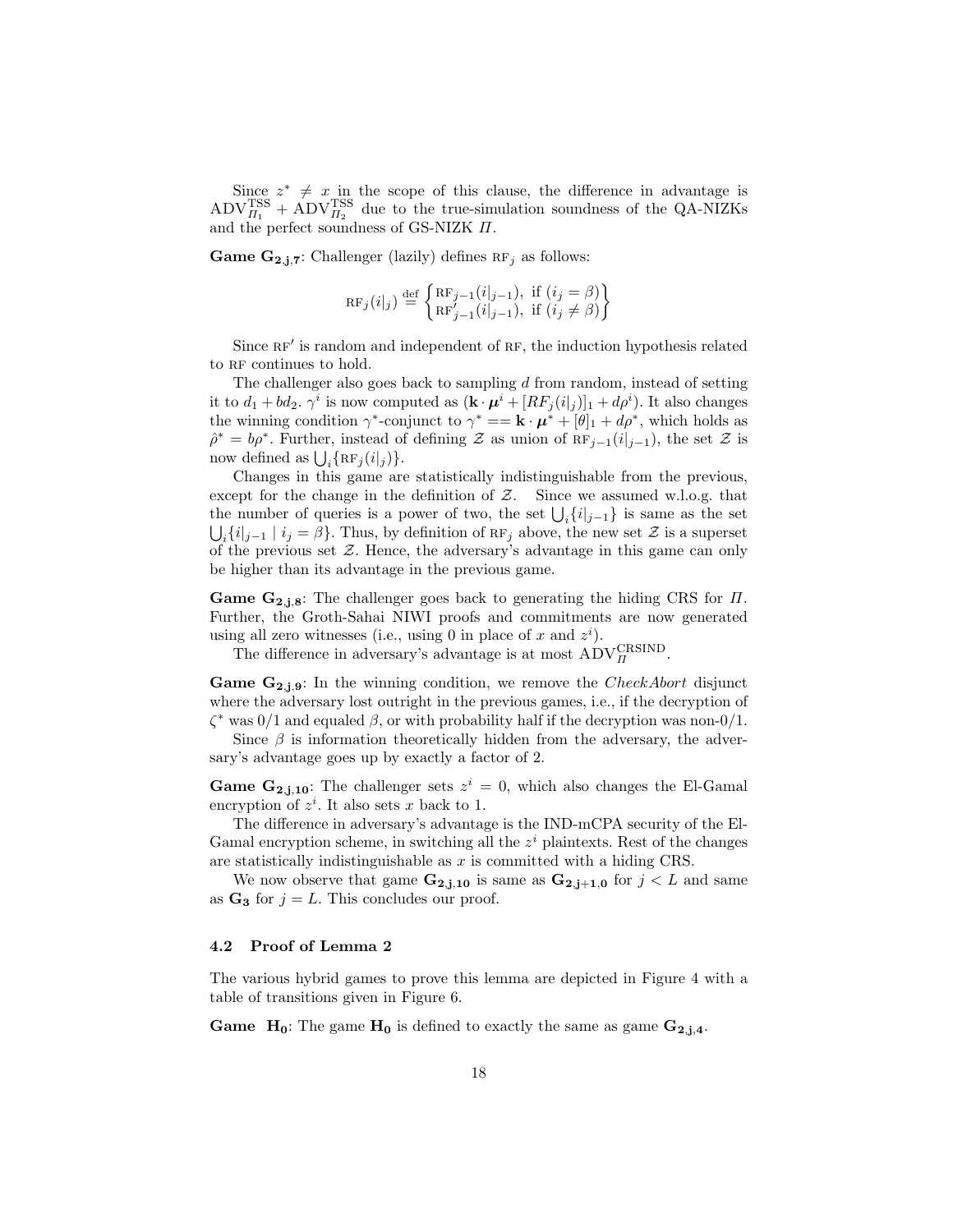Game H1: In this game, the challenger generates the Groth-Sahai NIWI-CRS as simcrs, i.e., using the simulator CRS generator. Further, for each query i, if  $i_j$ is not equal to  $\beta$ , then instead of just picking  $r^i$ , the challenger picks  $r_1^i$  and  $r_2^i$  at random, and sets  $\rho^i = \rho_1^i + \rho_2^i = [r_1^i + r_2^i]_1$ . Similarly, it sets  $s^i = t^i = b(r_1^i + r_2^i)$ , and thus  $\hat{\rho}^i = b[r_1^i + r_2^i]_1$  and a similar change in the generation of  $\gamma^i$ . Finally, in generating the Groth-Sahai commitments and proof  $\Pi$ , the challenger uses all zero witnesses.

By the witness-indistinguishability property of GS-NIWI, and since rest of the game is statistically the same as the previous game, the adversary's advanthe gaine is statistically the same as the tage of winning is at most  $\text{ADV}_H^{\text{CRSIND}}$ .

Game  $H_2$ : In this game, the adversary also picks a b' randomly and independently from  $\mathbb{Z}_q$ . Next, for each query *i*, if  $\nu_j^i$  is not equal to  $\beta$ , then the challenger picks  $r_1^i$  and  $r_2^i$  at random, and sets  $\rho^i = [r_1^i + r_2^i]_1$ . It sets  $s^i = br_1^i + b'r_2^i$ ,  $t^i = b(r_1^i + r_2^i)$ . It sets  $\hat{\rho}^i = b[r_1^i]_1 + b'[r_2^i]_1$  and a similar change in generation of  $\gamma^i$  (see Figure 4).

We now prove that the absolute value of the difference of the advantage in adversary's winning probability in  $H_2$  and  $H_1$  is at most the maximum advantage of winning in an SXDH game. In other words,

$$
|\mathrm{Prob}_{\mathbf{H_2}}(\mathsf{WIN}_{\mathbf{H_2}}) - \mathrm{Prob}_{\mathbf{H_1}}(\mathsf{WIN}_{\mathbf{H_1}})| \le \mathrm{ADV}_{\mathrm{SXDH}}.
$$

To this end, for each Adversary A playing against the challenger in games  $H_1$  and  $H_2$ , we will build another adversary  $\beta$  that plays against the SXDH challenge. Say, the adversary  $\beta$  receives an SXDH challenge  $(g, x, y, w)$ , all elements in  $\mathbb{G}_1$ , where either **w** is a real DDH element, i.e.,  $\mathbf{w} = (\log_{g} x)(\log_{g} y)g$  or **w** is a fake DDH element, i.e., is random and independent of the other three elements.

Adversary  $\beta$  next emulates the challenger  $\beta$  against  $\mathcal A$  as follows. It starts emulating  $\mathcal C$  by letting the first element of the challenge being the group generator for  $\mathbb{G}_1$ . Next, it emulates rest of C perfectly, except for queries i where  $\nu_j^i$  is not equal to  $\beta$ . In this case, it picks  $r_1^i$  and  $r_2^i$  at random, and sets  $\rho^i = r_1^i \mathbf{g} + r_2^i \mathbf{x}$ . It sets  $\hat{\rho}^i = r_1^i \mathbf{y} + r_2^i \mathbf{w}$ . It does not need to set  $s^i$  and  $t^i$ , as these quantities are only needed in GS commitments and proof, but in game  $H_1$  we switched to all zero witnesses. The quantity  $\gamma^i$  is also generated using the just defined  $\rho^i$  and  $\hat{\rho}^i$  (as well as  $d_1$  and  $d_2$ ). Also, the CRS of the QA-NIZK  $\Pi_1$  which includes  $b \cdot \text{com}_1$ in its language parameter, can also be simulated using the group element y and the Groth-Sahai CRS generation scalars chosen by  $\mathcal{C}$ . Similarly, for the CRS of  $\Pi_3$ ,  $[b]_1$  is ust y.

Now, it is easy to check that if the SXDH challenge was real, then  $\beta$  emulated game  $H_1$  to A, and if the SXDH challenge was fake, then B emulated  $H_2$  to A. This proves the claim above.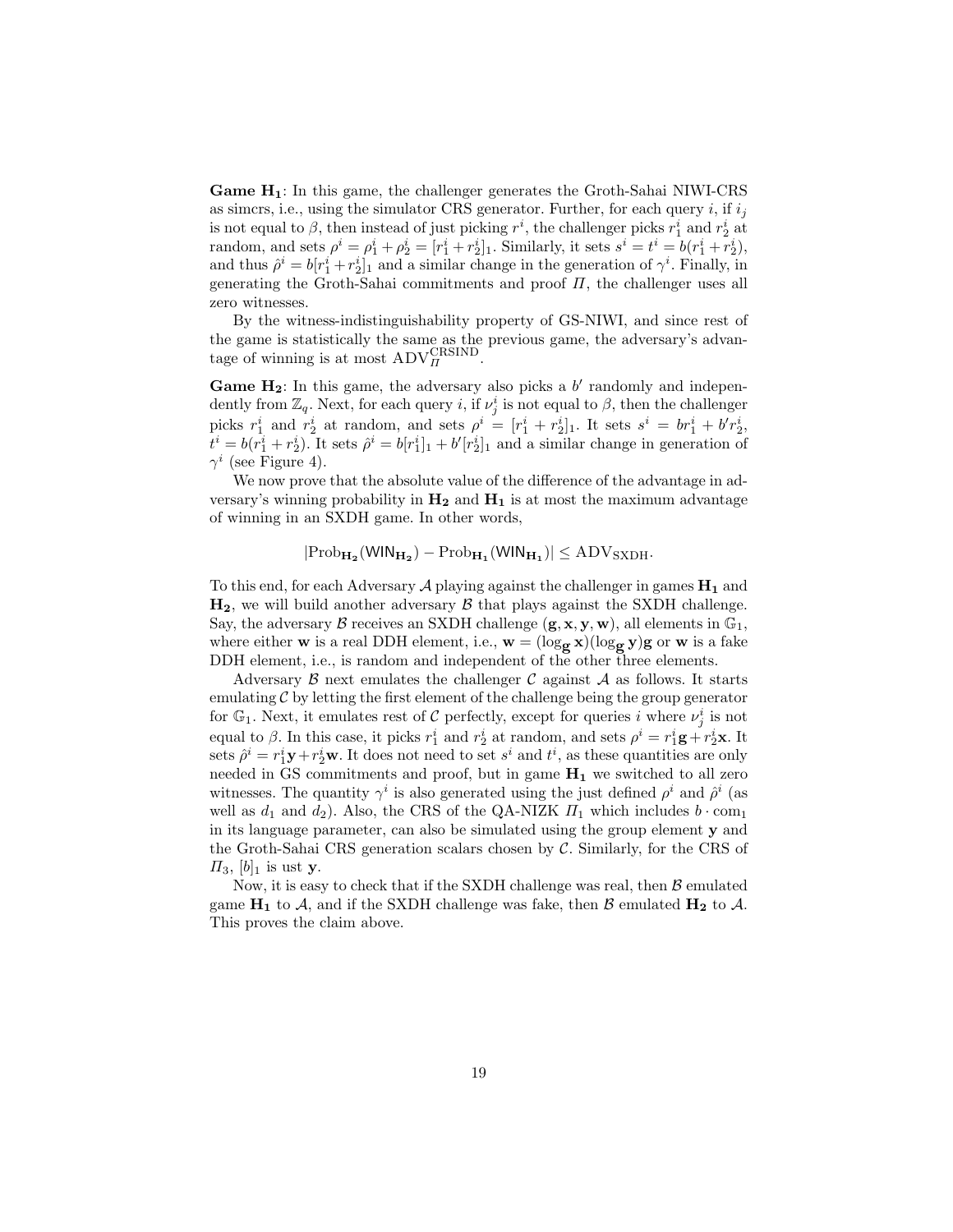| $Gen() : \cdots$                                    |                                                                                                                                                                                                                                                                                                                                 |
|-----------------------------------------------------|---------------------------------------------------------------------------------------------------------------------------------------------------------------------------------------------------------------------------------------------------------------------------------------------------------------------------------|
| Games $H_{0,3-5,10-14}$ $crs \leftarrow$ GS-NIWI-BG |                                                                                                                                                                                                                                                                                                                                 |
|                                                     | Games $H_{1-2,6-9}$ $crs \leftarrow$ GS-NIWI-HG                                                                                                                                                                                                                                                                                 |
|                                                     | Sign(sk, $\mu^i \in \mathbb{G}_1$ ):                                                                                                                                                                                                                                                                                            |
|                                                     |                                                                                                                                                                                                                                                                                                                                 |
|                                                     | Let $(\hat{\rho}^i, \gamma^i) :=$                                                                                                                                                                                                                                                                                               |
| Games $(2,j,4)$                                     | $\left(b\rho^i, \ \mathbf{k}\cdot\boldsymbol{\mu}^i + [RF_{j-1}(i _{j-1})]_1 + d_1\rho^i + d_2\hat{\rho}^i\right)$                                                                                                                                                                                                              |
| Game $H_0$                                          | $\begin{pmatrix} b\rho^i, \ \ \mathbf{k}\cdot\pmb{\mu}^i + [RF_{j-1}(i _{j-1})]_1 + d_1\rho^i + d_2\hat{\rho}^i, & \text{if}\ (i_j == \beta) \\ b\rho^i, \ \ \mathbf{k}\cdot\pmb{\mu}^i + [RF_{j-1}(i _{j-1})]_1 + d_1\rho^i + d_2\hat{\rho}^i, & \text{if}\ (i_j \neq \beta) \end{pmatrix}$                                    |
| Game $H_1$                                          | $\begin{pmatrix} b\rho^i, \ \mathbf{k}\cdot\boldsymbol{\mu}^i + [RF_{j-1}(i _{j-1})]_1 + d_1\rho^i + d_2\rho^i, & \text{if } (i_j == \beta) \\ b(\rho_1^i + \rho_2^i), \ \mathbf{k}\cdot\boldsymbol{\mu}^i + [RF_{j-1}(i _{j-1})]_1 + (d_1 + d_2b)\rho_1^i + (d_1 + d_2b)\rho_2^i, & \text{if } (i_j \neq \beta) \end{pmatrix}$ |
| Game $H_2, H_3$                                     | $\begin{pmatrix} b\rho^i,\ \mathbf{k}\cdot\pmb{\mu}^i+[RF_{j-1}(i _{j-1})]_1+d_1\rho^i+d_2\hat{\rho}^i, & \text{if}\ (i_j==\beta)\\ b\rho^i_1+b'\rho^i_2,\ \mathbf{k}\cdot\pmb{\mu}^i+[RF_{j-1}(i _{j-1})]_1+(d_1+d_2b)\rho^i_1+(d_1+d_2b')\rho^i_2, & \text{if}\ (i_j\neq\beta) \end{pmatrix}$                                 |
| Game $H_4, H_5, H_6$                                | $\begin{pmatrix} b\rho^i, & k\cdot\mu^i + [RF_{j-1}(i _{j-1})]_1 + d\rho^i, & \text{if } (i_j == \beta) \\ b\rho^i_1 + b'\rho^i_2, & k\cdot\mu^i + [RF_{j-1}(i _{j-1})]_1 + d\rho^i_1 + d'\rho^i_2, & \text{if } (i_j \neq \beta) \end{pmatrix}$                                                                                |
| Game $H_7$                                          | $\begin{pmatrix} b\rho^i\,,\;\mathbf{k}\cdot\pmb{\mu}^i + [RF_{j-1}(i _{j-1})]_1 + d\rho^i\,, & \text{if}\;(i_j == \beta)\\ b\rho^i_1 + b\rho^i_2\,,\;\mathbf{k}\cdot\pmb{\mu}^i + [RF_{j-1}(i _{j-1})]_1 + d\rho^i_1 + d'\rho^i_2\,, & \text{if}\;(i_j \neq \beta) \end{pmatrix}$                                              |
| Game $H_8$                                          | $\begin{pmatrix} b\rho^i, \ \mathbf{k}\cdot\boldsymbol{\mu}^i + [RF_{j-1}(i _{j-1})]_1 + d\rho^i, & \text{if } (i_j == \beta) \\ b\rho^i_1 + b\rho^i_2, \ \mathbf{k}\cdot\boldsymbol{\mu}^i + [RF'_{j-1}(i _{j-1})]_1 + d\rho^i_1 + d'\rho^i_2, & \text{if } (i_j \neq \beta) \end{pmatrix}$                                    |
| Game $H_9$ , $H_{10}$                               | $\begin{pmatrix} b\rho^i, & k \cdot \mu^i + [RF_{j-1}(i _{j-1})]_1 + d\rho^i, & \text{if } (i_j == \beta) \\ b\rho^i_1 + b'\rho^i_2, & k \cdot \mu^i + [RF'_{i-1}(i _{j-1})]_1 + d\rho^i_1 + d'\rho^i_2, & \text{if } (i_j \neq \beta) \end{pmatrix}$                                                                           |
| Game $H_{11}$ , $H_{12}$                            | $\begin{pmatrix} b\rho^i,\ \mathbf{k}\cdot\boldsymbol{\mu}^i+[RF_{j-1}(i _{j-1})]_1+d_1\rho^i+d_2\rho^i, & \text{if}\ (i_j==\beta)\\ b\rho^i_1+b'\rho^i_2,\ \mathbf{k}\cdot\boldsymbol{\mu}^i+[RF'_{j-1}(i _{j-1})]_1+(d_1+d_2b)\rho^i_1+(d_1+d_2b')\rho^i_2, & \text{if}\ (i_j\neq\beta) \end{pmatrix}$                        |
| Game $H_{13}$                                       | $\begin{pmatrix} b\rho^i,\ \mathbf{k}\cdot\pmb{\mu}^i+[RF_{j-1}(i _{j-1})]_1+d_1\rho^i+d_2\rho^i, & \text{if}\ (i_j==\beta)\\ b(\rho^i_1+\rho^i_2),\ \mathbf{k}\cdot\pmb{\mu}^i+[RF_{j-1}'(i _{j-1})]_1+(d_1+d_2b)\rho^i_1+(d_1+d_2b)\rho^i_2, & \text{if}\ (i_j\neq\beta) \end{pmatrix}$                                       |
| Game $H_{14}$                                       | $\begin{pmatrix} b\rho^i \,,\; \mathbf{k}\cdot\pmb{\mu}^i + [RF_{j-1}(i _{j-1})]_1 + d_1\rho^i + d_2\rho^i\,, & \text{if}\ (i_j == \beta) \\ b\rho^i \,,\; \mathbf{k}\cdot\pmb{\mu}^i + [RF_{j-1}'(i _{j-1})]_1 + d_1\rho^i + d_2\rho^i\,, & \text{if}\ (i_j \neq \beta) \end{pmatrix}$                                         |
| Games $(2,j,5)$                                     | $\left(b\rho^i, \ \mathbf{k}\cdot\mu^i + \begin{bmatrix} RF_{j-1}(i _{j-1}), \ \text{if } (i_j == \beta) \\ RF_{j-1}'(i _{j-1}), \ \text{if } (i_j \neq \beta) \end{bmatrix}, +d_1\rho^i + d_2\rho^i\right)$                                                                                                                    |
|                                                     |                                                                                                                                                                                                                                                                                                                                 |
|                                                     | WIN $\triangleq$ if (COL) return true; else if (CheckAbort) return false; else                                                                                                                                                                                                                                                  |
|                                                     | $\sigma^* = (\rho^*, \hat{\rho}^*, \gamma^*, \zeta^*, c_s^*, c_t^*, c_z^*, \pi^*, \pi_1^*, \pi_2^*, \pi_3^*)$ :                                                                                                                                                                                                                 |
|                                                     | $(\mu^* \notin \mathcal{M})$ and Verify $(pk, \mu^*, \sigma^*)$                                                                                                                                                                                                                                                                 |
|                                                     | and                                                                                                                                                                                                                                                                                                                             |
| Games $H_0$ - $H_3$ , $H_{11}$ - $H_{14}$           | $\gamma^* = \mathbf{k} \cdot \boldsymbol{\mu}^* + [\theta]_1 + d_1 \rho^* + d_2 \hat{\rho}^*$ and $(\theta \in \mathcal{Z})$                                                                                                                                                                                                    |
| Games $H_4$ - $H_{10}$                              | $\gamma^* = \mathbf{k} \cdot \boldsymbol{\mu}^* + [\theta]_1 + d\rho^*$ and $(\theta \in \mathcal{Z})$                                                                                                                                                                                                                          |
| Games $H_3$ - $H_4$ , $H_{10}$ - $H_{11}$           | and $\hat{\rho}^* == b \rho^*$                                                                                                                                                                                                                                                                                                  |
|                                                     |                                                                                                                                                                                                                                                                                                                                 |

Fig. 4. Going from Game  $(2,j,4)$  to  $(2,j,5)$ .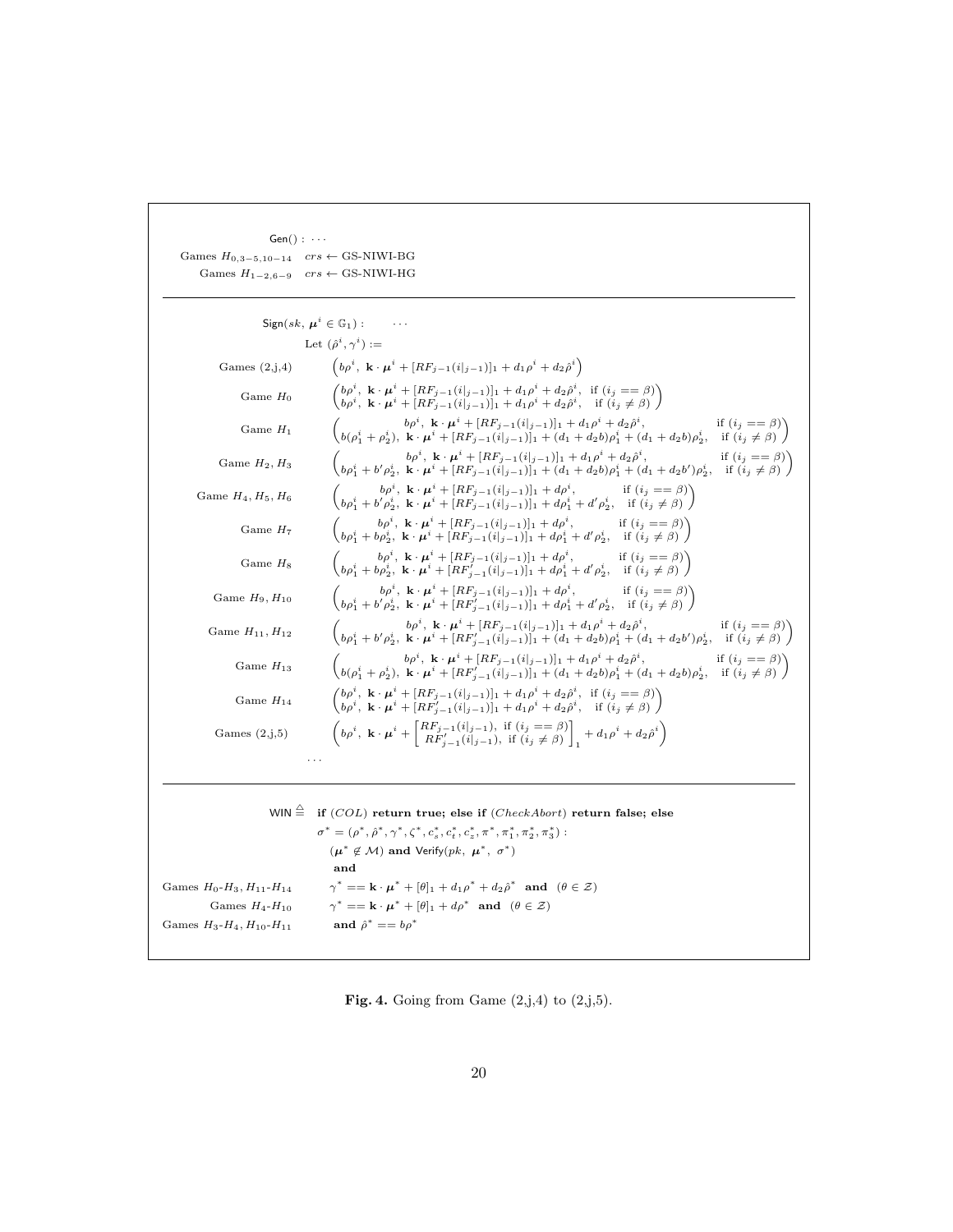| reduction           |                                                                                                    | IND-mCPA                                                                                                                                                                                                                                                              | $Dec(\zeta^*) = \beta \mid \mid$ down by a factor of 2                                                                                                                                                             | crsind                                                                                                                                                                                                                                                                                                                                                                       | TSS                                                                                                                                                                                                                                                                                                                                                                                                                                                   | Jemma 2                                                                                                                                                                                                                             | TSS                                                                                                                                                                                                                                                                                                                                                                                                          | stat.ind                                                                                                                                                                                                                                                                                                                                                                              | up by a factor of 2<br>crsind                                                                                                                                                          | IND-mCPA                                                                                                      |
|---------------------|----------------------------------------------------------------------------------------------------|-----------------------------------------------------------------------------------------------------------------------------------------------------------------------------------------------------------------------------------------------------------------------|--------------------------------------------------------------------------------------------------------------------------------------------------------------------------------------------------------------------|------------------------------------------------------------------------------------------------------------------------------------------------------------------------------------------------------------------------------------------------------------------------------------------------------------------------------------------------------------------------------|-------------------------------------------------------------------------------------------------------------------------------------------------------------------------------------------------------------------------------------------------------------------------------------------------------------------------------------------------------------------------------------------------------------------------------------------------------|-------------------------------------------------------------------------------------------------------------------------------------------------------------------------------------------------------------------------------------|--------------------------------------------------------------------------------------------------------------------------------------------------------------------------------------------------------------------------------------------------------------------------------------------------------------------------------------------------------------------------------------------------------------|---------------------------------------------------------------------------------------------------------------------------------------------------------------------------------------------------------------------------------------------------------------------------------------------------------------------------------------------------------------------------------------|----------------------------------------------------------------------------------------------------------------------------------------------------------------------------------------|---------------------------------------------------------------------------------------------------------------|
| abort               |                                                                                                    |                                                                                                                                                                                                                                                                       |                                                                                                                                                                                                                    | $Dec(\zeta^*) = \beta$                                                                                                                                                                                                                                                                                                                                                       | $Dec(\zeta^*) = \beta$                                                                                                                                                                                                                                                                                                                                                                                                                                | $Dec(\zeta^*) = \beta$                                                                                                                                                                                                              | $Dec(\zeta^*) = \beta$                                                                                                                                                                                                                                                                                                                                                                                       | $Dec(\zeta^*) = \beta$                                                                                                                                                                                                                                                                                                                                                                | $Dec(\zeta^*) = \beta$                                                                                                                                                                 |                                                                                                               |
| forgery check       | $\gamma^* = \mathbf{k} \cdot \boldsymbol{\mu}^* + [k_0]_1 + d\rho^* \wedge \hat{\rho}^* = b\rho^*$ | $   \gamma^* = {\bf k} \cdot {\boldsymbol \mu}^* + [k_0]_1 + d_1 \rho^* + d_2 \rho^*    \wedge \hat{\rho}^* = b \rho^*$                                                                                                                                               | $\Vert \gamma^* = \mathbf{k} \cdot \boldsymbol{\mu}^* + [k_0]_1 + d_1 \rho^* + d_2 \tilde{\rho}^* \ \wedge \ \tilde{\rho}^* = b \rho^*$                                                                            | $(d_{1},d_{2})\ \ \Big \ \mathbf{k}\cdot\mathbf{\mu}^{i}+[\mathfrak{m}_{j-1}(i _{j-1})]+d_{1}\rho^{i}+d_{2}\rho^{i}\ \ \Big \ \mathbf{k}\cdot\mathbf{\mu}^{i}+[\mathfrak{m}_{j-1}(i _{j-1})]_{1}+d_{1}\rho^{i}+d_{2}\rho^{i}\ \ \Big \ \ \gamma^{*}=\mathbf{k}\cdot\mathbf{\mu}^{*}+[\mathbf{k}_{0}]_{1}+d_{1}\rho^{*}+d_{2}\rho^{*}\ \wedge\ \rho^{*}=\mathfrak{h}\rho^{*}$ | $(d_{1},d_{2})\ \ \Big \ \mathbf{k}\cdot\boldsymbol{\mu}^{i} + [\mathrm{Re}\,j_{-1}(\dot{\imath} _{j-1})]_{1} + d_{1}\rho^{i} + d_{2}\bar{\rho}^{i} \ \ \Big \ \mathbf{k}\cdot\boldsymbol{\mu}^{i} + [\mathrm{Re}\,j_{j-1}(\dot{\imath} _{j-1})]_{1} + d_{1}\rho^{i} + d_{2}\bar{\rho}^{i} \ \ \Big \ \gamma^{*} = \mathbf{k}\cdot\boldsymbol{\mu}^{*} + [k_{0}]_{1} + d_{1}\rho^{*} + d_{2}\bar{\rho}^{*} \wedge \textcolor{black}{\bigcap_{i=1}^{n$ |                                                                                                                                                                                                                                     | $(d_1,d_2) \quad \Big  \ \mathbf{k} \cdot \boldsymbol{\mu}^* + [\text{ns}_{2-1}'(i_{2-1})]_1 + d_1 \rho^* + d_2 \tilde{\rho}^* \quad \Big  \ \mathbf{k} \cdot \boldsymbol{\mu}^* + [\text{ns}_{2-1}(i_{2-1})]_1 + d_1 \rho^* + d_2 \tilde{\rho}^* \Big  \ \Big  \ \gamma^* = \mathbf{k} \cdot \boldsymbol{\mu}^* + [k_0]_1 + d_1 \rho^* + d_2 \tilde{\rho}^* \wedge \Big  \ \tilde{\rho}^* = b \rho^* \Big $ | $\gamma^* = \mathbf{k} \cdot \boldsymbol{\mu}^* + [k_0]_1 + d\rho^* \mid \wedge \hat{\rho}^* = b\rho^*$                                                                                                                                                                                                                                                                               | $\gamma^* = \mathbf{k} \cdot \boldsymbol{\mu}^* + [k_0]_1 + d\rho^* \wedge \hat{\rho}^* = b\rho^*$<br>$\gamma^* = \mathbf{k} \cdot \mu^* + [k_0]_1 + d\rho^* \wedge \beta^* = b\rho^*$ | $\gamma^* = \mathbf{k} \cdot \boldsymbol{\mu}^* + [\mathbf{k}_0]_1 + d\rho^* \wedge \tilde{\rho}^* = b\rho^*$ |
| If $i_j = \beta$    | $\mathbf{k} \cdot \mathbf{\mu}^* + [\texttt{RF}_{j-1}(i _{j-1})]_1 + d\rho^*$                      |                                                                                                                                                                                                                                                                       |                                                                                                                                                                                                                    |                                                                                                                                                                                                                                                                                                                                                                              |                                                                                                                                                                                                                                                                                                                                                                                                                                                       |                                                                                                                                                                                                                                     |                                                                                                                                                                                                                                                                                                                                                                                                              | $\mathbf{k} \cdot \boldsymbol{\mu}^* + [\text{RF}_j(i _j)]_1 + d\rho^*$                                                                                                                                                                                                                                                                                                               | $\mathbf{k} \cdot \boldsymbol{\mu}^* + [\texttt{RF}_j(i _j)]_1 + d\rho^*$<br>$\mathbf{k} \cdot \boldsymbol{\mu}^* + [\text{RF}_i(i _i)]_1 + d\rho^i)$                                  | <b>k</b> $\cdot \mu^i + [\text{RF}_i(i _i)]_1 + d\rho^i)$                                                     |
| If $i_j \neq \beta$ | $\mathbf{k} \cdot \mathbf{\mu}^* + [\text{RF}_{\beta-1}(i _{\beta-1})]_1 + d\rho^*$                | $(d_1, d_2) \prod   \mathbf{k} \cdot \boldsymbol{\mu}^i + [\text{RF}_{j-1}(i _{j-1})]_1 + d_1 \rho^i + d_2 \delta^i \prod   \mathbf{k} \cdot \boldsymbol{\mu}^i + [\text{RF}_{j-1}(i _{j-1})]_1 + d_1 \rho^i + d_2 \delta^i \prod   \mathbf{k}^i + \delta^i \delta^i$ | $(d_1, d_2)$   <b>k</b> · $\mu^i$ + [ng <sub>3</sub> -1( $i _{j-1}$ ]] <sub>1</sub> + $d_1\rho^i$ + $d_2\rho^i$   <b>k</b> · $\mu^i$ + [ng <sub>3</sub> -1( $i _{j-1}$ )] <sub>1</sub> + $d_1\rho^i$ + $d_2\rho^i$ |                                                                                                                                                                                                                                                                                                                                                                              |                                                                                                                                                                                                                                                                                                                                                                                                                                                       | $(d_1, d_2)$    k · $\mu^i + [\text{ns}'_{i-1}(i _{j-1})]_1 + d_1 \rho^i + d_2 \rho^i$       k · $\mu^i + [\text{ns}'_{j-1}(i _{j-1})]_1 + d_1 \rho^i + d_2 \rho^i$    $\gamma^* =$ k · $\mu^* + [k_0]_1 + d_1 \rho^* + d_2 \rho^*$ |                                                                                                                                                                                                                                                                                                                                                                                                              | $\mathbf{k} \cdot \boldsymbol{\mu}^i + [\texttt{RF}_{j}(i _{j})]_1 + d\rho^i)$                                                                                                                                                                                                                                                                                                        | $\mathbf{k} \cdot \boldsymbol{\mu}^* + [\text{RF}_{i}(i _{i})]_1 + d\rho^*$<br>$\mathbf{k} \cdot \boldsymbol{\mu}^* + [\text{RF}_j(i _j)]_1 + d\rho^*$                                 | <b>k</b> · $\mu^i$ + [RF <sub>i</sub> (i  <sub>i</sub> )] <sub>1</sub> + d <sub>p<sup>1</sup></sub> )         |
|                     |                                                                                                    |                                                                                                                                                                                                                                                                       |                                                                                                                                                                                                                    |                                                                                                                                                                                                                                                                                                                                                                              |                                                                                                                                                                                                                                                                                                                                                                                                                                                       |                                                                                                                                                                                                                                     |                                                                                                                                                                                                                                                                                                                                                                                                              |                                                                                                                                                                                                                                                                                                                                                                                       |                                                                                                                                                                                        |                                                                                                               |
| witness             | δô<br>$\parallel$<br>ä                                                                             | $\mathsf{I}$                                                                                                                                                                                                                                                          | δo<br>$\parallel$                                                                                                                                                                                                  | òρ<br>$\parallel$<br>ô                                                                                                                                                                                                                                                                                                                                                       | 1)<br>$\mathsf{II}$<br>e                                                                                                                                                                                                                                                                                                                                                                                                                              | b)<br>$\parallel$<br>θ                                                                                                                                                                                                              | δρ<br>II                                                                                                                                                                                                                                                                                                                                                                                                     | ρó<br>$\parallel$<br>ô                                                                                                                                                                                                                                                                                                                                                                | δô<br>ï<br>$\mathsf{I}$                                                                                                                                                                | II                                                                                                            |
| 51                  |                                                                                                    | $\ddot{i}$                                                                                                                                                                                                                                                            | ę,                                                                                                                                                                                                                 | t,                                                                                                                                                                                                                                                                                                                                                                           |                                                                                                                                                                                                                                                                                                                                                                                                                                                       |                                                                                                                                                                                                                                     |                                                                                                                                                                                                                                                                                                                                                                                                              | $\ddot{i}$                                                                                                                                                                                                                                                                                                                                                                            | ŗ,<br>ŗ,                                                                                                                                                                               |                                                                                                               |
| a                   |                                                                                                    |                                                                                                                                                                                                                                                                       |                                                                                                                                                                                                                    | Q<br>$\overline{\phantom{a}}$                                                                                                                                                                                                                                                                                                                                                | ø<br>$\begin{array}{c} \hline \end{array}$                                                                                                                                                                                                                                                                                                                                                                                                            | Q<br>$\overline{a}$                                                                                                                                                                                                                 | Q<br>Ì                                                                                                                                                                                                                                                                                                                                                                                                       | Q<br>$\begin{array}{c} \rule{0pt}{2.5ex} \rule{0pt}{2.5ex} \rule{0pt}{2.5ex} \rule{0pt}{2.5ex} \rule{0pt}{2.5ex} \rule{0pt}{2.5ex} \rule{0pt}{2.5ex} \rule{0pt}{2.5ex} \rule{0pt}{2.5ex} \rule{0pt}{2.5ex} \rule{0pt}{2.5ex} \rule{0pt}{2.5ex} \rule{0pt}{2.5ex} \rule{0pt}{2.5ex} \rule{0pt}{2.5ex} \rule{0pt}{2.5ex} \rule{0pt}{2.5ex} \rule{0pt}{2.5ex} \rule{0pt}{2.5ex} \rule{0$ | ø<br>ø<br>$\overline{1}$<br>I.                                                                                                                                                         |                                                                                                               |
| Q                   |                                                                                                    |                                                                                                                                                                                                                                                                       | $\varphi$                                                                                                                                                                                                          | Q                                                                                                                                                                                                                                                                                                                                                                            | Ó                                                                                                                                                                                                                                                                                                                                                                                                                                                     | Ó                                                                                                                                                                                                                                   | Q                                                                                                                                                                                                                                                                                                                                                                                                            | Q                                                                                                                                                                                                                                                                                                                                                                                     | Ó<br>Ó                                                                                                                                                                                 | Ó                                                                                                             |
| cr <sub>8</sub>     | U<br>⊞                                                                                             | HG                                                                                                                                                                                                                                                                    | HG                                                                                                                                                                                                                 | SG                                                                                                                                                                                                                                                                                                                                                                           | SC                                                                                                                                                                                                                                                                                                                                                                                                                                                    | BG                                                                                                                                                                                                                                  | C<br>BC                                                                                                                                                                                                                                                                                                                                                                                                      | C)<br>Di                                                                                                                                                                                                                                                                                                                                                                              | ů<br>EG                                                                                                                                                                                | <b>HC</b>                                                                                                     |
| #                   |                                                                                                    |                                                                                                                                                                                                                                                                       | 2.1.2                                                                                                                                                                                                              | 2.1.3                                                                                                                                                                                                                                                                                                                                                                        | 2.1.4                                                                                                                                                                                                                                                                                                                                                                                                                                                 | 2.1.5                                                                                                                                                                                                                               | 2.1.6                                                                                                                                                                                                                                                                                                                                                                                                        | 2.1.7                                                                                                                                                                                                                                                                                                                                                                                 | 2.1.8                                                                                                                                                                                  | 2.1.10                                                                                                        |

 $\mathbf{Fig.}$  5. Summary of the game transitions in Lemma 1. Fig. 5. Summary of the game transitions in Lemma 1.

| reduction           |                                                                                                                                                                                                                                                                                                                                                                                                                                                                                        |                                                                                                  | crsind                                                                                                                               | HUXS                                                                                                                                                                                                                                                                                                                                                                                                                                            | crsind, TSS                                                                                                                                                                                                                                                                                                           | stat.ind                                                                                                                                                                              |                                                                     | crsind                                                                                                                                                                                                                                                                                                   | HUXS                                                      | stat.ind                                                                        | <b>HGXS</b>                                                                                                                                               | $Dec(\zeta^*) = \beta$ crsind, TSS                                                                                                                                                                                                                                                                                                                           | stat.ind                         | <b>PSS</b>                 | HUXS                                                                                                                                                                                                                                                                                                                                                                                                                  |                                                                                                                                                                                                            |                                                                                                                                          |
|---------------------|----------------------------------------------------------------------------------------------------------------------------------------------------------------------------------------------------------------------------------------------------------------------------------------------------------------------------------------------------------------------------------------------------------------------------------------------------------------------------------------|--------------------------------------------------------------------------------------------------|--------------------------------------------------------------------------------------------------------------------------------------|-------------------------------------------------------------------------------------------------------------------------------------------------------------------------------------------------------------------------------------------------------------------------------------------------------------------------------------------------------------------------------------------------------------------------------------------------|-----------------------------------------------------------------------------------------------------------------------------------------------------------------------------------------------------------------------------------------------------------------------------------------------------------------------|---------------------------------------------------------------------------------------------------------------------------------------------------------------------------------------|---------------------------------------------------------------------|----------------------------------------------------------------------------------------------------------------------------------------------------------------------------------------------------------------------------------------------------------------------------------------------------------|-----------------------------------------------------------|---------------------------------------------------------------------------------|-----------------------------------------------------------------------------------------------------------------------------------------------------------|--------------------------------------------------------------------------------------------------------------------------------------------------------------------------------------------------------------------------------------------------------------------------------------------------------------------------------------------------------------|----------------------------------|----------------------------|-----------------------------------------------------------------------------------------------------------------------------------------------------------------------------------------------------------------------------------------------------------------------------------------------------------------------------------------------------------------------------------------------------------------------|------------------------------------------------------------------------------------------------------------------------------------------------------------------------------------------------------------|------------------------------------------------------------------------------------------------------------------------------------------|
| abort               | $Dec(\zeta^*) = 1$                                                                                                                                                                                                                                                                                                                                                                                                                                                                     | $Dec(\zeta^*) = \beta$                                                                           | $Dec(\zeta^*) = \beta$                                                                                                               | $\operatorname{pec}(\zeta^*) =$                                                                                                                                                                                                                                                                                                                                                                                                                 | $\operatorname{Jec}(\zeta^*)=\beta$ !                                                                                                                                                                                                                                                                                 | $Dec(\zeta^*) = \beta$                                                                                                                                                                | $Dec(\zeta^*) = \beta$                                              | $Dec(\zeta^*) = \beta$                                                                                                                                                                                                                                                                                   | $Dec(\zeta^*) = \beta$                                    | $Dec(\zeta^*) = \beta$                                                          | $\operatorname{Dec}(\zeta^*)=\beta$                                                                                                                       |                                                                                                                                                                                                                                                                                                                                                              | $\mathsf{Dec}(\zeta^*)=\beta$    | $Dec(\zeta^*) =$           | $\operatorname{Dec}(\zeta^*) =$                                                                                                                                                                                                                                                                                                                                                                                       | $Dec(\zeta^*) =$                                                                                                                                                                                           | $Dec(\zeta^*) =$                                                                                                                         |
| orgery check        |                                                                                                                                                                                                                                                                                                                                                                                                                                                                                        |                                                                                                  |                                                                                                                                      |                                                                                                                                                                                                                                                                                                                                                                                                                                                 |                                                                                                                                                                                                                                                                                                                       | $\gamma^* = \mathbf{k} \cdot \boldsymbol{\mu}^* + [k_0]_1 + d\rho^* \wedge \hat{\rho}^* = b\rho^*$                                                                                    | $\gamma^* = k \cdot \mu^* + [k_0]_1 + d\rho^* \wedge$               | $\gamma^* = k \cdot \mu^* + [k_0]_1 + d\rho^*$                                                                                                                                                                                                                                                           | $\gamma^* = k \cdot \mu^* + [k_0]_1 + d\rho^*$            | $\gamma^* = k \cdot \mu^* + [k_0]_1 + d\rho^*$                                  | $\gamma^* = k \cdot \mu^* + [k_0]_1 + d\rho^*$                                                                                                            |                                                                                                                                                                                                                                                                                                                                                              |                                  |                            |                                                                                                                                                                                                                                                                                                                                                                                                                       |                                                                                                                                                                                                            |                                                                                                                                          |
| If $i_j = \beta$    | $\begin{array}{l} \left\  \rho_{f} \right\  \left\  \mathbf{k} \cdot \boldsymbol{\mu} \right\  + \left\  \mathbf{E} \mathbf{y} - \lambda \left( \left[ \mathbf{j}_{-1} \right] \right) \right\  + d_{1} \rho^{2} + d_{0} \tilde{\rho}^{2} \\ \left\  \mathbf{y} \right\ ^{2} = \mathbf{k} \cdot \boldsymbol{\mu}^{2} + \left\  \mathbf{k} \right\ _{2} + d_{1} \rho^{2} \\ \left\  \mathbf{k} \right\  \left\  \mathbf{k} \cdot \boldsymbol{\mu}^{2} + \left[ \left( \mathbf{E} \math$ |                                                                                                  |                                                                                                                                      |                                                                                                                                                                                                                                                                                                                                                                                                                                                 |                                                                                                                                                                                                                                                                                                                       | $b \rho^i   \mathbf{k} \cdot \boldsymbol{\mu}^i + [RF_{j-1}(i _{j-1})]_1 + d \rho^i$                                                                                                  | <b>k</b> · $\mu^3$ + $[RF_{j-1}(i _{j-1})]_1 + d\rho^3$             | $\mathbf{k} \cdot \boldsymbol{\mu}^* + [RF_{j-1}(i _{j-1})]_1 + d\rho^*$                                                                                                                                                                                                                                 | <b>k</b> $\cdot \mu^* + [RF_{j-1}(i _{j-1})]_1 + d\rho^*$ | <b>k</b> $\cdot \mu^i + [RF_{j-1}(i _{j-1})]_1 + d\rho^i$                       | <b>k</b> $\cdot \mu^i$ + $[RF_{j-1}(i _{j-1})]_1 + d\rho^i$                                                                                               |                                                                                                                                                                                                                                                                                                                                                              |                                  |                            |                                                                                                                                                                                                                                                                                                                                                                                                                       | $b\rho^i$   <b>k</b> · $\mu^i$ + [RF <sub>3</sub> -1( $i$ [ <sub>3</sub> -1)] <sub>1</sub> + $d_1\rho^i$ + $d_2\rho^i$     $\gamma^*$ = <b>k</b> · $\mu^*$ + [ko] <sub>1</sub> + $d_1\rho^*$ + $d_2\rho^*$ | $b\rho^s$   k · $\mu^s + [RE_{j-1}(i _{j-1})]_1 + d_1\rho^s + d_2\delta^t$    $\gamma^* =$ k · $\mu^* + [k_0]_1 + d_1\rho^* + d_2\rho^*$ |
|                     |                                                                                                                                                                                                                                                                                                                                                                                                                                                                                        |                                                                                                  |                                                                                                                                      |                                                                                                                                                                                                                                                                                                                                                                                                                                                 |                                                                                                                                                                                                                                                                                                                       |                                                                                                                                                                                       |                                                                     |                                                                                                                                                                                                                                                                                                          |                                                           |                                                                                 |                                                                                                                                                           |                                                                                                                                                                                                                                                                                                                                                              |                                  |                            |                                                                                                                                                                                                                                                                                                                                                                                                                       |                                                                                                                                                                                                            |                                                                                                                                          |
| If $i_j \neq \beta$ | $\mathbf{c} \cdot \boldsymbol{\mu}^* + [\texttt{RF}_{j-1}(i _{j-1})]_1 + d_1 \rho^* + d_2 \tilde{\rho}^*$                                                                                                                                                                                                                                                                                                                                                                              | $\mathbf{c} \cdot \boldsymbol{\mu}^* + [RP_{j-1}(i _{j-1})]_1 + d_1 \rho^* + d_2 \tilde{\rho}^*$ | <b>k</b> · $\mu^s$ + [RF <sub>3</sub> -1( $i _{j-1}$ )] <sub>1</sub> + ( $d_1$ + $d_2b$ ) $\rho_1^s$ + ( $d_1$ + $d_2b$ ) $\rho_2^s$ | $\mathbf{k}\cdot\mu^{\prime} + [R P_{j-1}(i _{j-1})]_1 + (d_1+d_2i) \rho_1^{\prime} + (d_1+d_2i') \rho_2^{\prime} \left.\right  \mathbf{k}\cdot\mu^{\prime} + [R P_{j-1}(i _{j-1})]_1 + d_1 \rho^{\prime} + d_2 \rho^{\prime} \left.\right  \right. \\ \left.\left. \right  \gamma^* = \mathbf{k}\cdot\mu^* + [k_0]_1 + d_1 \rho^* + d_2 \rho^* \left.\right  \right. \\ \left. \left. \left. \left(\mathbf{k}\cdot\mu^* + d_1\mathbf{k}\cdot\$ | $\mathbf{k}\cdot\boldsymbol{\mu}^i + [RE_{j-1}(i _{j-1})]_1 + (d_1+d_2b_1b_1^i + (d_1+d_2b_1b_2^i \mid b\rho^i)\mid \mathbf{k}\cdot\boldsymbol{\mu}^i + [RE_{j-1}(i _{j-1})]_1 + d_1\rho^i + d_2\beta^i\mid \gamma^* = \mathbf{k}\cdot\boldsymbol{\mu}^* + [k_0]_1 + d_1\rho^* + d_2\rho^*\ \wedge\ \rho^* = b\rho^*$ | <b>k</b> $\cdot$ <b>k</b> <sup>8</sup> + [RF <sub>3</sub> -1(i  <sub>5</sub> -1)] <sub>1</sub> + d <sub>p</sub> <sup>5</sup> <sub>1</sub> + d' <sub>p</sub> <sup>5</sup> <sub>2</sub> |                                                                     | <b>k</b> · $\mu^i$ + [RP <sub>3</sub> -1( $i$ [ <sub>3</sub> -1)]1 + $d\rho_1^i$ + $d' \rho_2^i$<br><b>k</b> · $\mu^i$ + [RP <sub>3</sub> -1( $i$ [ <sub>3</sub> -1)]1 + $d\rho_1^i$ + $d' \rho_2^i$<br><b>k</b> · $\mu^i$ + [RP <sub>3</sub> -1( $i$ [ <sub>3</sub> -1)]1 + $d\rho_1^i$ + $d' \rho_2^i$ |                                                           | <b>k</b> $\cdot \mu^{i} + [RF'_{j-1}(i _{j-1})]_1 + d\rho_1^{i} + d'\rho_2^{i}$ | <b>k</b> · $\mu^i$ + [RF] <sub>2-1</sub> ( $i[j-1]$ ] <sub>1</sub> + d <sub>p</sub> <sup>1</sup> <sub>1</sub> + d' <sub>p</sub> <sup>5</sup> <sub>2</sub> | <b>k</b> · $\mu^i + [RE_{j-1}^T(\epsilon j-1)] + d\rho_1^i + d'\rho_2^i$<br><b>k</b> · $\mu^i + [RE_{j-1}^T(\epsilon j-1)] + (d_1 + d_2b')\rho_2^i$ <b>b</b> $\rho^i$ <b>k</b> · $\mu^i + [RE_{j-1}^T(\epsilon j-1)] + d_1\rho^i$ · $d\beta^i$ <b>b</b> · $\frac{1}{2}$ <b>k</b> · $\mu^i + [E_0] + \mu^i + d_1\rho^i + d_2\rho^i$ · $\Delta\beta^i = b\rho$ |                                  |                            | $\begin{array}{l} {\bf k}\cdot\mu^i+[R E_{j-1}^2(\mathbf{i}\mathbf{j}_{j-1})]+(\mathbf{d}_1+\mathbf{d}_2\mathbf{b})\rho_1^i+(\mathbf{d}_1+\mathbf{d}_2\mathbf{b})\rho_2^i\quad \vert\,\mathbf{c}\vert^i\quad {\bf k}\cdot\mu^i+[R E_{j-1}^2(\mathbf{i}\mathbf{j}_{j-1})]+(\mathbf{d}_1+\mathbf{d}_2\mathbf{b}^i\vert\,\,\gamma^*={\bf k}\cdot\mu^*+[\mathbf{d}_2]\cdot\mathbf{r}^i+\mathbf{d}_2\mathbf{b}^i\ \rho_1^$ | <b>k</b> · $\mu^i$ + [RF' <sub>1-1</sub> (i  <sub>j-1</sub> )] <sub>1</sub> + d <sub>1</sub> $\rho^i$ + d <sub>2</sub> $\hat{\rho}^i$                                                                      | $\mathbf{k} \cdot \boldsymbol{\mu}^* + [RF_{i-1}'(i _{j-1})]_1 + d_1 \rho^* + d_2 \tilde{\rho}^*$                                        |
|                     |                                                                                                                                                                                                                                                                                                                                                                                                                                                                                        |                                                                                                  | é<br>$\ddot{\phantom{0}}$<br>ä<br>3                                                                                                  | ĉ,<br>b<br>$\ddagger$<br>oφ                                                                                                                                                                                                                                                                                                                                                                                                                     | ê,<br>۵<br>$\ddag$<br>δp                                                                                                                                                                                                                                                                                              | $\rho_2^*$<br>స<br>$\ddot{}$<br>bó,                                                                                                                                                   | $\frac{1}{\rho_{2}^{1}}$<br>$\frac{1}{\rho_{2}^{2}}$<br>۵<br>$^{+}$ | ۵<br>antara<br>antara                                                                                                                                                                                                                                                                                    | $^{+}$                                                    | $\ddot{}$<br>Š                                                                  | $\rho_2^*$<br>ò<br>$^{+}$<br>$, b\rho,$                                                                                                                   | $\rho_2^*$<br>ò<br>$^{+}$<br>.<br>Po                                                                                                                                                                                                                                                                                                                         | é,<br>స<br>$^{+}$<br>$b\rho_1^t$ | ô.<br>$\overline{1}$<br>òo | ન્ફો<br>$\ddag$<br>é,<br>3                                                                                                                                                                                                                                                                                                                                                                                            |                                                                                                                                                                                                            | e e<br>S                                                                                                                                 |
| witness             | b)<br>Ш<br>a                                                                                                                                                                                                                                                                                                                                                                                                                                                                           | b)<br>II<br>B                                                                                    | W,<br>II<br>$\approx$                                                                                                                | b)<br>II<br>a                                                                                                                                                                                                                                                                                                                                                                                                                                   | 89<br>Ш<br>₩                                                                                                                                                                                                                                                                                                          | W,<br>Ш<br>$\approx$                                                                                                                                                                  | \$4<br>Ш<br>Β                                                       | W,<br>II<br>$\theta$                                                                                                                                                                                                                                                                                     | $\omega$<br>II<br>$\mathfrak{S}$                          | W,<br>Ш<br>s                                                                    | $\omega$<br>II<br>$\epsilon$                                                                                                                              | W,<br>Ш<br>8                                                                                                                                                                                                                                                                                                                                                 | b)<br>$\parallel$<br>$\theta$    | $\omega$<br>Ш<br>$\approx$ | \$4<br>Ш<br>$\omega$                                                                                                                                                                                                                                                                                                                                                                                                  | ò.<br>Ш<br>$\ddot{a}$                                                                                                                                                                                      | W,<br>Ш<br>$\boldsymbol{\hat{z}}$                                                                                                        |
| Ó<br>ø,             | 60                                                                                                                                                                                                                                                                                                                                                                                                                                                                                     | C                                                                                                | $\infty$                                                                                                                             | $\infty$                                                                                                                                                                                                                                                                                                                                                                                                                                        |                                                                                                                                                                                                                                                                                                                       | $\omega$ $\omega$                                                                                                                                                                     | ΰ                                                                   | $\varpi$ or $\varpi$                                                                                                                                                                                                                                                                                     |                                                           | ø                                                                               | ø                                                                                                                                                         | $\infty$                                                                                                                                                                                                                                                                                                                                                     | $\varpi$<br>Ċ                    |                            | $\varphi$<br>Ċ                                                                                                                                                                                                                                                                                                                                                                                                        | ⊾                                                                                                                                                                                                          | $\omega$<br>Ü                                                                                                                            |
| ā                   | Ā                                                                                                                                                                                                                                                                                                                                                                                                                                                                                      | Ā                                                                                                | 읽                                                                                                                                    | H <sub>G</sub>                                                                                                                                                                                                                                                                                                                                                                                                                                  | 읿                                                                                                                                                                                                                                                                                                                     | BG.                                                                                                                                                                                   | ň                                                                   | 읽을                                                                                                                                                                                                                                                                                                       |                                                           | HG                                                                              | ЧG                                                                                                                                                        | 읾<br>H.10                                                                                                                                                                                                                                                                                                                                                    | Ā<br>н.<br>Н                     | Ā<br>H <sub>12</sub>       | ă<br>Н.з                                                                                                                                                                                                                                                                                                                                                                                                              | ă<br>$\rm{H}_{14}$                                                                                                                                                                                         | Ā<br>2.1.5                                                                                                                               |
|                     |                                                                                                                                                                                                                                                                                                                                                                                                                                                                                        |                                                                                                  |                                                                                                                                      |                                                                                                                                                                                                                                                                                                                                                                                                                                                 | <b>मुम् मू मू मू मू मू मू</b>                                                                                                                                                                                                                                                                                         |                                                                                                                                                                                       |                                                                     |                                                                                                                                                                                                                                                                                                          |                                                           |                                                                                 | f                                                                                                                                                         |                                                                                                                                                                                                                                                                                                                                                              |                                  |                            |                                                                                                                                                                                                                                                                                                                                                                                                                       |                                                                                                                                                                                                            |                                                                                                                                          |

 $\mathbf{Fig.~6.~Summary}$  of the game transitions in Lemma 2. Fig. 6. Summary of the game transitions in Lemma 2.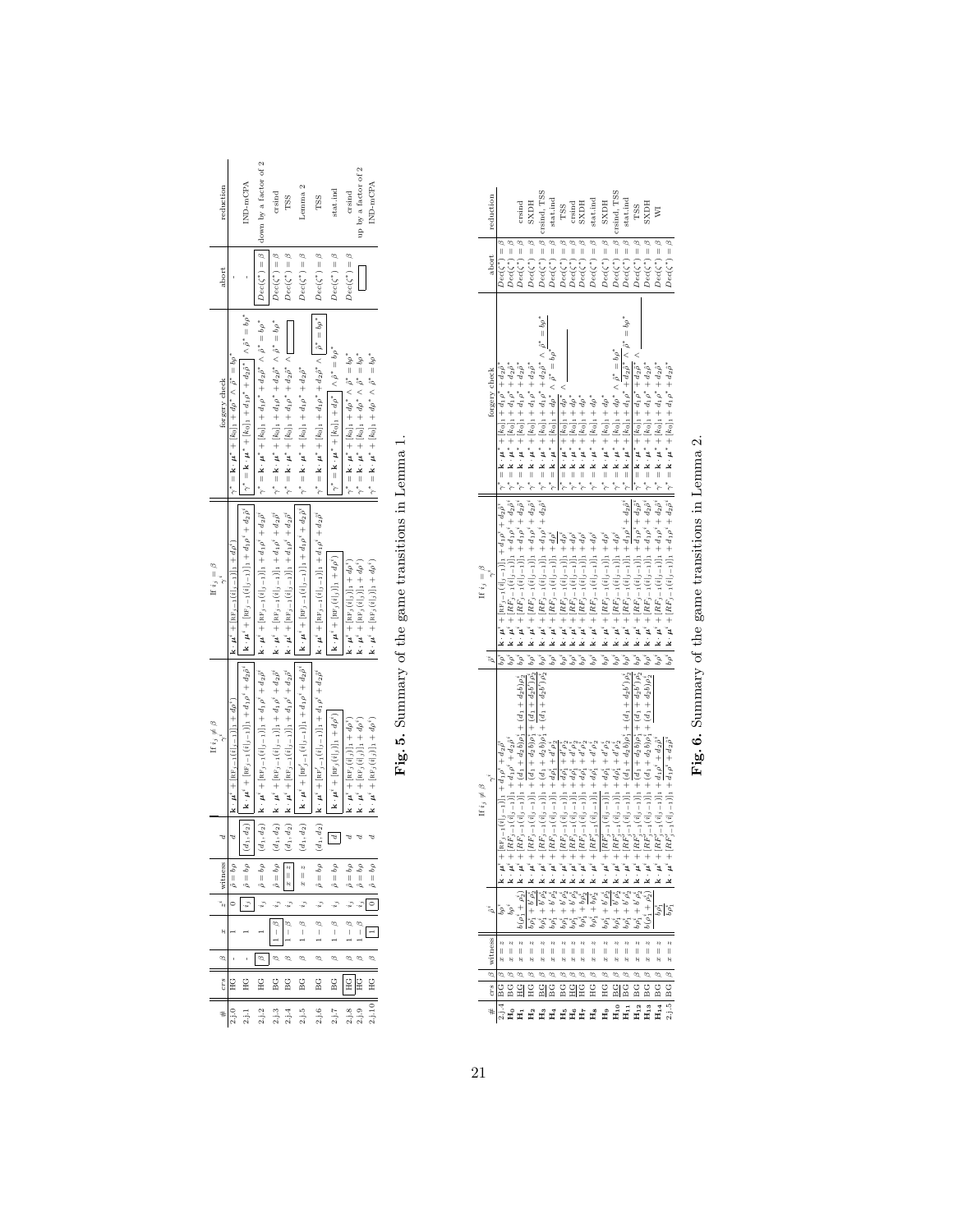Game  $H_3$ : In this game, the Challenger goes back to generating the GS-NIWI CRS as crs, i.e., using the binding CRS generator. It also generates all GScommitments and proofs using real witnesses, i.e.,  $s^i$ ,  $t^i$ ,  $z^i$  and x. it also reintroduces the conjunct  $\hat{\rho}^* == b\rho^*$  in the winning condition.

We now show that the adversary's advantage in winning in  $H_3$  is different from its advantage in winning in game  $H_2$  by

$$
ADV_{\Pi_1}^{\rm TSS} + \text{ADV}_{\Pi_2}^{\rm TSS} + \text{ADV}_{\Pi}^{\text{CRSIND}}.
$$

We first prove that the real witnesses, i.e.,  $\delta^i = (s^i - t^i)$ ,  $z^i$  and x satisfy the equation  $\delta \cdot (z - x) = 0$ . Indeed, if  $z_j^i = i_j$  is equal to  $\beta = 1 - x$ , i.e.,  $z_j^i \neq x$ , then the challenger generated  $s^i = t^i$ , thus the quadratic equation holds. On the other hand,  $z_j^i = x$ , in which case also the quadratic equation holds. Thus, by witness-indistinguishability, the adversary's advantage in distinguishing between whiless-indistinguishmometry, the adversary the two games is at most  $\text{ADV}_{\text{II}}^{\text{CRSIND}}$ .

Next, we prove that the other conjuncts in the winning condition already imply  $\hat{\rho}^* = b \rho^*$ . To ascertain this, we must first check that the QA-NIZK  $\Pi_1$  and  $\Pi_2$  are in true-simulation mode. For cases such that  $i_j$  is equal to  $\beta$ , this is true as  $t^i = s^i$ , and hence  $\delta^i = 0$  and further  $c^i_{\delta} = \text{com}_1(\delta^i; r^i_{\delta})$  and consequently  $c^i_\delta = \text{com}_1(s^i - br^i; r^i_\delta)$ . In the other cases, note that challenger sets  $\hat{\rho}^i = b[r_1^i]_1 + b'[r_2^i]_1 = [s^i]_1$ . Also  $t^i = b(r^i)$ , where  $r^i = r_1^i + r_2^i$ , and  $\rho^i = [r^i]_1$ . Further in all cases,  $\delta^i = s^i - t^i$ , and hence  $c_{\delta} = \text{com}_1(s^i - br^i; r_{\delta}^i)$ . Thus, the two QA-NIZK are indeed in true-simulation mode. Then, by the true-simulation soundness of these two, and the perfect soundness of the Groth-Sahai NIWI it follows that  $\hat{\rho}^* = b \rho^*$  is implied by the other conjuncts in the winning condition – the argument is same as given in proof of lemma 4.1 in the indistinguishability of Game  $G_{2,i,4}$  and Game  $G_{2,i,3}$ .

**Game H<sub>4</sub>**: In this game, instead of picking  $d_1$  and  $d_2$  at random, the challenger picks  $d, d'$  uniformly and randomly. Note  $d, d'$  are independent of b and b'. The challenger changes the  $\gamma^*$ -test conjunct in the winning condition by replacing  $d_1 \rho^* + d_2 \hat{\rho}^*$  by  $d\rho^*$ . Further, in each signature query output it modifies the computation of  $\gamma^i$  as follows: if  $i_j = \beta$  then  $d_1 \rho^i + d_2 \rho^i$  is replaced by  $d\rho^i$ . Otherwise, it replaces  $(d_1 + d_2b)\rho_1^i + (d_1 + d_2b')\rho_2^i$  by  $(d)\rho_1^i + (d')\rho_2^i$ , where  $\rho_1^i = [r_1^i]_1$  and  $\rho_2^i = [r_2^i]_1$ .

First note that since  $\hat{\rho}^* = b\rho^*$  is a conjunct in the winning condition, replacing  $d_1 \rho^* + d_2 \hat{\rho}^*$  by  $d\rho^*$  is equivalent if  $d_1 + bd_2$  is replaced by d. It is easy to see (by pairwise independence) that the adversary's view in the two games  $H_3$  and  $H_4$ is statistically indistinguishable, except if  $b = b'$  which happens with probability at most  $1/q$ .

**Game H<sub>5</sub>**: In this game the challenger again removes the conjunct  $\hat{\rho}^* = b\rho^*$ from the winning condition.

We again, first check that the QA-NIZK  $\Pi_1$  and  $\Pi_2$  are in true-simulation mode. This is indeed the case, as the only change from game  $H_3$  to  $H_4$  was in  $\gamma^i$  computation which is not used in  $\Pi_1$  and  $\Pi_2$ . Then by the same argument as given in  $H_3$  indistinguishability from  $H_2$ , the adversary's advantage is different from advantage in game  $H_4$  by at most  $\text{ADV}_{H_1}^{\text{TSS}} + \text{ADV}_{H_2}^{\text{TSS}}$ .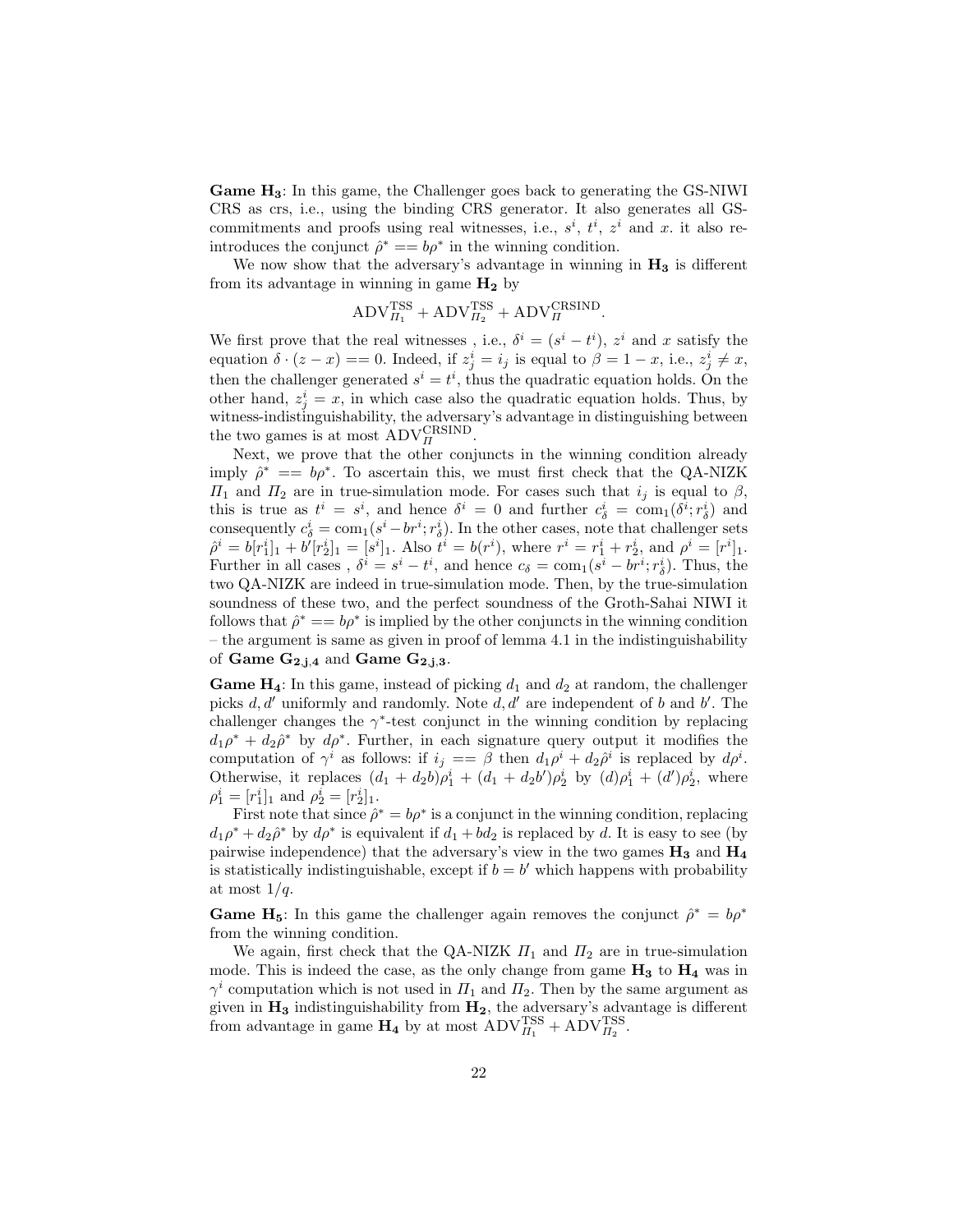**Game**  $H_6$ **:** In this game the challenger again generates the GS-NIWI CRS as simcrs, i.e., using the hiding CRS generator. Further, all GS commitments and proofs use the all zero witnesses.

The adversary's advantage in game  $H_6$  is different from its advantage in  $H_5$  by at most  $\text{ADV}_\Pi^{\text{CRSIND}}$ .

**Game H<sub>7</sub>**: In this game, the adversary need not pick  $b'$ . Next, for each query  $i$ , if  $\nu^i_j$  is not equal to  $\beta$ , then the challenger picks  $r^i_1$  and  $r^i_2$  at random, and sets  $\rho^i = [r_1^i + r_2^i]_1$ . It sets  $s^i = t^i = b(r_1^i + r_2^i)$ , Note  $s^i$  and  $t^i$  are not used in the GS commitments or proof. It sets  $\hat{\rho}^i = b[r_1^i]_1 + b[r_2^i]_1$ . There is no change in the generation of  $\gamma^i$  as it uses d and d'.

By a reduction argument similar to that given for games  $H_1$  and  $H_2$ , the adversary's advantage in distinguishing between  $H_6$  and  $H_7$  is at most ADV<sub>SXDH</sub>.

Game H<sub>8</sub>: In this game the Challenger lazily defines another random and independent function  $\mathbb{RF}'_{j-1}$  from  $(j-1)$ -bit strings to  $\mathbb{Z}_q$ . Then, for all i such that  $i_j$  is not equal to  $\beta$ , it replaces in the computation of  $\gamma^i$ , the function  $RF_{j-1}$  by  $\Pr'_{j-1}$ .

Since in each query  $i, r_1^i$  and  $r_2^i$  are chosen afresh randomly and independently, and since all other terms (i.e., other that  $\gamma^i$ ) use one linear combination of  $r_1^i$  and  $r_2^i$ , namely  $r_1^i + r_2^i$ , and  $\gamma^i$  uses a different linear combination, namely  $dr_1^i + d'r_2^i$ , then conditioned on  $d \neq d'$ , the transcripts in games  $H_7$  and  $H_8$  are statistically identical. The probability of  $d = d'$  is just  $1/q$ , and hence that is the statistical distance between the distributions of the transcripts in  $H<sub>7</sub>$  and  $H<sub>8</sub>$ . Thus, this is also an upper bound on the difference in adversary's advantage in the two games.

Game  $H_9$ : In this game, the adversary also picks a b' randomly and independently from  $\mathbb{Z}_q$ . Next, for each query *i*, if  $\nu_j^i$  is not equal to  $\beta$ , then the challenger picks  $r_1^i$  and  $r_2^i$  at random, and sets  $\rho^i = [r_1^i + r_2^i]_1$ . It sets  $s^i = br_1^i + b'r_2^i$ ,  $t^i = b(r_1^i + r_2^i)$ . Note  $s^i$  and  $t^i$  are not used in the GS commitments or proof. It sets  $\hat{\rho}^i = b[r_1^i]_1 + b'[r_2^i]_1$ . There is no change in generation of  $\gamma^i$  (see Figure 4).

Again, by a similar reduction argument to SXDH assumption, the difference in adversary's advantage in games  $H_9$  and  $H_8$  is at most  $\text{ADV}_{\text{SXDH}}$ .

**Game**  $H_{10}$ **:** In this game, the challenger generates the GS-NIWI CRS as crs, i.e., using the binding CRS generator. It also uses the real witnesses, i.e  $s^i, t^i, x$ and  $z<sup>i</sup>$  in generating the GS commitments and proof. In this game, the challenger also re-introduces the conjunct  $\hat{\rho}^* = b \rho^*$ .

First note that the witnesses  $s^i, t^i, z^i, x$  do satisfy the quadratic equation for all queries i, by an argument similar to that given for games  $H_3$  and  $H_2$ . Then by repeating the argument there, we also conclude that  $\hat{\rho}^* = b \rho^*$  is implied by other conjuncts. Thus, the difference in adversary's advantage is at most

$$
ADV_{\Pi_1}^{\rm TSS} + \text{ADV}_{\Pi_2}^{\rm TSS} + \text{ADV}_{\Pi}^{\text{CRSIND}}.
$$

**Game H<sub>11</sub>**: In this game, the challenger picks  $d_1, d_2$  randomly and independently (instead of picking  $d, d'$ ) and setting  $d = d_1 + bd_2$  and  $d' = d_1 + b'd_2$ . The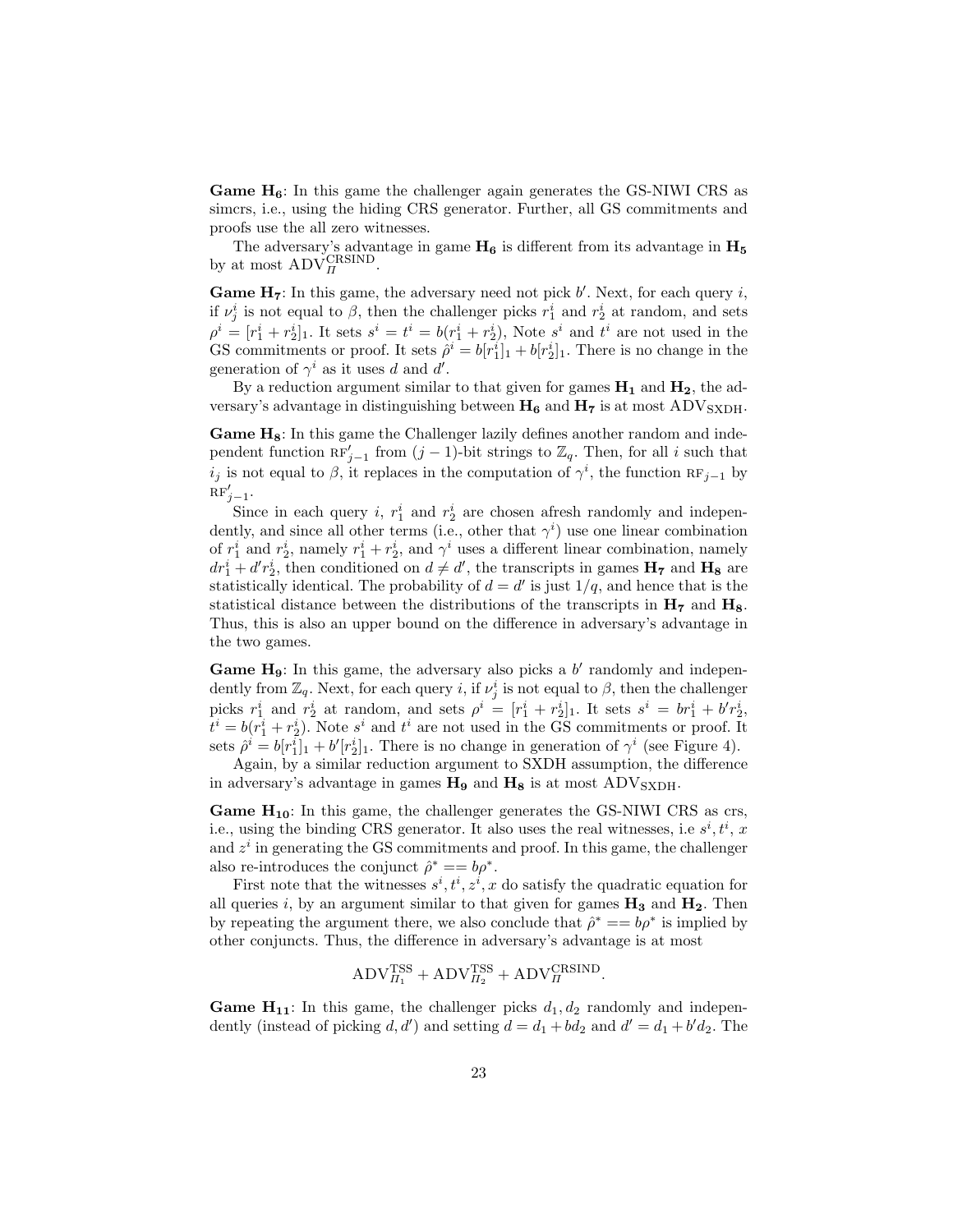challenger also changes the  $\gamma^*$ -test in the winning condition by replacing  $d\rho^*$  by  $d_1 \rho^* + d_2 \hat{\rho}^*$ . Further, similar changes are made in the computation of  $\gamma^i$  (see Figure 4).

With the conjunct  $\hat{\rho}^* = b\rho^*$  in place in the winning condition, the new winning condition is equivalent to the previous winning condition. Moreover, conditioned on  $b \neq b'$ , the distribution of d and d' remains same as in game  $\mathbf{H}_{10}$ . Thus, the difference in adversary's advantage is at most  $1/q$ .

**Game H<sub>12</sub>**: In this game, the challenger drops the conjunct  $\hat{\rho}^* = b \rho^*$  from the winning condition.

Again, by arguments similar to that given for games  $H_2$  and  $H_3$  the difference Again, by arguments similar to that given for games  $\text{TSS}$ <br>in adversary's advantage is at most  $\text{ADV}_{H_1}^{\text{TSS}} + \text{ADV}_{H_2}^{\text{TSS}}$ .

**Game H<sub>13</sub>:** In this game the challenger does not pick  $b'$ . The challenger picks  $r_1^i$ and  $r_2^i$  at random, and sets  $\rho^i = [r_1^i + r_2^i]_1$ . Similarly, it sets  $s^i = t^i = b(r_1^i + r_2^i)$ , and thus  $\hat{\rho}^i = b[r_1^i + r_2^i]_1$  and a similar change in generation of  $\gamma^i$  (see Figure 4).

This is essentially the rewind of going from game  $H_1$  to  $H_2$ . Hence, by a similar argument, the difference in adversary's advantage in games  $H_{13}$  and  $H_{12}$  is at most ADV<sub>SXDH</sub>.

**Game H<sub>14</sub>:** In this game, even for i such that  $i_j$  is not equal to  $\beta$ , the challenger just picks  $r^i$ , and defines  $\rho^i = [r^i]_1$ ,  $s^i = t^i = br^i$ , and  $\hat{\rho}^i = [s^i]_1$ .

There is no statistical difference in the two games  $H_{14}$  and  $H_{13}$ . Now, note that game  $H_{14}$  is identical to game  $G_{2,j,5}$ . This completes the proof.

### 5 Extensions and Optimizations

We begin this section by extending our construction to messages with elements in both groups. We then describe an optimization which reduces one group element from the ElGamal encryption of z. Next, we describe another optimization that moves some of the QA-NIZK proofs to Groth-Sahai proofs. While this may lead to slightly larger signature sizes, it reduces the size of the public-key and consequently may benefit in batching the various pairings in the verification step.

### 5.1 Bilateral Message Vectors

We use the same technique employed by  $[AHN^+17]$  to extend our SPS to sign bilateral messages, i.e., messages  $(\mu_1, \mu_2)$  in  $\mathbb{G}_1^{n_1} \times \mathbb{G}_2^{n_2}$ . Essentially, we sign  $\mu_2$ using a Partial One-Time signature scheme (POS) [BS07] of Abe et al  $[ACD<sup>+</sup>16]$ which has a one-time public key  $opk$  consisting of one element of  $\mathbb{G}_1$  and one-time signature *osig* consisting of 2 elements of  $\mathbb{G}_2$ . The public key *opk* is appended to the message vector  $\mu_1$  making it  $(n_1 + 1)$ -elements long. Then  $SPS_{\text{SXDH}}$  is used to sign the extended  $\mathbb{G}_1$  vector. The final signature consists of  $(\varphi p k, \varphi q)$ and the  $SPS_{\text{SXDH}}$  signature. Thus the signature has 1  $\mathbb{G}_1$  and 2  $\mathbb{G}_2$  additional elements. The public key is extended by  $(n_2+1)$   $\mathbb{G}_1$  elements and 1  $\mathbb{G}_2$  element due to the POS public key and an additional  $SPS<sub>SXDH</sub>$  public key for the extra dimension in  $\mathbb{G}_1$ .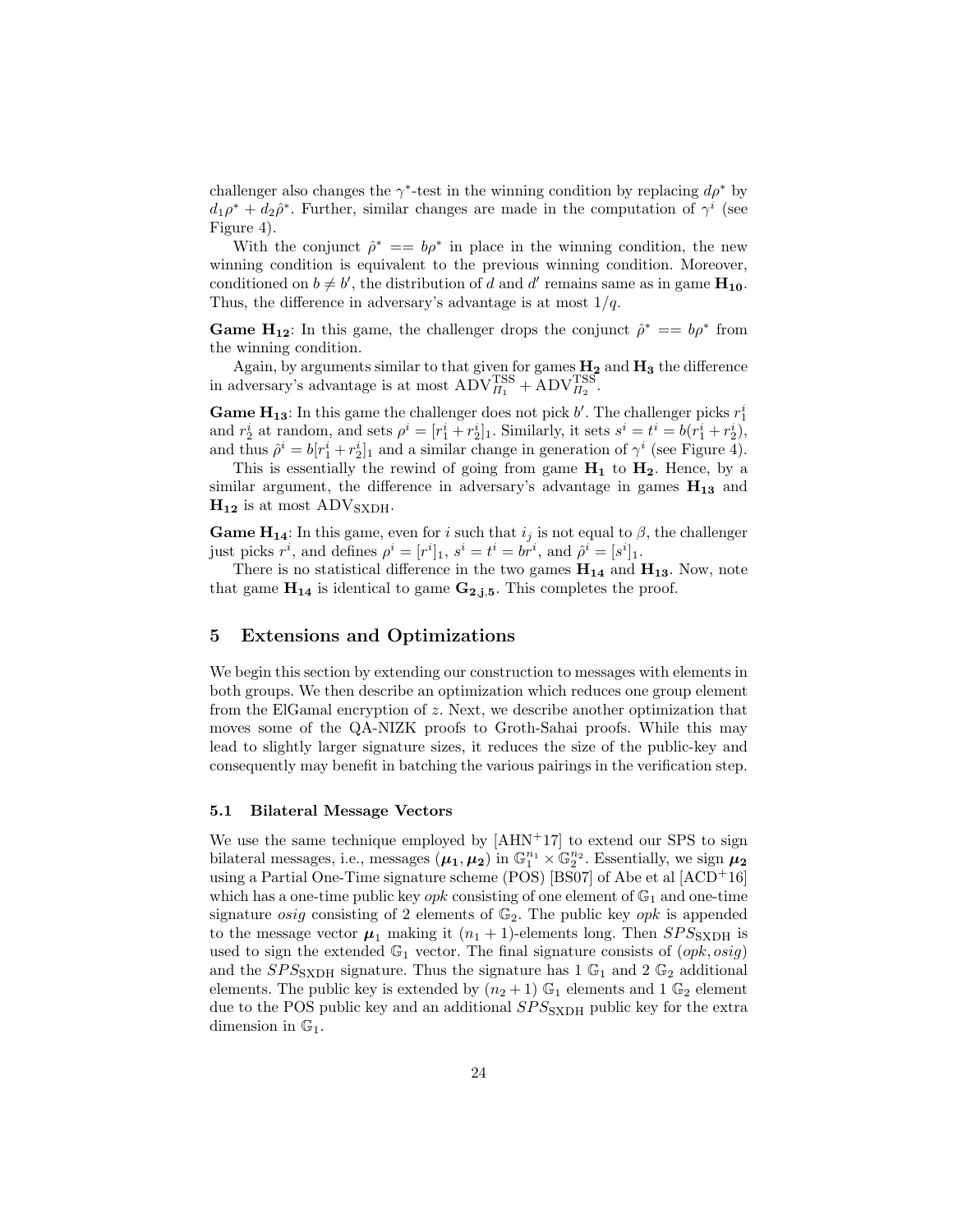#### 5.2 Double Groth-Sahai Commitments to replace ElGamal

In the SPS scheme described in Figure 1, the signer needs to provide an ElGamal encryption  $\zeta$  of z, as well as a Groth-Sahai (binding) commitment  $c_z$  to z (both in  $\mathbb{G}_2$ ). Under the SXDH assumption, this requires a total of four group elements. Note, the encryption of  $z$  just needs to be IND-mCPA secure, and not CCAsecure.

While in the proof of security in Section 4, the challenger *does* need to decrypt  $\zeta^*$  in some hybrid games (namely, games  $(2, j, 2-8)$ ), it is the case that the security proof *does not* need to employ IND-mCPA security in those hybrid games (which is only needed in games  $(2, j, 0-1)$  and  $(2, j, 9-10)$ ).

So, it is worthwhile investigating if a double Groth-Sahai commitment which shares randomness might achieve the same IND-mCPA goal: the decryption to be performed using a trapdoor for the second commitment, which will not be used in NIWI proofs. At this point, we briefly describe Groth-Sahai commitments (under SXDH assumption).

Let **g** be a generator of group  $\mathbb{G}_2$  (a cyclic group of order q, with identity  $O$ ). The commitment public-key pk is of the form

$$
u_1 = (\mathbf{g}, Q = \chi \mathbf{g}), \quad u_2 = (\mathcal{U}, \mathcal{V}).
$$

where  $\chi$  is chosen at random from  $\mathbb{Z}_q^*$ . Note both  $u_1$  and  $u_2$  are in  $\mathbb{G}_2^2$  which is a  $\mathbb{Z}_q$ -module. The second element  $u_2$  can be chosen in two different ways:  $u_2 = \psi u_1$  or  $u_2 = \psi u_1 + (\mathcal{O}, \mathbf{g})$ . The former choice of  $u_2$  gives a perfectly hiding commitment key, whereas the latter choice of  $u_2$  gives a perfectly binding commitment key (as we will see), and the two choices are indistinguishable under the DDH assumption in  $\mathbb{G}_2$ .

Commitments com $(pk, x; r_x)$  to  $x \in \mathbb{Z}_q$  using randomness  $r_x \in \mathbb{Z}_q$  work as follows:

$$
com = (r_x, x) \cdot (u_1, u_2),
$$

where the latter "." is an inner product.

On a hiding key pk, we have  $u_2 = \psi u_1$  and hence u is in the span of  $\langle u_1 \rangle$ , consequently, we get a perfectly hiding commitment. On a binding key pk, the commitment just becomes an El-Gamal encryption of  $x\mathbf{g}$  with randomness  $r_x + x\psi$ , with secret key  $\chi$ . The El-Gamal decryption under  $\chi$  is referred to as (binding) projection of the commitment.

While so far we have described the standard Groth-Sahai commitments, we now describe an alternate double Groth-Sahai commitment. In this double commitment, the public key is expanded to have  $u'_1 = \chi' u_1$ , where  $\chi'$  is a random and independent value from  $\mathbb{Z}_q$ . The value  $u'_2$  is again defined in terms of  $u'_1$  but using the same factor  $\psi$  as used for  $u_2$ . Thus,  $u'_2 = \psi u_1$  (hiding) or  $u'_2 = \psi u_1 + (\mathcal{O}, \mathbf{g})$ (binding).

Now double commitments dcom $(pk, x; r_x)$  is just  $\langle c = (r_x, x) \cdot (u_1, u_2), c' =$  $(r_x, x) \cdot (u'_1, u'_2) \rangle.$ 

On a hiding key pk, we have that four-vector  $(u_2; u_2')$  is in span of fourvector  $(u_1, u'_1)$  (being a  $\psi$ -multiple). and hence dcom is a hiding commitment of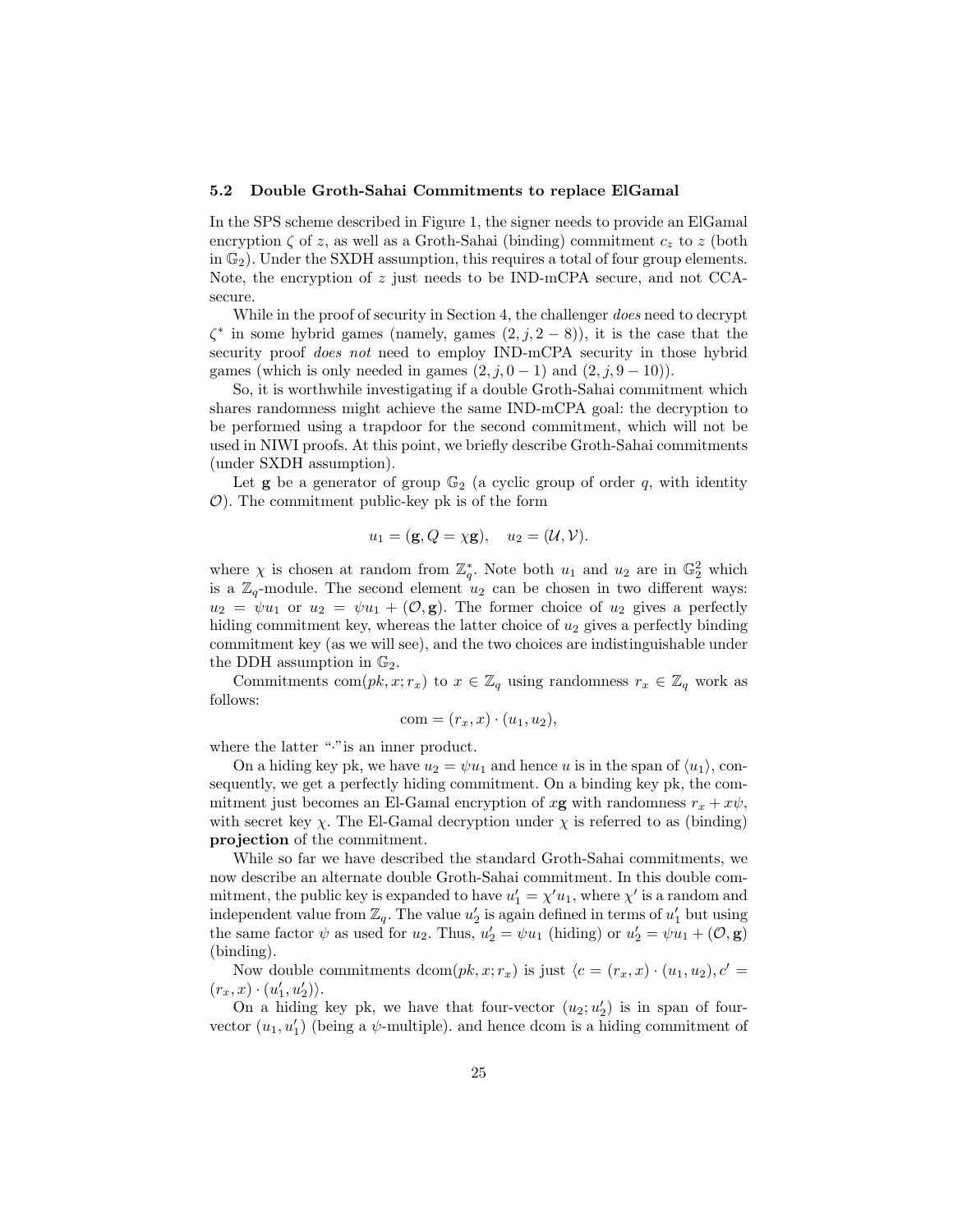x. In the binding setting, both commitments are ElGamal encryptions of  $x$ , first with secret key  $\chi$  and the second with secret key  $\chi'$  (with common randomness  $(r_x + x\psi).$ 

We also have the freedom to make one of the first public key hiding and the second binding. However, the double commitment is not hiding in this mixed case. But, if there are other values that are only committed using the first public key (i.e. do not use double commitment) then those commitments are still hiding. Thus, e.g. in the SPS scheme, both x and  $z<sup>i</sup>$  are committed in the group  $\mathbb{G}_2$ . Now, for each  $z^i$  we will use double commitment, whereas for x we will only commit using  $(u_1, u_2)$ . If this latter is in hiding mode and  $(u'_1, u'_2)$  is in binding mode, then  $c_x$  is a hiding commitment, and  $c_z$  for all i is not hiding. Moreover, if  $(x, z)$  and  $(x', z)$  are both witnesses for  $\rho$  satisfying a witness-relation R, then the commitments (in this mixed mode) and the proofs are still witness indistinguishable. This is easily seen (under SXDH assumption) because for each commitment there is a unique proof satisfying the verification equation [GS12].

Coming back to the SPS scheme of Fig 1, we first replace the ElGamal encryption  $\zeta$  of z by a double commitment of z using the above expanded public key in  $\mathbb{G}_2$ . Note, only x and z are GS-committed in  $\mathbb{G}_2$ . Next, the QA-NIZK  $\Pi_2$ now has the language

$$
L_2 \stackrel{\text{def}}{=} \left\{ \begin{matrix} (c_z, c'_z) \mid \exists (z, r_z) : c_z = \text{com}_2(z; r_z) \text{ and} \\ c'_z = \langle r_z \mathbf{g} + z[\psi]_2, \ r_z(\chi' \mathbf{g}) + z((\chi'\psi + 1)\mathbf{g}) \rangle \end{matrix} \right\}
$$

Note  $(g, \psi g, \chi' g, (\chi' \psi + 1)g)$  are public parameters, and the above language is thus a linear-subspace language, and a single group element QA-NIZK proof can be given.

Next, note that decryption of  $\zeta^*$  which is required in games  $(2, j, 2-8)$  can be performed using secret key  $\chi'$ . The property that this is a good decryption of  $\zeta^*$  holds only if the QA-NIZK  $\Pi_2$  is sound and the double commitment is in binding mode; this in turn requires that that  $\Pi_2$  be in true-simulation mode. This property is only required in games  $(2, j, 4-6)$ , so the double commitments must be in binding mode in these games. The only games where the challenger needs to hide z and/or x lie outside these games. However, there are games where z is being decrypted using  $\chi'$ , and yet we need to transition between hiding and binding modes in  $\mathbb{G}_2$ . In particular, in games  $(2, j, 1-3)$  and similarly in games  $(2, j, 8 - 10)$ . So instead, now consider an intermediate game between  $(2, j, 1)$ and  $(2, j, 2)$  where the commitment pk for  $\mathbb{G}_2$  is moved to being mixed, i.e. binding for  $\chi'$  and hiding for  $\chi$ . In this, the adversary's advantage changes by at most  $\text{ADV}_\text{II}^{\text{CRSIND}}$ . Next, in game  $(2, j, 2)$ , the challenger introduces decryption using  $\chi'$ . In game  $(2, j, 3)$  the challenger moves the first public key of the double commitment also to binding mode (after setting  $x = 1 - \beta$ ). This incurs another bommetries also to binding mode (arter setting  $x = 1 - \beta$ ). This inclus another penalty of  $ADV_R^{\text{GRSIND}}$ . Hence forth, till game  $(2, j, 8)$  the double commitment remains binding. The argument is reversed in games  $(2, j, 8 - 10)$ .

While this only saves one group element from the SPS scheme, it is worth recalling that savings can multiply in applications requiring SPS.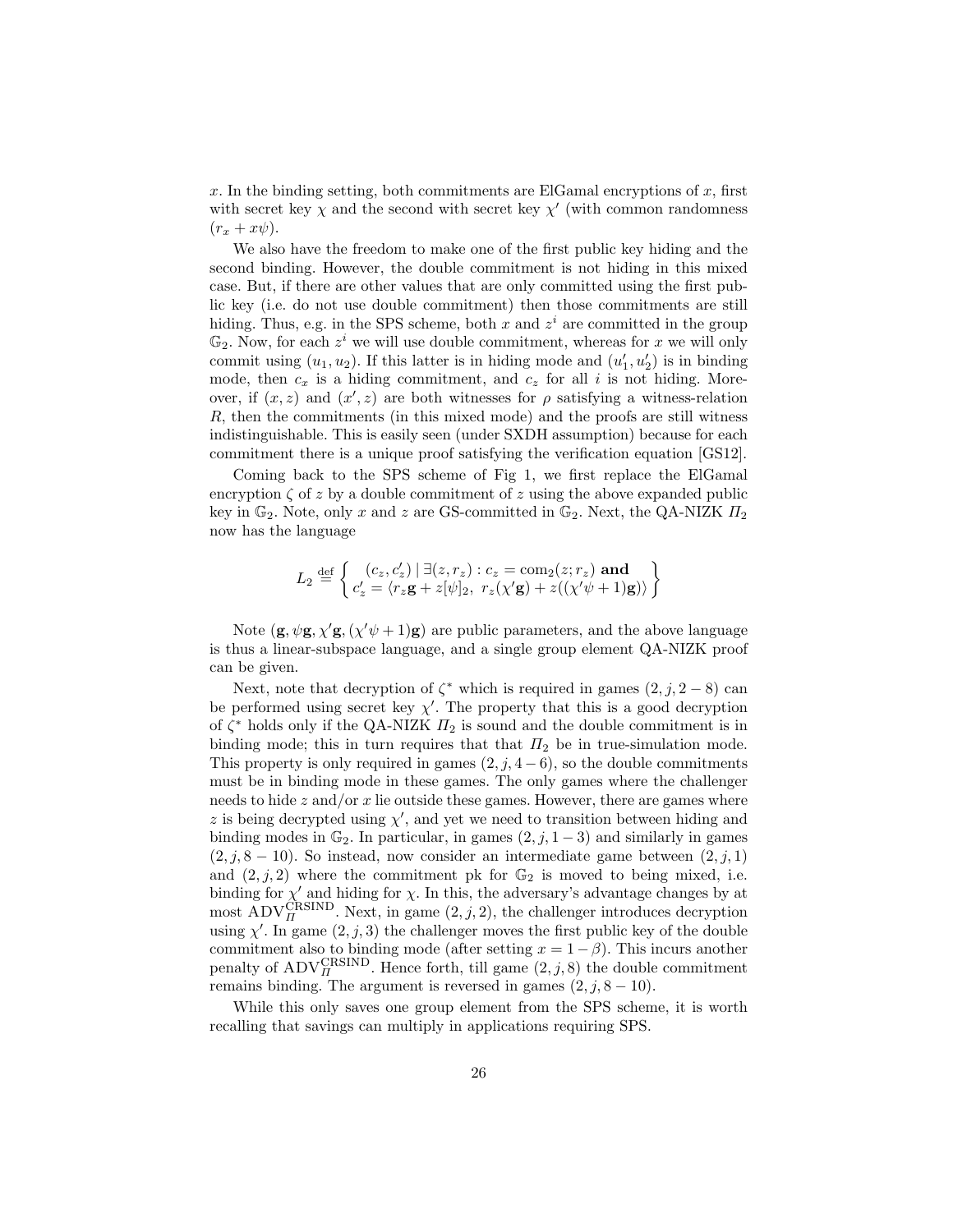### 5.3 Mixing Groth-Sahai and QA-NIZK Proofs

While the scheme in Figure 1 is optimized for the size of the signature, its public key can be larger because of the use of QA-NIZK. In this section, we note that some of the QA-NIZK (or parts) can be replaced by Groth-Sahai NIZK proofs without much increase in size of the signatures.

The QA-NIZK  $\Pi_2$  can easily be replaced to be a GS NIZK which just checks the multi-scalar equation that  $\zeta = (\zeta_a, \zeta_b)$  satisfy  $z\mathbf{g}_2 + ske \zeta_a - \zeta_b = 0$ , where z is committed in  $c_z$  and commitment of El-Gamal secret-key ske is in the publickey of SPS. The GS proof of this multi-scalar equation is only one group element (see e.g. equation  $(22)$  in [AHN<sup>+</sup>17]).

Next, the QA-NIZK  $\Pi_1$  can be split into two parts, (i) one proving that  $\rho$  and  $c_t$  are related, which should remain a QA-NIZK –as this can be costly as a GS proof, and (ii) the other proving the  $\hat{\rho}$  is [s]<sub>1</sub>, which is just one group element as a GS proof. The QA-NIZK  $\Pi_3$  remains as it is since true-simulation soundness is required.

So, this scheme requires an extra group element in the proof as  $\Pi_1$  has been split. However, this scheme cannot use the optimization of Section 5.2. As for the proof of Theorem 1, note that the proof just employed the GS NIWI property, whereas now we must use the GS NIZK property, for proving  $\hat{\rho} = [s]_1$ . Fortunately, for such equations it is quite straightforward to convert Groth-Sahai NIWI to NIZK (for more details see [GS12]).

### 5.4 Sharing Groth-Sahai and QA-NIZK Public-Key Components

Note that the Groth-Sahai CRS (for each group) consists of four group elements (under the SXDH assumption), these being  $u_1 = (\mathbf{g}, Q = \chi \mathbf{g})$ , and  $u_2 = (\mathcal{U}, \mathcal{V})$ as described above in Section 5.2.

The verifier CRS size of a QA-NIZK depends on the language (i.e. the number of its defining parameters), but some components of the CRS can be general group parameters and can be shared with GS CRS. From [JR14] recall that in a QA-NIZK for language with parameters  $\boldsymbol{A}$  the prover and verifier CRS, i.e.  $CRS_p$  and  $CRS_v$  are defined as

$$
\textbf{CRS}_p := \textbf{A} \cdot \begin{bmatrix} D \\ R \end{bmatrix} \qquad \qquad \textbf{CRS}_v = \begin{bmatrix} D & B \\ R & B \\ -B & \end{bmatrix} \cdot \textbf{g}
$$

where B is a  $k \times k$  matrix in the k-lin setting, and D and R are simulation trapdoors. Since SXDH is the k-lin setting with  $k = 1$ , B is just a single element. Moreover, this B matrix can be shared among all the QA-NIZK (in the same group). In fact, it can also be made the same as one component of the GS CRS, namely  $\mathcal{U} = \psi \mathbf{g}$ .

#### 5.5 Batching Pairings in Pairing-Product-Equations

We first analyze the size of the public key in the scheme of Fig 1, especially considering the sharing mentioned in Section 5.4. Now the 2 Groth-Sahai CRSes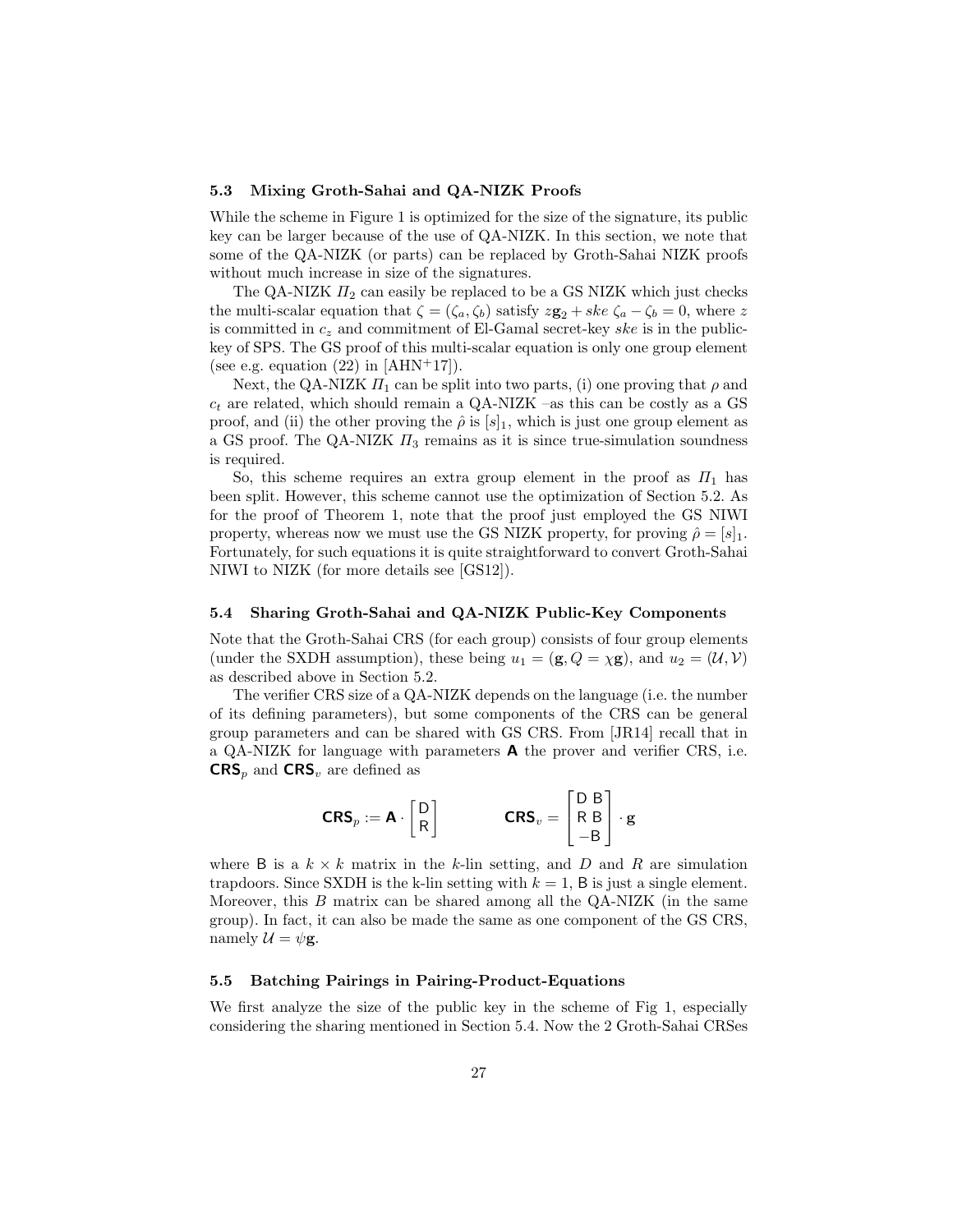are of total size  $(4, 4)$ , including group generators and U that can be shared for QA-NIZK. The QA-NIZK  $\Pi_1$  verifier CRS is then of size (0,4). The QA-NIZK  $\Pi_2$  verifier CRS is of size  $(4,0)$  (or,  $(3,0)$  considering the optimization in Section 5.2). The QA-NIZK  $\Pi_3$  verifier CRS is of size  $(0, n_1 + 4)$ . Since the commitment to x is of size  $(0, 2)$ , the public key is of size  $(8, n<sub>1</sub> + 14)$  (or  $(7, n<sub>1</sub> +$ 14) with optimization).

As for batch-verification, the number of pairing computations for verification can be reduced to pairing with  $\mathbf{g}_1, \mathbf{g}_2, \mathcal{U}_1, \mathcal{U}_2, c_x, c_z$ , and the elements in the QA-NIZK verification CRSes (other than those shared with GS CRS), which amounts to a total of  $(8 + 14 + n_1 + 1) = n_1 + 23$  pairings.

If we use the scheme of Section 5.3 then the number of pairings reduce to  $(8 + 7 + n<sub>1</sub> + 1) = n<sub>1</sub> + 16$  pairings (where one of these pairings is a constant pairing from the affine split-CRS QA-NIZK).

### References

- [ACD<sup>+</sup>12] Masayuki Abe, Melissa Chase, Bernardo David, Markulf Kohlweiss, Ryo Nishimaki, and Miyako Ohkubo. Constant-size structure-preserving signatures: Generic constructions and simple assumptions. In Xiaoyun Wang and Kazue Sako, editors, ASIACRYPT 2012, volume 7658 of LNCS, pages 4–24. Springer, Heidelberg, December 2012.
- [ACD<sup>+</sup>16] Masayuki Abe, Melissa Chase, Bernardo David, Markulf Kohlweiss, Ryo Nishimaki, and Miyako Ohkubo. Constant-size structure-preserving signatures: Generic constructions and simple assumptions. Journal of Cryptology, 29(4):833–878, October 2016.
- [ACHO11] Masayuki Abe, Sherman S. M. Chow, Kristiyan Haralambiev, and Miyako Ohkubo. Double-trapdoor anonymous tags for traceable signatures. In Javier Lopez and Gene Tsudik, editors, ACNS 11, volume 6715 of LNCS, pages 183–200. Springer, Heidelberg, June 2011.
- [AFG<sup>+</sup>10] Masayuki Abe, Georg Fuchsbauer, Jens Groth, Kristiyan Haralambiev, and Miyako Ohkubo. Structure-preserving signatures and commitments to group elements. In Tal Rabin, editor, CRYPTO 2010, volume 6223 of LNCS, pages 209–236. Springer, Heidelberg, August 2010.
- [AHN<sup>+</sup>17] Masayuki Abe, Dennis Hofheinz, Ryo Nishimaki, Miyako Ohkubo, and Jiaxin Pan. Compact structure-preserving signatures with almost tight security. In Jonathan Katz and Hovav Shacham, editors, CRYPTO 2017, Part II, volume 10402 of LNCS, pages 548-580. Springer, Heidelberg, August 2017.
- [AHO10] Masayuki Abe, Kristiyan Haralambiev, and Miyako Ohkubo. Signing on elements in bilinear groups for modular protocol design. IACR Cryptology ePrint Archive, 2010:133, 2010.
- [AHY15] Nuttapong Attrapadung, Goichiro Hanaoka, and Shota Yamada. A framework for identity-based encryption with almost tight security. In Tetsu Iwata and Jung Hee Cheon, editors, ASIACRYPT 2015, Part I, volume 9452 of LNCS, pages 521–549. Springer, Heidelberg, November / December 2015.
- [AO09] Masayuki Abe and Miyako Ohkubo. A framework for universally composable non-committing blind signatures. In Mitsuru Matsui, editor, ASI-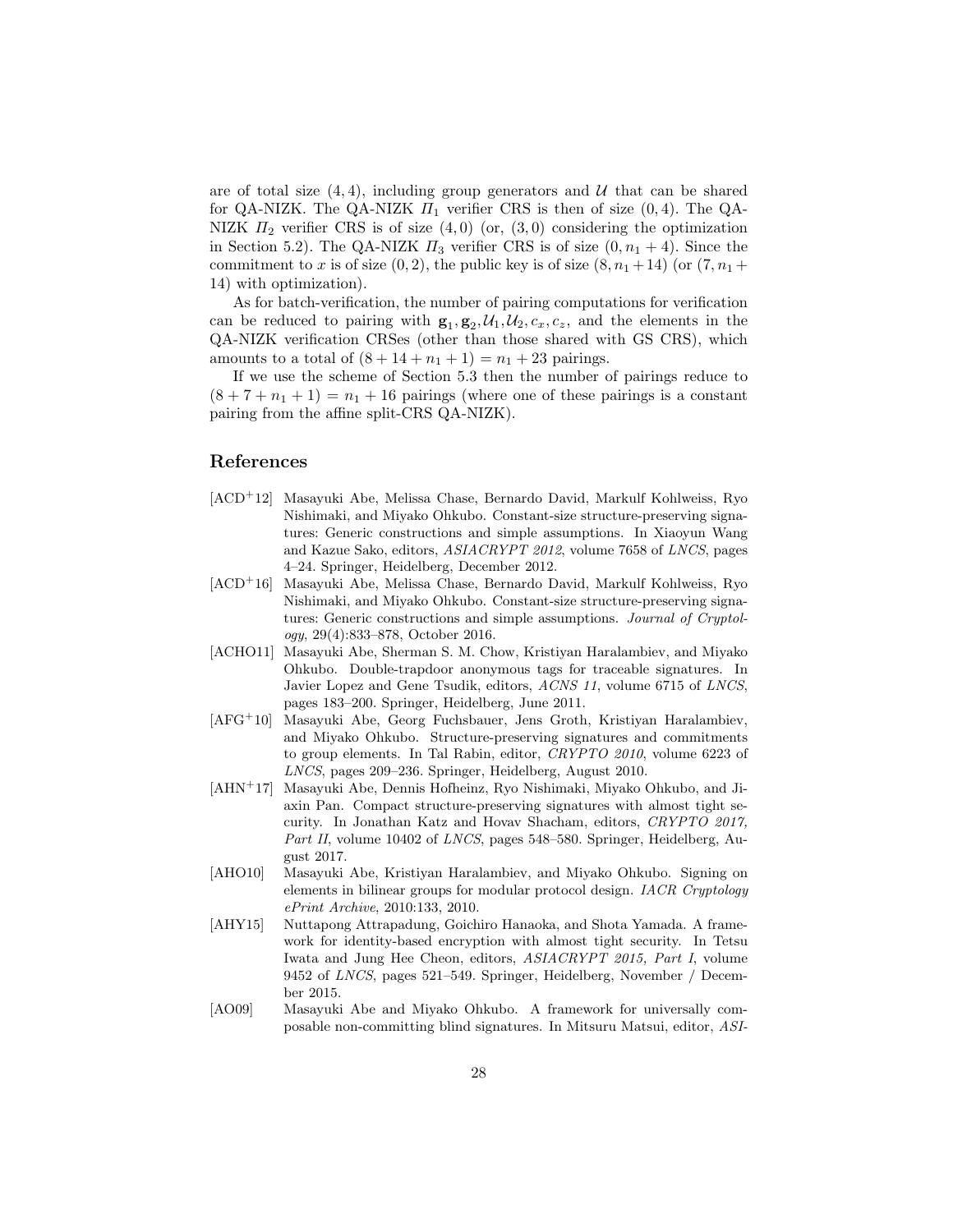ACRYPT 2009, volume 5912 of LNCS, pages 435–450. Springer, Heidelberg, December 2009.

- [BBM00] Mihir Bellare, Alexandra Boldyreva, and Silvio Micali. Public-key encryption in a multi-user setting: Security proofs and improvements. In Bart Preneel, editor, EUROCRYPT 2000, volume 1807 of LNCS, pages 259– 274. Springer, Heidelberg, May 2000.
- [BBS04] Dan Boneh, Xavier Boyen, and Hovav Shacham. Short group signatures. In Matthew Franklin, editor, CRYPTO 2004, volume 3152 of LNCS, pages 41–55. Springer, Heidelberg, August 2004.
- [BFI<sup>+</sup>10] Olivier Blazy, Georg Fuchsbauer, Malika Izabach`ene, Amandine Jambert, Hervé Sibert, and Damien Vergnaud. Batch Groth-Sahai. In Jianying Zhou and Moti Yung, editors, ACNS 10, volume 6123 of LNCS, pages 218–235. Springer, Heidelberg, June 2010.
- [BKP14] Olivier Blazy, Eike Kiltz, and Jiaxin Pan. (Hierarchical) identity-based encryption from affine message authentication. In Juan A. Garay and Rosario Gennaro, editors, CRYPTO 2014, Part I, volume 8616 of LNCS, pages 408–425. Springer, Heidelberg, August 2014.
- [BS07] Mihir Bellare and Sarah Shoup. Two-tier signatures, strongly unforgeable signatures, and Fiat-Shamir without random oracles. In Tatsuaki Okamoto and Xiaoyun Wang, editors, PKC 2007, volume 4450 of LNCS, pages 201– 216. Springer, Heidelberg, April 2007.
- [CLY09] Julien Cathalo, Benoît Libert, and Moti Yung. Group encryption: Noninteractive realization in the standard model. In Mitsuru Matsui, editor, ASIACRYPT 2009, volume 5912 of LNCS, pages 179–196. Springer, Heidelberg, December 2009.
- [CS98] Ronald Cramer and Victor Shoup. A practical public key cryptosystem provably secure against adaptive chosen ciphertext attack. In Hugo Krawczyk, editor, CRYPTO'98, volume 1462 of LNCS, pages 13–25. Springer, Heidelberg, August 1998.
- [CW13] Jie Chen and Hoeteck Wee. Fully, (almost) tightly secure IBE and dual system groups. In Ran Canetti and Juan A. Garay, editors, CRYPTO 2013, Part II, volume 8043 of LNCS, pages 435-460. Springer, Heidelberg, August 2013.
- [Dam92] Ivan Damgård. Towards practical public key systems secure against chosen ciphertext attacks. In Joan Feigenbaum, editor, CRYPTO'91, volume 576 of LNCS, pages 445–456. Springer, Heidelberg, August 1992.
- [EHK<sup>+</sup>13] Alex Escala, Gottfried Herold, Eike Kiltz, Carla R`afols, and Jorge Villar. An algebraic framework for Diffie-Hellman assumptions. In Ran Canetti and Juan A. Garay, editors, CRYPTO 2013, Part II, volume 8043 of LNCS, pages 129–147. Springer, Heidelberg, August 2013.
- [ElG84] Taher ElGamal. A public key cryptosystem and a signature scheme based on discrete logarithms. In G. R. Blakley and David Chaum, editors, CRYPTO'84, volume 196 of LNCS, pages 10–18. Springer, Heidelberg, August 1984.
- [Fuc11] Georg Fuchsbauer. Commuting signatures and verifiable encryption. In Kenneth G. Paterson, editor, EUROCRYPT 2011, volume 6632 of LNCS, pages 224–245. Springer, Heidelberg, May 2011.
- [GHKW16] Romain Gay, Dennis Hofheinz, Eike Kiltz, and Hoeteck Wee. Tightly CCAsecure encryption without pairings. In Marc Fischlin and Jean-Sébastien Coron, editors, EUROCRYPT 2016, Part I, volume 9665 of LNCS, pages 1–27. Springer, Heidelberg, May 2016.